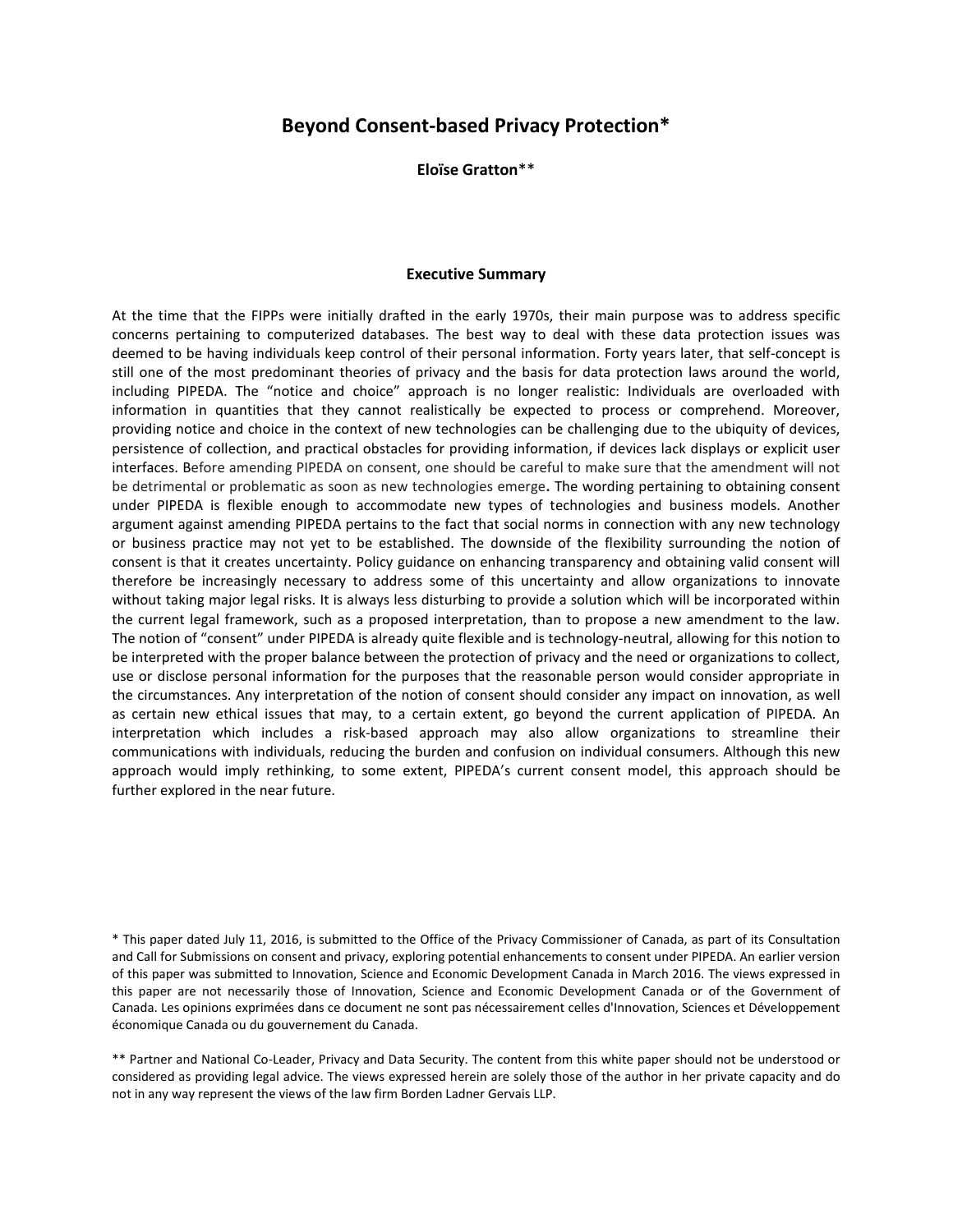# **TABLE OF CONTENTS**

| 1. |                                                                       |                                                                                    |  |  |
|----|-----------------------------------------------------------------------|------------------------------------------------------------------------------------|--|--|
|    | 1.1                                                                   | Transparency: Inadequacy of Privacy Policies as a Means of Communicating Choices 4 |  |  |
|    |                                                                       | 1.1.1<br>1.1.2<br>1.1.3                                                            |  |  |
|    | 1.2                                                                   |                                                                                    |  |  |
|    |                                                                       | 1.2.1<br>1.2.2<br>1.2.3<br>1.2.4                                                   |  |  |
| 2. | ADDRESSING CHALLENGES WITH THE CONSENT MODEL: A FEW CONSIDERATIONS 16 |                                                                                    |  |  |
|    | 2.1                                                                   |                                                                                    |  |  |
|    |                                                                       | 2.1.1<br>2.1.2<br>2.1.3                                                            |  |  |
|    | 2.2                                                                   |                                                                                    |  |  |
|    |                                                                       | 2.2.1<br>2.2.2<br>2.2.3                                                            |  |  |
|    | 2.3                                                                   |                                                                                    |  |  |
|    |                                                                       | 2.3.1<br>2.3.2<br>2.3.3                                                            |  |  |
|    |                                                                       |                                                                                    |  |  |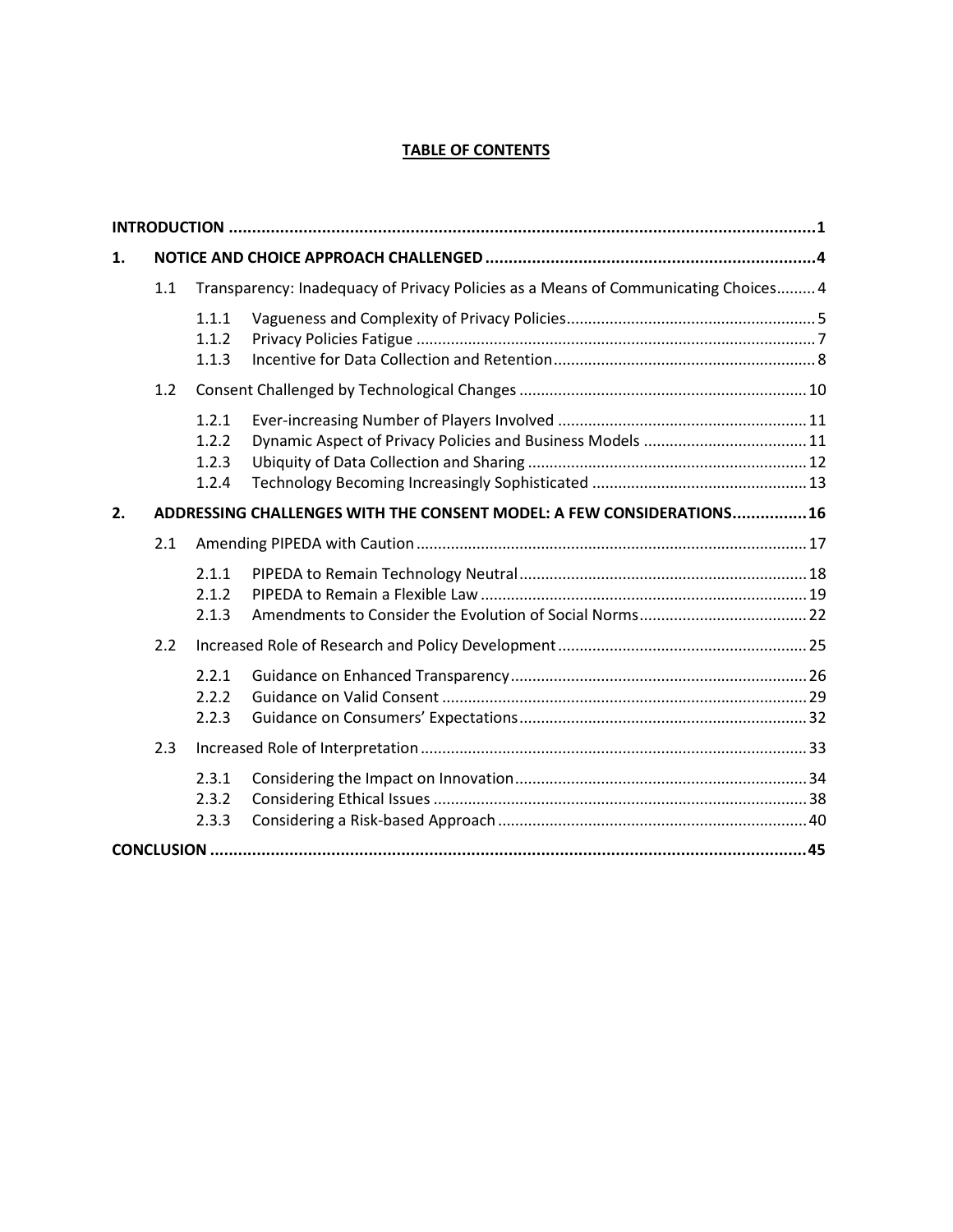#### <span id="page-2-0"></span>**INTRODUCTION**

Privacy is no doubt essential for individuals as well as for society in general and protecting privacy has always been seen as an important, even as a fundamental right. Privacy is also indispensable for the protection of other rights, including freedom of speech and freedom of information. The concern for the protection of privacy is relatively recent, in the sense that it has been stimulated by the growing pressuresexerted by modern industrial society upon daily life[.](#page-2-1) $<sup>1</sup>$ </sup>

Various definitions of *privacy* have been adopted since the late nineteenth century, illustrating an evolving concept. After privacy was first conceptualize as "the right to be let alone" following the landmark 1890 article by Warren and Brandeis,<sup>[2](#page-2-2)</sup> and then conceptualized as "the respect for one's private and family life, his home and his correspondence"<sup>[3](#page-2-3)</sup> in the late forties, the most recent step in theorizing privacy came in the late 1960s and early 1970s, motivated by technological threats to privacy. With the development of automated data banks and the growing use of computers in the private and public sectors, privacy was at that point conceptualized as having individuals "in control over their personal information". The Fair Information Practices Principles ("FIPPs") were elaborated during this period and have been incorporated in data protection laws adopted in various jurisdictions around the world ever since, including, the *Personal Information Protection and Electronic Documents Act* ("PIPEDA") in Canada. Under these FIPPs, individuals have certain rights, including the right to be informed of what personal information is collected about them and concerning the use and the disclosure that will be made of their information, and the right to consent to such data handling activities. PIPEDA was built on the FIPPs and provides for a consent-based model.

The circumstances have changed fundamentally since privacy was conceptualized as "individuals in control of their personal information" over forty years ago. Individuals constantly provide personal information. The Internet now reaches billions of people around the world and serves as a virtual marketplace for products, information, and ideas. The fluidity of personal information collections has increased as the scope and goals of such data continuously evolve. Business models are increasingly based on the notion of greater customization and various products and services are offered for free, as they may be partially supported by advertising revenue. Companies also wish to use analytic solutions in order to better understand their customers, as well as to improve or develop new products and services. The second generation of the Internet made possible greater interaction and connectedness among online users, and individuals are becoming increasingly involved in managing their own data through online social networks. There are also recent technological developments triggering the emergence of new identification tools, which allow for easier identification of individuals.

Recent technologies are presenting additional challenges to consent-based privacy protection frameworks. With the Internet of Things (IoT), seemingly mundane everyday devices are fitted with

<span id="page-2-1"></span><sup>1</sup> See Home Office, Lord Chancellor's Office, Scottish Office (Chairman The Rt. Hon, Kenneth Younger), *Report of the Committee on Privacy*, presented to Parliament by the Secretary of State for the Home Department, the Lord High Chancellor and the Secretary of State for Scotland by Command of Her Majesty, July 1972, at 6, para. 20.

<span id="page-2-2"></span><sup>&</sup>lt;sup>2</sup> Samuel Warren & Louis Brandeis, "The Right to Privacy" (1890) 4:5 Harvard Law Review 193 [Samuel Warren & Louis Brandeis]; these authors were defending privacy against the threat of instantaneous photography in the popular press.

<span id="page-2-3"></span><sup>3</sup> *Universal Declaration of Human Rights*, G.A. res. 217(III), U.N.G.A.O.R., 3d Sess., Supp. No. 13, U.N. Doc A/810, (1948) 71, at preamble, para.2; Soon afterwards, the Council of Europe, founded in 1949 and based in Strasbourg, adopted its own Convention for the Protection of Human Rights and Fundamental Freedoms*.* The *European Convention for the Protection of Human Rights and Fundamental Freedoms,* 4 November 1950, 213 U.N.T.S. 221, Eur TS 5, at Introductory section, para.2.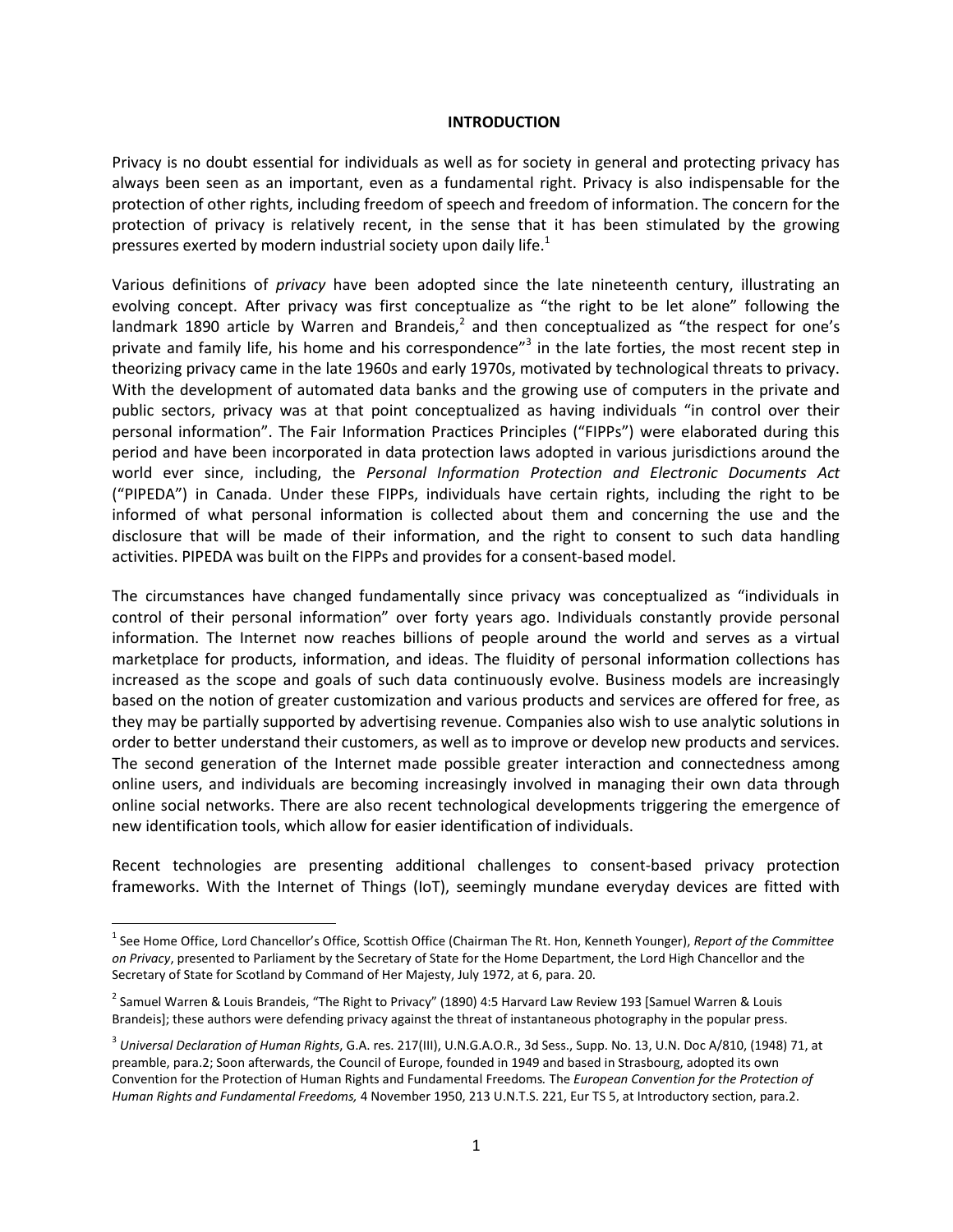microchips, sensors, and wireless communication capabilities. All of these devices are networked together to provide a seamless user experience. They are intended to collect data, aggregate them, communicate them to other devices in the network (*machine-to-machine* communication or M2M) and respond according to predetermined outcomes.<sup>[4](#page-3-0)</sup> Every device, of course, has its own producer and therefore its own privacy policy dictating who owns and gets access to the data and how it may be used – including data that comes from M2M communication. A study by Cisco shows that by 2020, 37 billion intelligent devices will be connected and communicating – three times the number of such devices being used in 201[5](#page-3-1).<sup>5</sup> Wearable technologies collect data about all of the user's daily activities and communicate them automatically to an online data management system, aggregating the data and ensuring feedback to the user.<sup>[6](#page-3-2)</sup> The more data the user allows the device to accumulate, the more useful it may become.<sup>[7](#page-3-3)</sup> Moreover, more and more devices record, stream or upload a constant feed of images or movies. CCTV is one example; Google Glass is another. Almost everyone nowadays owns a smartphone with which we constantly take pictures, share them on social networks, and comment on them.<sup>[8](#page-3-4)</sup>

At the time that the FIPPs were initially elaborated in the early 1970s, their main purpose was to address specific concerns pertaining to computerized databases. The best way to deal with these data protection issues was deemed to be having individuals in control of their information.<sup>[9](#page-3-5)</sup> Forty years later, that selfsame concept is still one of the most predominant theories of privacy and the basis for data protection laws around the world, including PIPEDA. In light of the recent technologies, it is reasonable to wonder if the current consent-based approach from PIPEDA is still the best way forward.

The Office of the Privacy Commissioner ("OPC") has recently published a discussion paper entitled "Consent and privacy" exploring potential enhancements to consent under PIPEDA.<sup>[10](#page-3-6)</sup> The OPC also launched a Consultation and Call for Submissions requesting input on its consent paper and on solutions which would be helpful in addressing consent challenges and on whether legislative changes are required. This paper is meant to provide guidance on some of the issues raised, such as whether legislative

<span id="page-3-0"></span><sup>&</sup>lt;sup>4</sup> For a brief overview, see Article 29 Data Protection Working Party, "Opinion 8/2014 on the recent developments on the internet of things", 14/EN WP 223, available at: <http://ec.europa.eu/justice/data-protection/article-29/documentation/opinion-recommendation/files/2014/wp223\_en.pdf> [Article 29 Data Protection Working Party (2014)].

<span id="page-3-1"></span><sup>5</sup> White paper, "The Internet of Everything and the connected athlete. This changes… everything", available at: Cisco <http://www.cisco.com/c/en/us/solutions/collateral/service-provider/mobile-internet/white\_paper\_c11-711705.html>.

<span id="page-3-2"></span> $^6$  Thierer, A.D., "The internet of things and wearable technology: Addressing privacy and security concerns without derailing innovation", 21 Rich. J. L. & Tech. 6 (2015), <http://jolt.richmond.edu/v21i2/article6.pdf>; Martin, G., "Wearable intelligence: Establishing protocols to socialize wearable devices" (April 1, 2014), available at: O'Reilly Media Company <http://radar.oreilly.com/print?print\_bc=60033>.

<span id="page-3-3"></span> $^7$  For instance, a microchip that automatically alarms the hospital and provides the location of an individual when it senses that, based on the individual's body temperature, weight, sex, muscle tenseness etc., he/she is having a heart attack, may be very useful indeed.

<span id="page-3-4"></span><sup>8</sup> Hargreaves, S., "*Jones*-ing" for a Solution: Commercial Street Surveillance and Privacy Torts in Canada" (2014) 3 Laws 388.

<span id="page-3-5"></span><sup>&</sup>lt;sup>9</sup> Eloïse Gratton, *Understanding Personal Information, Managing Privacy Risks* (Markham: LexisNexis, 2013), at 1-17 [Eloïse Gratton (2013)].

<span id="page-3-6"></span><sup>10</sup> Office of the Privacy Commissioner, *Consent and privacy, A discussion paper exploring potential enhancements to consent under the Personal Information Protection and Electronic Documents Act,* Prepared by the Policy and Research Group of the Office of the Privacy Commissioner of Canada, May 2016, available at https://www.priv.gc.ca/information/researchrecherche/2016/consent\_201605\_e.pdf,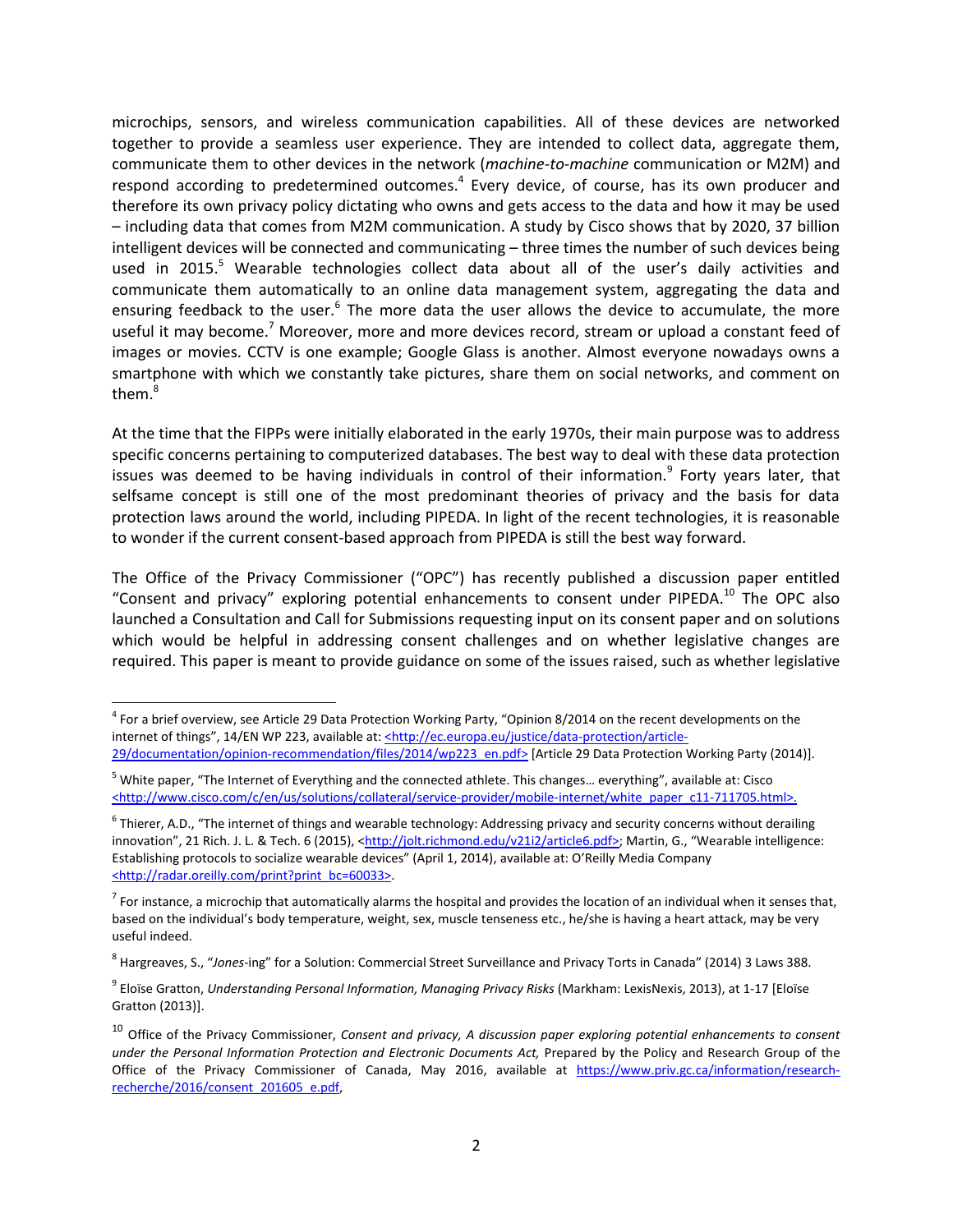changes are required as well as on potential solutions which would be helpful in addressing consent challenges.

In the first section, this paper will illustrate how, in the context of new Internet technologies, the "notice and choice" approach is challenged. This is in part due to the current volume of data collections and vagueness of privacy policies, the increase in the numbers of players involved, the dynamic aspect of privacy policies and business models and the ubiquity of data collections and exchanges. It is also due to the fact that with technology becoming increasingly sophisticated, individuals may have a hard time understanding what kind of information is being collected about them and how their information will in fact be used. The fact that seeking consent may not always be practical to obtain, and is sometimes even impossible with recent business models and innovative technologies, will also be discussed.

In the second section, a few considerations which may be useful when addressing the challenges with PIPEDA's consent-based model will be discussed. More specifically, this section will elaborate on the fact that we should be careful before amending the law, that research and policy development will play an increasingly important role, and that the interpretation that will be adopted of the notion of meaningful consent may also be part of the solution. That interpretation should take into account its impact on innovation and ethical issues. Moreover, this section will discuss considering the adoption of a riskbased approach and the benefits of such an approach.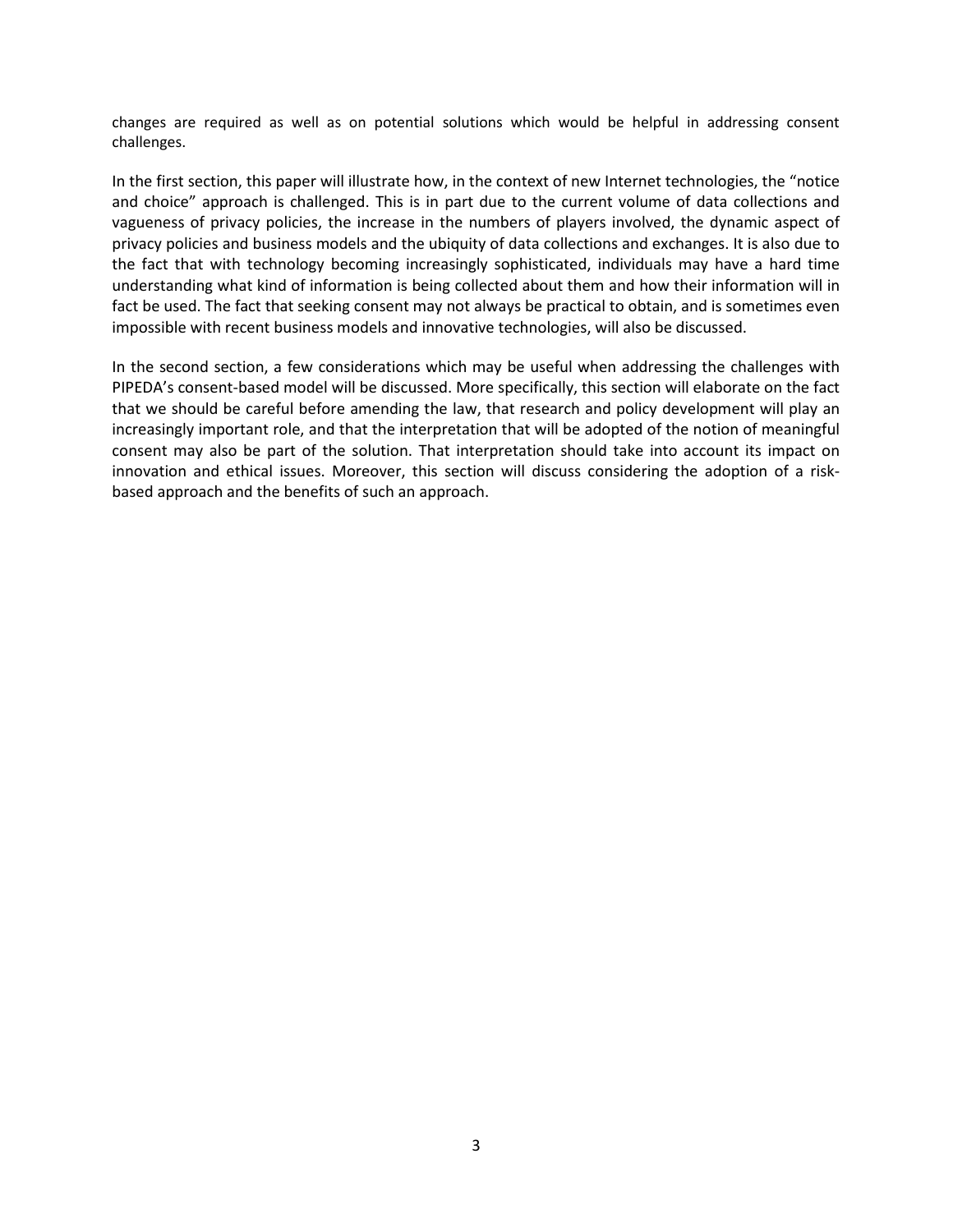#### <span id="page-5-0"></span>**1. NOTICE AND CHOICE APPROACH CHALLENGED**

Many have, for quite some time, criticized the notion of meaningful consent which is central in any legislation based on the FIPPs, as it allegedly no longer provides a realistic approach. Solove reports that "people will be given consent forms with vague fine-print discussions of the contractual default privacy rules that they are waiving, and they will sign them without thought."<sup>[11](#page-5-2)</sup> Schwartz questions whether individuals are in fact able to exercise meaningful choices with regard to the handling of their personal information, given disparities in knowledge and power when bargaining over the transfer of their information.<sup>[12](#page-5-3)</sup> Nissenbaum has articulated the view that it is no longer clear whether individuals are always capable of making informed choices and therefore, meaningful privacy notices and valid consent may be considered as illusory.<sup>[13](#page-5-4)</sup> In this section, the inadequacy of privacy policies as a means to communicate choices, as well as the fact that consent is now challenged by technological changes, will be discussed.

### <span id="page-5-1"></span>**1.1 Transparency: Inadequacy of Privacy Policies as a Means of Communicating Choices**

Privacy policies play a central role in determining whether consent can be said to be meaningful. PIPEDA aims to ensure that the privacy policies of organizations clearly and directly inform individuals about the ramifications of sharing personal information with these organizations. Under PIPEDA, organizations shall make a reasonable effort to ensure that the individual is advised of the purposes for which the information will be used.<sup>[14](#page-5-5)</sup> To make the consent meaningful, the purposes must be stated in such a manner that the individual can reasonably understand how the information will be used or disclosed. Following the recent amendments provided in the *Digital Privacy Act* (S-4),<sup>[15](#page-5-6)</sup> PIPEDA was amended to include a revised "valid consent" provision, by shifting from a subjective standard to a more objective one. Under PIPEDA's new section 6.1, the consent of an individual is only valid if it is reasonable to expect that an individual to whom the organization's activities are directed would understand the nature, purpose and consequences of the collection, use or disclosure of the personal information to which he or she is consenting.<sup>[16](#page-5-7)</sup>

This section will discuss how, in practice, most privacy notices are ineffective in properly informing users of data handling practices.<sup>[17](#page-5-8)</sup> This ineffectiveness stems from challenges that can be attributed not only to general shortcomings of the notice and choice concept, but also to the challenges in designing

<span id="page-5-2"></span><sup>11</sup> Daniel J. Solove, *"*Privacy and Power: Computer Databases and Metaphors for Information Privacy*"* (2001) 53 Stan. L. Rev. 1393, at 1454 [Daniel J. Solove].

<span id="page-5-3"></span> $12$  Paul M. Schwartz, "Privacy and Democracy in Cyberspace" (1999) 52 Vand. L. Rev. 1609, at 1661.

<span id="page-5-4"></span><sup>&</sup>lt;sup>13</sup> Solon Barocas & Helen Nissenbaum, "On Notice: The Trouble with Notice and Consent" (Lecture delivered at the Proceedings of the Engaging Data Forum: The First International Forum on the Application and Management of Personal Electronic Information, October 2009), at 1.

<span id="page-5-5"></span><sup>14</sup> *Personal Information Protection and Electronic Documents Act*, R.S.C. 2000, c. 5, Schedule 1, s. 4.3.2.

<span id="page-5-6"></span><sup>15</sup> *An Act to amend the Personal Information Protection and Electronic Documents Act and to make a consequential amendment to another Act*, R.S.C . 2015, c.32.

<span id="page-5-7"></span><sup>16</sup> *Personal Information Protection and Electronic Documents Act*, *supra* note 14, s. 6.1.

<span id="page-5-8"></span> $17$  L. F. Cranor, "Necessary but not sufficient: Standardized mechanisms for privacy notice and choice" (2012) 10:2 J. On Telecomm. & High Tech. L 273 [L.F. Cranor (2012)]; A. M. McDonald & L. F. Cranor, "The Cost of Reading Privacy Policies" (2008) 4:3 I/S -A Journal of Law and Policy for the Information Society 540 [A.M. McDonald & L.F. Cranor].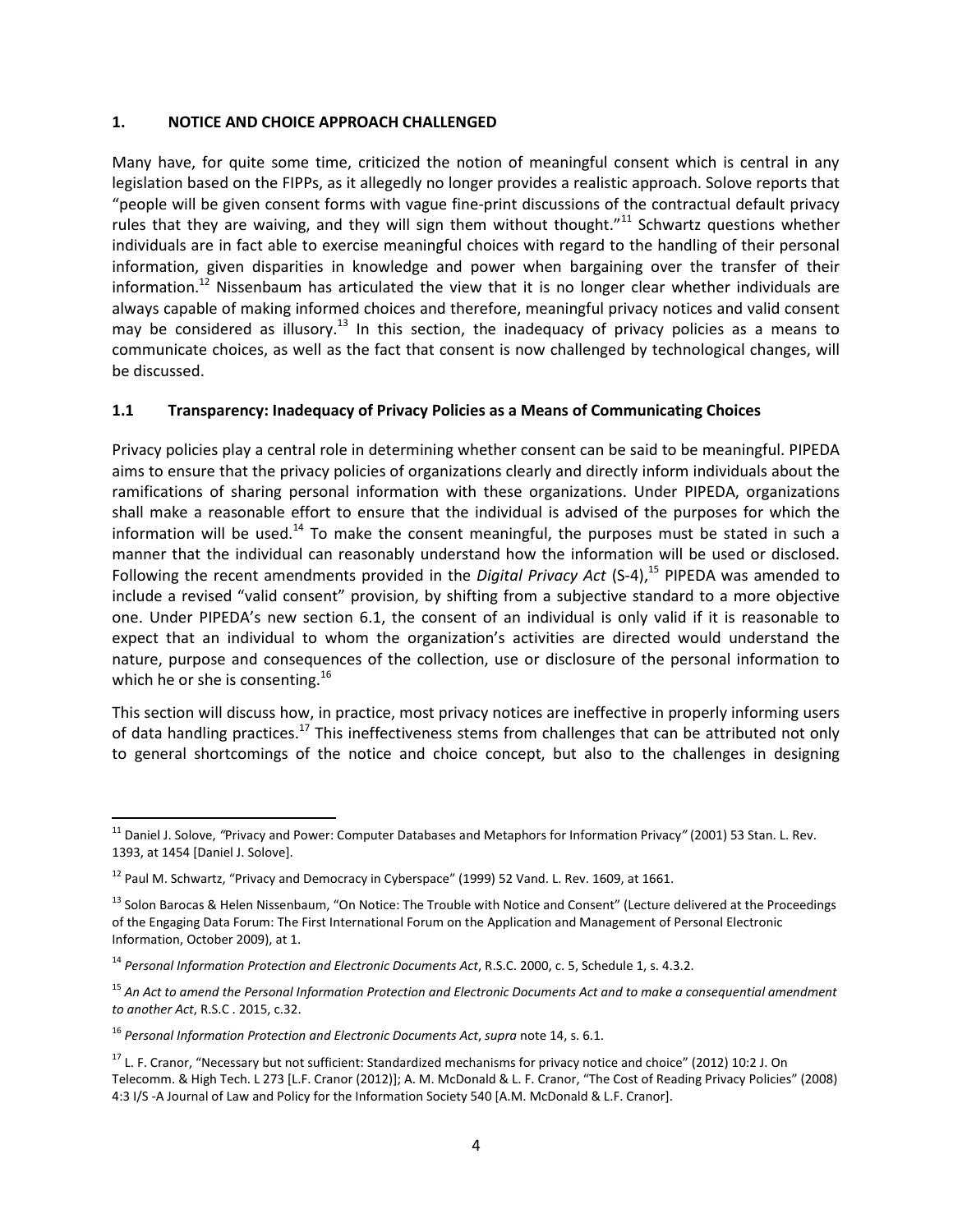effective privacy notices.<sup>[18](#page-6-1)</sup> More specifically, the fact is that privacy policies are inadequate as a means of communicating choices to individuals, for the simple reason that they are vague and complex documents that users no longer bother to read, and that organizations may, in some cases, have an incentive to collect as much information as possible.

## <span id="page-6-0"></span>**1.1.1 Vagueness and Complexity of Privacy Policies**

There are several reasons why privacy policies are ineffective. It is reported that it is difficult for individuals to understand such policies, because they are often complex and use specialized terms.<sup>[19](#page-6-2)</sup> Policies are often written by specialized professionals, without considering the audience that may include users who are "below basic" literacy. Privacy policies, for instance, tend to be written at a college level; whereas the average reading level of an individual may typically be somewhere between that of eighth and ninth grade pupils.<sup>[20](#page-6-3)</sup> Similarly, privacy policies are often written in English, which is not everyone's first language. Privacy policies may also be very long, discouraging users from reading them.<sup>[21](#page-6-4)</sup> Users are not generally capable of processing all the information they contain.<sup>[22](#page-6-5)</sup>

Privacy policies may not always include sufficient or complete information to allow for a truly informed decision on the part of the consumer.<sup>[23](#page-6-6)</sup> Privacy policies may also often be vague about what information is collected, how the information will be used and how it will be disclosed.<sup>[24](#page-6-7)</sup>

Organizations managing personal information may capitalize on the ambiguity of new types of data which may or may not qualify as personal information, either by omitting to disclose the collection of new types of data (such as IP addresses, UDIDs, metadata, MAC addresses, profile or location

<span id="page-6-1"></span><sup>&</sup>lt;sup>18</sup> Florian Schaub et al., "A Design Space for Effective Privacy Notices" (Paper delivered at the USENIX Association Symposium on Usable Privacy and Security, 2015), 2 [Florian Schaub et al.].

<span id="page-6-2"></span><sup>&</sup>lt;sup>19</sup> Article 29 Data Protection Working Party, "Opinion 15/2011 on the definition of consent", 01197/11/EN WP187, available at: European commission <http://ec.europa.eu/justice/policies/privacy/docs/wpdocs/2011/wp187\_en.pdf>, at 35; Florian Schaub et al., *supra* note 18, at 2,9; Fred Cate, "The Limits of Notice and Choice" (2010) 8(2) IEEE Security Privacy 59 [Fred Cate (2010)]; Joshua Gomez, Travis Pinnick & Ashkan Soltani, "KnowPrivacy", School of Information, UC Berkeley, Berkeley, California, 2009- 037, June 2009, at 11-12, available at: <http://www.knowprivacy.org/report/KnowPrivacy\_Final\_Report.pdf> [Joshua Gomez et al.]; US, Federal Trade Commission, *Protecting Consumer Privacy in an Era of Rapid Change: A Proposed Framework for Businesses and Policymakers* (Preliminary Staff Report, December 2010) [Federal Trade Commission (2010)].

<span id="page-6-3"></span><sup>&</sup>lt;sup>20</sup> *Ibid*, at 1053 referring to Patrick Gage Kelley et al., "Standardizing Privacy Notices" (2010) available at: Carnegie Mellon University <http://repository.cmu.edu/cgi/viewcontent.cgi?article=1002&context=cylab>, at 1.

<span id="page-6-4"></span><sup>&</sup>lt;sup>21</sup> Florian Schaub et al., *supra* note 18, at 2; See also Fred H. Cate, "The Failure of Fair Information Practice Principles" in Jane K. Winn, ed, *Consumer Protection in the Age of "Information Economy"* (Ashgate, 2006) 341, at 359.

<span id="page-6-5"></span><sup>&</sup>lt;sup>22</sup> Ryan Calo, "Against Notice Skepticism In Privacy (And Elsewhere)", (2012) 87 Notre Dame Law Review 1027, at 1054 [Ryan Calo (2012)].

<span id="page-6-6"></span><sup>&</sup>lt;sup>23</sup> Joel R. Reidenberg et al., *Automated Comparisons of Ambiguity in Privacy Policies and the Impact of Regulation (January 9,* 2016), Fordham Law Legal Studies Research Paper No. 2715164, available at: <http://ssrn.com/abstract=2715164> [Joel R. Reidenberg et al.].

<span id="page-6-7"></span><sup>&</sup>lt;sup>24</sup> Irène Pollach, "A Typology of Communicative Strategies in Online Privacy Policies: Ethics, Power and Informed Consent" (2005) 62:3 Journal of Business Ethics 221, at 228, 230-231.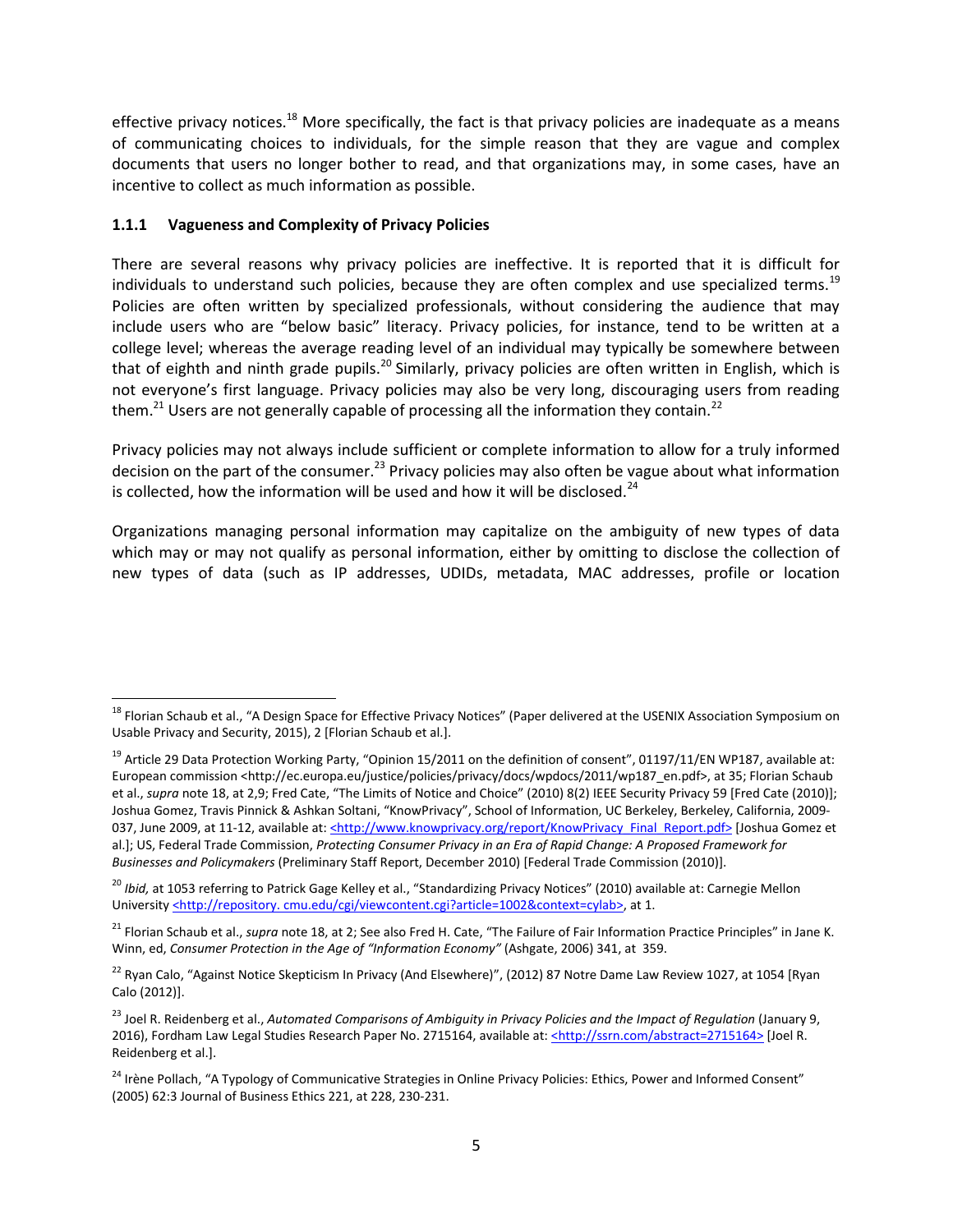information), or by disclosing the collection but mentioning that the data in question is not *personal information* (i.e. "Non-PII").<sup>[25](#page-7-0)</sup>

Privacy policies may also be purposefully vague as to the uses which will eventually be made of the data to avoid limiting future uses. For example, organizations may claim to use the data collected for broad purposes, such as improving their products and services, developing new ones or enhancing the customer's experience. Organizations do not necessarily have bad intentions when they use broad language in their policy; they may simply wish to be flexible so as to accommodate future actions without changing their policy,<sup>[26](#page-7-1)</sup> but the implication is that potential future uses of the information are too vast to enable individuals to make an adequate evaluation.

Finally, these privacy policies may also be nebulous when it comes to those with whom the data will be shared. Businesses often share this information with their marketing partners (as well as corporate affiliates and subsidiaries), in order to build more complete profiles about individual consumers; and often do so quietly.<sup>[27](#page-7-2)</sup> Many privacy policies will use terms like "partners" or "affiliates" to describe potential recipients of user data. According to some, these terms are "elastic", because they can encompass different meanings in different contexts.<sup>[28](#page-7-3)</sup> The KnowPrivacy report analysis of privacy policies found that while many businesses mention that they do not share data with third parties, what they mean by "third parties" is not clear.<sup>[29](#page-7-4)</sup> They may share customer data with "subsidiaries" or ["](#page-7-5)affiliated businesses"<sup>30</sup>, but rarely do they ever clarify who these parties are, and what kind of privacy business practices they follow.<sup>[31](#page-7-6)</sup> Without providing a definitive distinction between the types of parties with whom data may be shared, individuals often do not know the extent to which their personal information has been outsourced or shared.<sup>[32](#page-7-7)</sup>

In many instances, consent to data collection activities is granted, despite the possibility -- completely unbeknownst to the particular user in question -- that personal information already on file may be correlated or aggregated with new data, in order to form a more complete user profile. Cohen notes that "a comprehensive collection of data about an individual is vastly more than the sum of its parts."<sup>[33](#page-7-8)</sup>

<span id="page-7-0"></span><sup>&</sup>lt;sup>25</sup> Eloïse Gratton, "Top five mistakes when drafting website privacy policies" (July 6, 2015) available at: <http://www.eloisegratton.com/blog/2015/07/06/top-five-mistakes-when-drafting-website-privacy-policies/> [Éloïse Gratton,

July 6, 2015]; See also Joel R. Reidenberg et al., *supra* note 23 , at p. 28.

<span id="page-7-1"></span><sup>26</sup> Joel R. Reidenberg et al., *supra* note 23, at 4.

<span id="page-7-2"></span><sup>27</sup> See Stephanie Clifford, "*Your Online Clicks Have Value, for Someone Who Has Something to Sell*" (25 March 2009), available at: The New York Times <http://www.nytimes.com/2009/03/26/business/media/26adco.html>.

<span id="page-7-3"></span><sup>28</sup> Joel R. Reidenberg et al., *supra* note 23, at p. 7.

<span id="page-7-4"></span><sup>&</sup>lt;sup>29</sup> The CPO of an organization operating a website claimed that they consider the advertising service company DoubleClick to be a "marketing partner," and not a "third party"; Joshua Gomez, Travis Pinnick & Ashkan Soltani, *KnowPrivacy* (1 June 2009), available at: <http://www.knowprivacy.org/report/KnowPrivacy\_Final\_Report.pdf>.

<span id="page-7-5"></span><sup>&</sup>lt;sup>30</sup> See Amazon.ca Privacy Notice, available at: Amazon <http://www.amazon.ca/gp/help/customer/display.html/ ref=footer\_privacy?ie=UTF8&nodeId=918814> [Amazon.ca Privacy Notice]: "We share customer information only as described below and with subsidiaries (…) We work closely with our affiliated businesses."

<span id="page-7-6"></span><sup>31</sup> Joshua Gomez et al., *supra* note 19, at 9.

<span id="page-7-7"></span><sup>32</sup> Janet Lo, *A "Do Not Track List" for Canada?* (Ottawa: Public Interest Advocacy Centre, 2009) at 48, available at: Public Interest Advocacy Centre, available at: <http://www.piac.ca/wp-content/uploads/2014/11/dntl\_final\_website.pdf> [Janet Lo].

<span id="page-7-8"></span><sup>&</sup>lt;sup>33</sup> Julie E. Cohen, "Examined Lives: Informational Privacy and the Subject as Object" (2000) 52 Stan. L. Rev. 1373, at 1398 [Julie E. Cohen].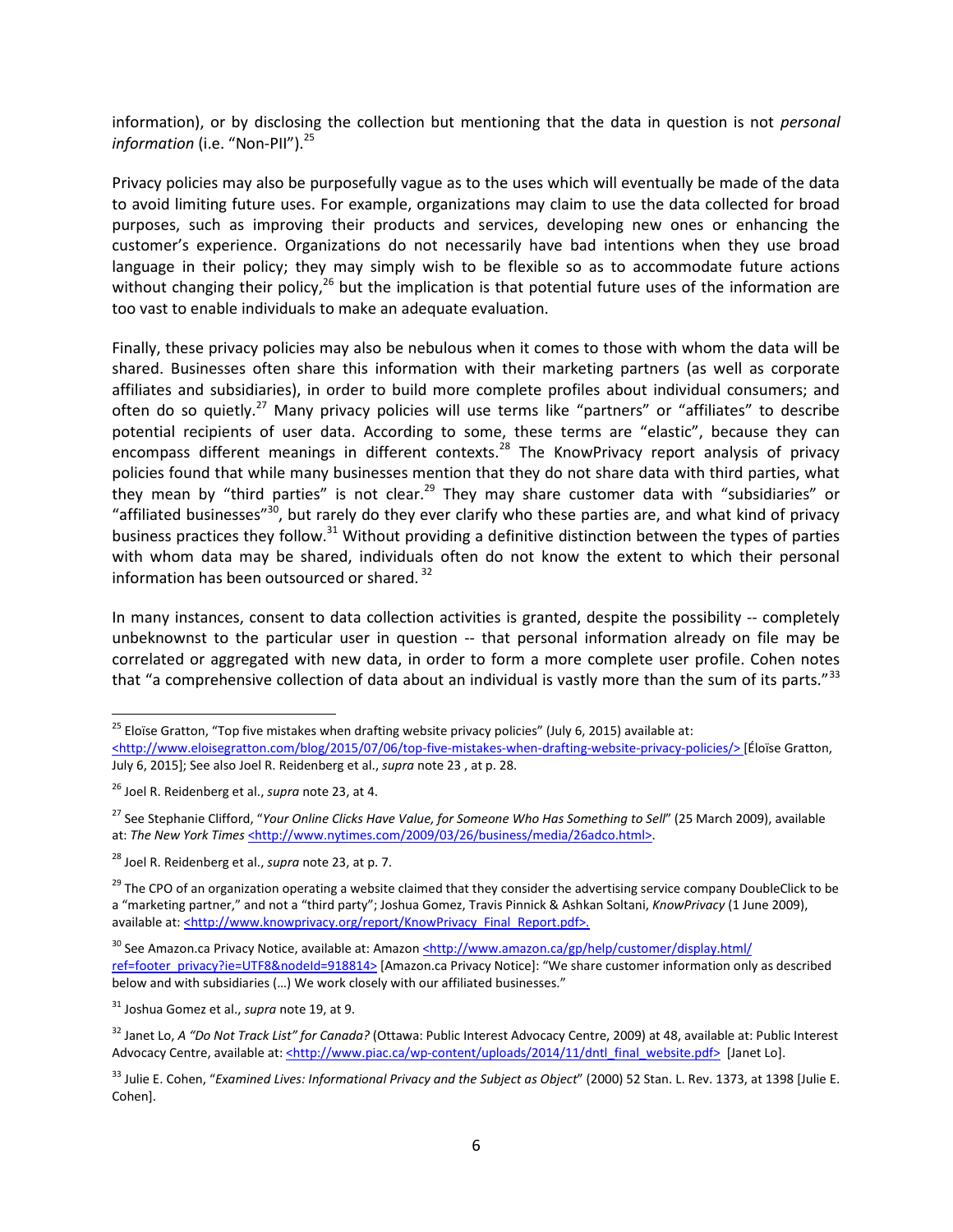Certain business models focus on the aggregation and sale of personal information by acquiring information from public records. $34$  The initial collection of information and the consent provided may therefore not always reflect the extent to which a given individual is "informed" about a given data collection practice, as further discussed in section [1.2](#page-11-0). This issue is also linked to the fact that technologies are increasingly complex.

## <span id="page-8-0"></span>**1.1.2 Privacy Policies Fatigue**

The issue with a consent or choice-based approach is the fact that, with the volume of data exchanges and collections taking place in modern society, individuals would be faced with the prospect of constantly reviewing privacy policies and consenting to them throughout any given day.<sup>[35](#page-8-2)</sup> It has been recently estimated that to read the privacy policies for all the websites an Internet user visits annually would take about 244 hours per year.<sup>[36](#page-8-3)</sup> Researchers at Carnegie Mellon once calculated that it would cost \$781 billion in worker productivity, if everyone were to read all of the privacy policies they encountered online in one year. $37$  It is not reasonable to expect average individuals to devote large portions of their time in order to process and provide meaningful responses to consent requests.

Most users do not read privacy policies:<sup>[38](#page-8-5)</sup> A recent White House report stated, "Only in some fantasy world do users actually read these notices and understand their implications before clicking to indicate their consent."[39](#page-8-6) To further illustrate the fact businesses know that users do not read privacy policies, it was reported a few years ago that a videogame company from the United Kingdom included a provision in its statement that, unless the user opted out, the company would retain rights to the user's eternal soul.<sup>[40](#page-8-7)</sup>

Privacy notices may also often be shown at inopportune times when they conflict with the user's primary task; therefore they are dismissed or accepted without scrutiny. Last but not least, authors have articulated the view that even if individuals could understand and had the time to read privacy policies, there is not enough market differentiation for them to make informed choices.<sup>[41](#page-8-8)</sup> Ostensibly, users are

<span id="page-8-4"></span><sup>37</sup> *Ibid*.

<span id="page-8-1"></span><sup>34</sup> See Office of the Privacy Commissioner of Canada, *PIPEDA Case Summary #2009-004* : *No Consent Required for Using Publicly Available Personal Information Matched with Geographically Specific Demographic Statistics*, available at: <https://www.priv.gc.ca/cf-dc/2009/2009\_004\_0109\_e.asp> [PIPEDA Case Summary #2009-004].

<span id="page-8-2"></span><sup>&</sup>lt;sup>35</sup> Lawrence Lessig notes that our existing system of posting privacy policies and enabling consumers to opt in or out has high transaction costs because people do not have "the time or patience to read through cumbersome documents describing obscure rules for controlling data." See Lawrence Lessig, *Code and Other Laws of Cyberspace* (New York: Basic Books, 1999) at 160; See also Chris Jay Hoofnagle & Jennifer King, "*What Californians Understand about Privacy Online*" (3 September 2008), available at: <http://ssrn.com/abstract=1262130 or http://dx.doi.org/10.2139/ssrn>.

<span id="page-8-3"></span><sup>36</sup> A.M. McDonald & L.F. Cranor, *supra* note 17.

<span id="page-8-5"></span><sup>38</sup> Florian Schaub et al., *supra* note 18; See also discussed in US, Federal Trade Commission, *Protecting Consumer Privacy in an Era of Rapid Change: Recommendations for Businesses and Policymakers* (March 2012), at 2 [Federal Trade Commission, March 2012].

<span id="page-8-6"></span><sup>39</sup> President's Council of Advisors on Science and Technology, *Big data and privacy: A technological perspective* (Report to the President, Executive Office of the President, May 2014).

<span id="page-8-7"></span><sup>40</sup> See *7,500 Online Shoppers Unknowingly Sold Their Souls*, FoxNews (Apr. 15, 2010), available at: <http://www.foxnews.com/scitech/2010/04/15/online-shoppers-unknowinglysold-souls/>.

<span id="page-8-8"></span><sup>41</sup> A.M. McDonald & L.F. Cranor, *supra* note 17.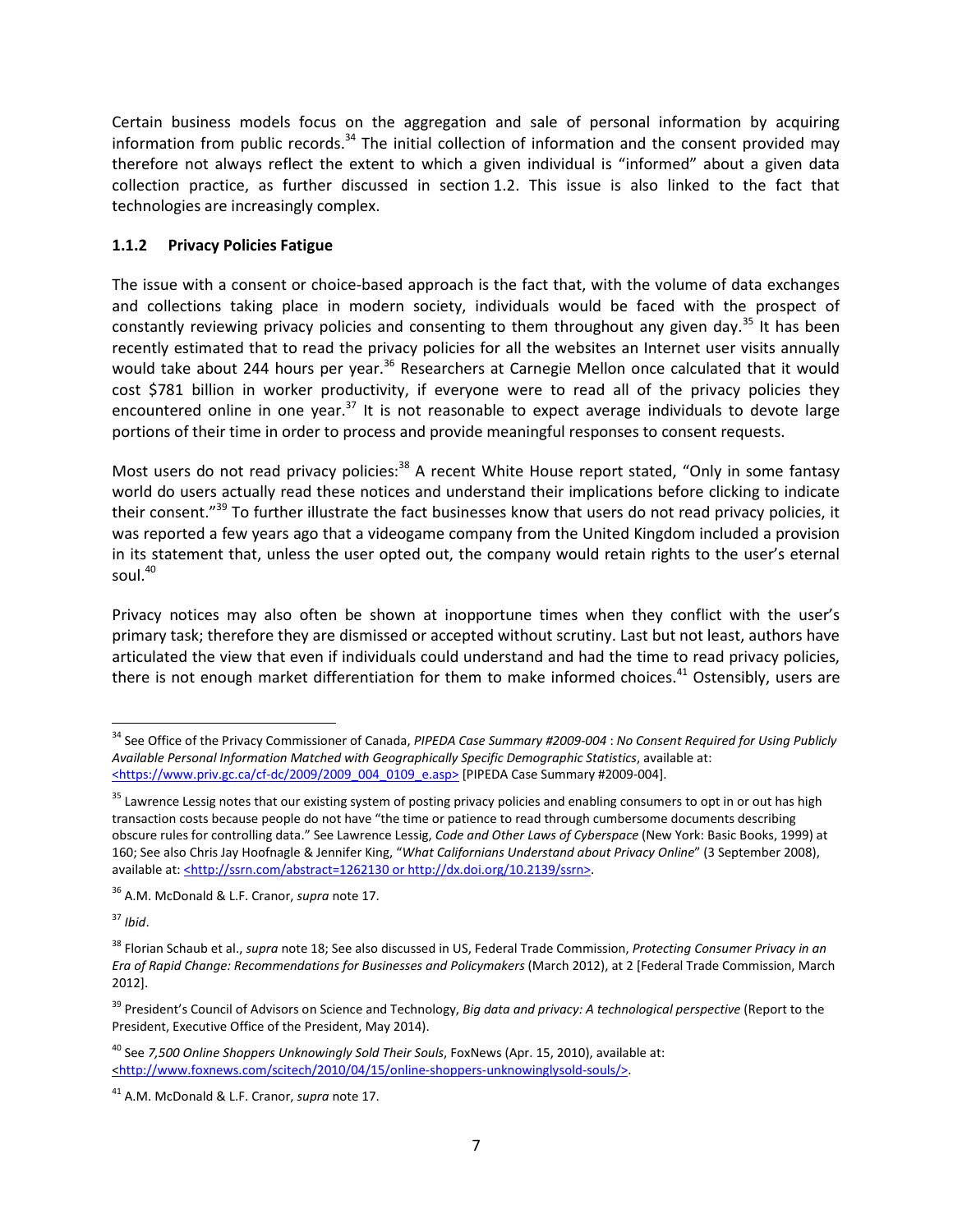being flooded with privacy policies and are becoming increasingly complacent when faced with consent requests.

## <span id="page-9-0"></span>**1.1.3 Incentive for Data Collection and Retention**

Business models are increasingly based on the notion of greater customization of services and products. Due to the global dimension of its potential audience, the Internet has become an increasingly attractive forum for advertisers, who can target their campaigns more precisely and effectively than by advertising in other media. Technology now makes it possible to gather a lot of information to profile individuals and track their conduct, in order to send personalised advertising or tailored websites, products or services accordingly. Behavioural advertising provides benefits to consumers in the form of free web content and personalized advertisements.<sup>[42](#page-9-1)</sup> Many online service providers are offering services, information, and entertainment free of charge to online users, as long as they agree to receive advertising and allow their online behaviour to be tracked.<sup>[43](#page-9-2)</sup> Various services are offered for free online, as they may be partially supported by advertising revenue, including online social services such as Facebook and Google's web service Gmail.<sup>[44](#page-9-3)</sup> Additionally, more individuals are able to access newspaper content on the Internet for free, because it is subsidized by online advertising.<sup>[45](#page-9-4)</sup> Certain studies even show that individuals do not want and do not expect to be paying for web services. $46$ 

In the Canadian Internet Policy and Public Interest Clinic complaint against Facebook, $47$  one of the issues raised was the fact that since users were not allowed to opt out of Facebook ads, Facebook was unnecessarily requiring users to agree to such ads as a condition of service, in violation of principle 4.3.3 of PIPEDA. The finding of the OPC on this issue took into account the fact that the site is free to users and that since advertising is essential to the provision of the service, individuals who wish to use the service must be willing to receive a certain amount of advertising.<sup>[48](#page-9-7)</sup> This case may illustrate a change in mentality as to what is acceptable from a privacy and business perspective, where a certain trade-off is necessary.

consommateurs.org/documents/principal/en/File/option\_consommateurs\_2015\_gratuite\_english.pdf>.

<span id="page-9-1"></span><sup>42</sup> Office of the Privacy Commissioner of Canada, *Privacy and Online Behavioural Advertising*, Guidelines, December 2011.

<span id="page-9-2"></span><sup>43</sup> Google, *Response to the Article 29 Working Party Opinion On Data Protection Issues Related to Search Engines* (8 September 2008) at 3.

<span id="page-9-3"></span><sup>44</sup> See Randal C. Picker, *Competition and Privacy in Web 2.0 and the Cloud* (26 June 2008), U of Chicago Law & Economics, Olin Working Paper No. 414, at 7, available at: <http://ssrn.com/abstract=1151985>. See also Options Consommateurs, "How Free is "Free", Setting limits on the collection of personal information for online behavioural advertising', Research Report, 2015, available at: <http://www.option-

<span id="page-9-4"></span><sup>45</sup> Janet Lo, *supra* note 32, at 48.

<span id="page-9-5"></span><sup>&</sup>lt;sup>46</sup> Internet Advertising Bureau, "PIPEDA & IAB Canada's Industry Self-Regulation Initiatives: A Win-Win For Canadian Consumers, Web Publishers + Web Innovators Going Forward", Submission for the 2010 Privacy Commissioner Consultation, 15 March 2010, at 5.

<span id="page-9-6"></span><sup>47</sup> Office of the Privacy Commissioner of Canada, *PIPEDA Case Summary #2009-008*: *Report of Findings into the Complaint Filed by the Canadian Internet Policy and Public Interest Clinic (CIPPIC) against Facebook Inc.* (16 July 2009) [PIPEDA Case Summary #2009-008].

<span id="page-9-7"></span><sup>48</sup> *Ibid*, at Section 3, Finding 131.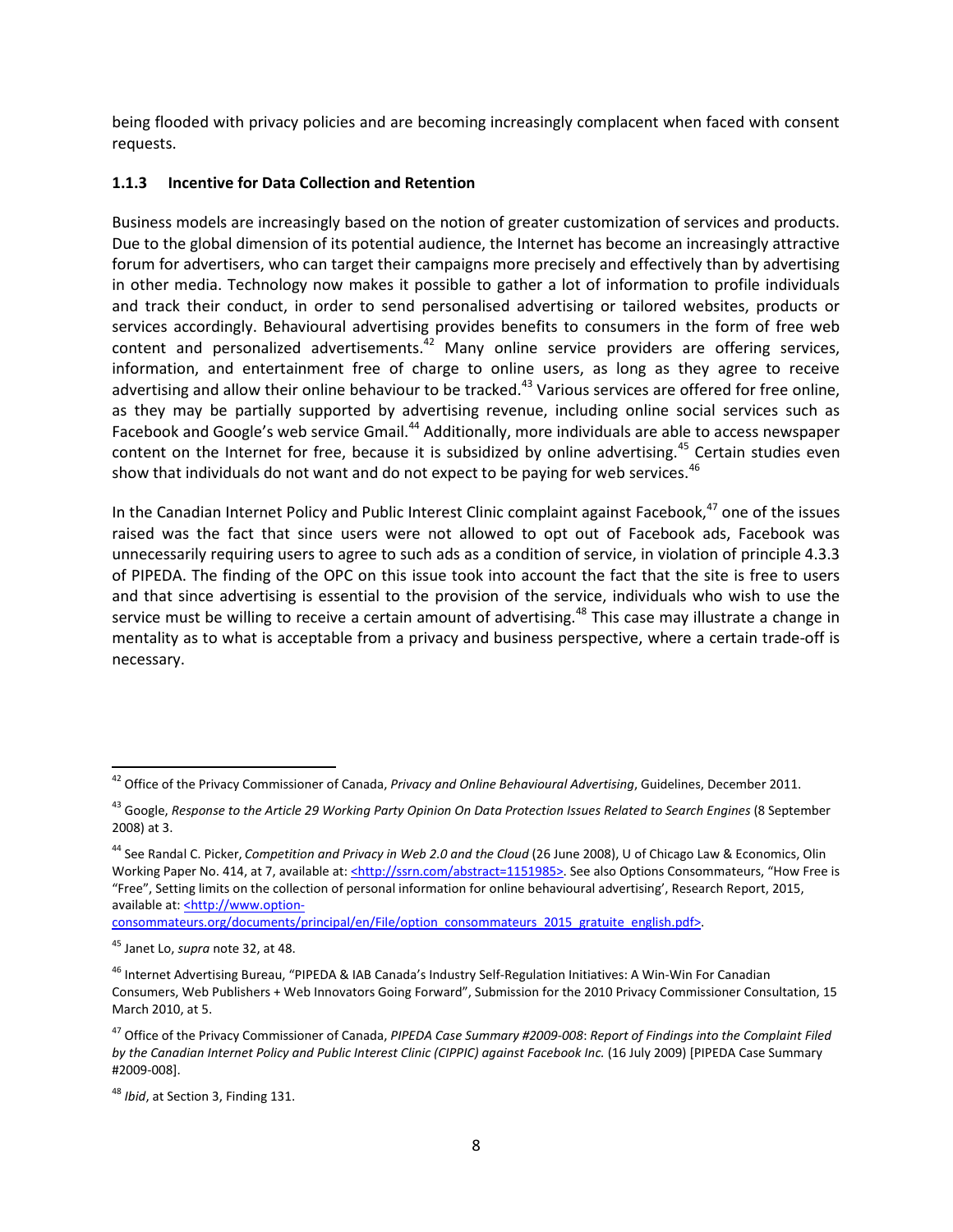With new business models based on "sponsored" services or greater customization, personal information is often viewed as a commodity.<sup>[49](#page-10-0)</sup> This appetite for information can lead to very nebulous privacy policies attempting to entice individuals to release information. Expanding on the idea of personal information as a commodity, Schneier states:

"Here's the problem: The very companies whose CEOs eulogize privacy make their money by controlling vast amounts of their users' information. Whether through targeted advertising, cross-selling or simply convincing their users to spend more time on their site and sign up their friends, more information shared in more ways, more publicly means more profits. This means these companies are motivated to continually ratchet down the privacy of their services, while at the same time pronouncing privacy erosions as inevitable and giving users the illusion of control. (...)"<sup>[50](#page-10-1)</sup>

By default, privacy settings will usually be set to allow the sharing of personal information. For example, it was reported that over the years, Facebook has changed its default privacy settings in order to make profiles more public.<sup>[51](#page-10-2)</sup> While users can, in theory, keep their previous settings, that takes an effort, and many individuals will simply accept the new defaults settings.<sup>[52](#page-10-3)</sup>

Certain companies design apps that seek to access all of a user's contacts in order to encourage the user to draw others to the service.<sup>[53](#page-10-4)</sup> Other companies press users to share information in ways that may exceed initial expectations.<sup>[54](#page-10-5)</sup> It has been reported that certain social video-sharing apps saw their user base grow by 10 million users per week, after being integrated with Facebook, thus becoming the top Facebook and iOS apps in record time.<sup>[55](#page-10-6)</sup> Many of these new users failed to realize that by clicking to see videos shared by friends, they were also sharing those videos with their entire network.<sup>[56](#page-10-7)</sup>

<span id="page-10-3"></span><sup>52</sup> Ian Kerr, "The devil is in the defaults*"* (May 29, 2010), available at: <http://iankerr.ca/content/2010/05/29/the-devil-is-in-thedefaults/>; Michael Richter, "Another Step in Open Site Governance", *The Facebook Blog* (26 March 2010), available at: <http://blog.facebook.com/blog.php?post=376904492130>; Hamish Barwick, "Facebook facial recognition should be opt in, not opt out", *Computerworld* (10 June 2011), available at: <http://www.computerworld.com.au/ article/389810/facebook facial recognition should opt opt/>.

<span id="page-10-4"></span><sup>53</sup> Megan Rose Dickey, *It Turns Out Path, Considered a Threat to Facebook, May Just be Really Good at Spamming*, BUSINESS INSIDER, May 1, 2013, available at: <http://www.businessinsider.com/pathspamming-users-2013-5>.

<span id="page-10-0"></span><sup>&</sup>lt;sup>49</sup> Facebook is one example of a business model which has an economic incentive to gather as much information as possible about its users to help advertisers promote their goods and services. It was reported to have posted more banner ads than any other website in 2010; L. Gordon Crovitz, "Privacy Isn't Everything on the Web", Editorial, *The Wall Street Journal* (24 May 2010).

<span id="page-10-1"></span><sup>50</sup> Bruce Schneier, "Google and Facebook's Privacy Illusion", Editorial, *Forbes* (6 April 2010), available at: <http://www.forbes.com/2010/04/05/google-facebook-twitter-technology-security-10-privacy.html>.

<span id="page-10-2"></span><sup>51</sup> Kevin Bankston, "Facebook's New Privacy Changes: The Good, The Bad, and The Ugly", *The Electronic Frontier Foundation* (9 December 2009), available at: <https://www.eff.org/deeplinks/2009/12/facebooks-new-privacy-changes-good-bad-and-ugly>.

<span id="page-10-5"></span><sup>&</sup>lt;sup>54</sup> See Fred Stutzman, Ralph Gross & Alessandro Acquisti, "Silent Listeners: The Evolution of Privacy and Disclosure on Facebook", 4(2) J. PRIV. & CONFID. 7 (2012) [Fred Stutzman, Ralph Gross & Alessandro Acquisti].

<span id="page-10-6"></span><sup>55</sup> *Viddy* and *Socialcam*. See Om Malik, "Facebook giveth, Facebook taketh: A curious case of video apps", *GIGAOM* (May 14, 2012), available at: <http://gigaom.com/2012/05/14/facebook-giveth-facebook-taketh-a-curious-case-ofvideo-apps>.

<span id="page-10-7"></span><sup>56</sup> Elinor Mills, "Socialcam closes hole that enabled accidental sharing", *CNET* (May 17, 2012), available at: <http://news.cnet.com/8301-1009\_3-57436777-83/socialcam-closes-hole-that-enabledaccidental-sharing>; Wendy Davis, "Socialcam Beefs Up Privacy Features*"*, *MEDIAPOST* (May 17, 2012), available at: <http://www.mediapost.com/publications/article/174877/#axzz2SAgpHAX9>.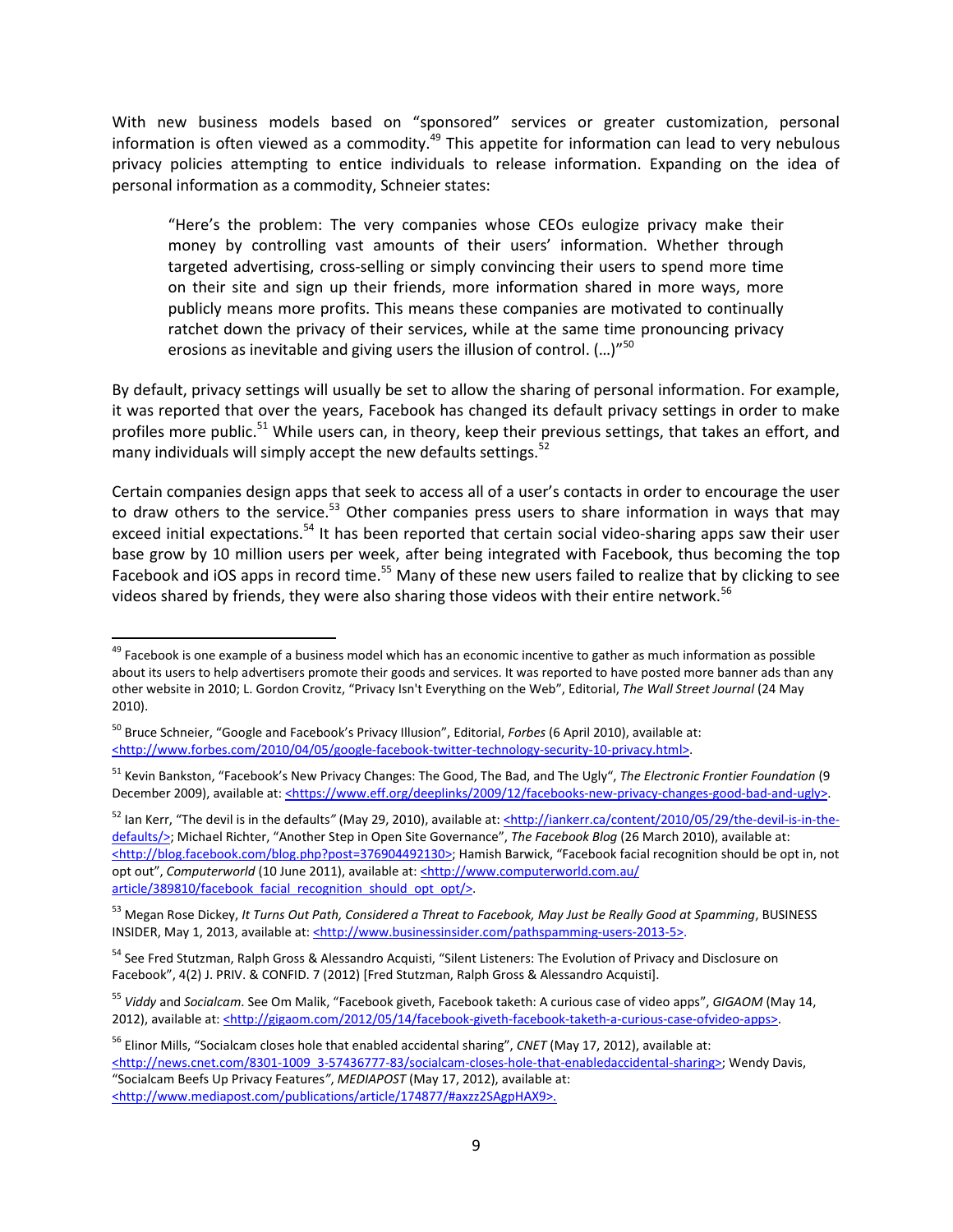With Big Data, organizations have an incentive to collect more personal information and keep such information for longer. These examples simply illustrate the shared incentive for businesses to collect a large quantity of personal information and to remain vague in framing their privacy policies. Froomkin suggests that: "In theory, the parties to a transaction can always contract for confidentiality. This is unrealistic due because consumers suffer from privacy myopia: they will sell their data too often and too cheaply".[57](#page-11-1)

## <span id="page-11-0"></span>**1.2 Consent Challenged by Technological Changes**

The previous section illustrates how ineffective current privacy policies are a means to communicate choices, as these statements are rarely ever read, are often confusing and are incapable of capturing the complexity of modern data-handling practices. As a result, individuals typically have little meaningful choice about the use of their personal information.

As Cohen correctly notes, "freedom of choice in markets requires accurate information about choices and other consequences, and enough power—in terms of wealth, numbers, or control over resources— to have choices."<sup>[58](#page-11-2)</sup> Due to lack of understanding about the collection, use and disclosure of their personal information, individuals are then incapable of making informed choices.<sup>[59](#page-11-3)</sup> According to some, although data protection laws around the globe generally require consent prior to the collection, use, or disclosure of most personal information, privacy laws such as PIPEDA (based on the FIPPs) must be understood as setting higher thresholds for obtaining consent.<sup>[60](#page-11-4)</sup>

Many are recently questioning whether the notice and consent model still makes sense. As a matter of fact, although individuals are aware that there are some risks involved with data collection when they are active on the web or using new technologies, these risks are only potential to them, not very visible, and not quite quantifiable. A particular concern flows from the fact that the consequences of information circulation are often unbeknownst to stakeholders when information is initially put into circulation, especially since it is often the agglomeration of information that may be viewed as problematic. Solove believes that it is difficult for a given individual to attribute a meaningful value to specific pieces of personal information.<sup>[61](#page-11-5)</sup>

This section will discuss how the notion of consent is being challenged, in light of the increase in the number of players providing new products and services, the dynamic aspect of privacy policies and business models, the ubiquity of data collection and sharing practices, as well as because technology is becoming increasingly sophisticated, so as to enable individuals to properly evaluate the risks related to their consent to a given data-handling activity.

<span id="page-11-1"></span><sup>57</sup> A. Michael Froomkin, "The Death of Privacy?" , (2000) 52 Stan. L. Rev. 1461, at 1469, 1502: "Once created or collected, data is (…) hard to eradicate; the data genie does not go willingly, if ever, back into the bottle".

<span id="page-11-2"></span><sup>58</sup> Julie E. Cohen, *supra* note 33.

<span id="page-11-3"></span><sup>59</sup> Federal Trade Commission (March 2012), *supra* note 38, at 2.

<span id="page-11-4"></span><sup>60</sup> See Ian Kerr et al., *"*Soft Surveillance, Hard Consent*"*, (2006) 6 Personally Yours 1, at p. 4.

<span id="page-11-5"></span><sup>61</sup> Daniel J. Solove, *supra* note 11, at 1452.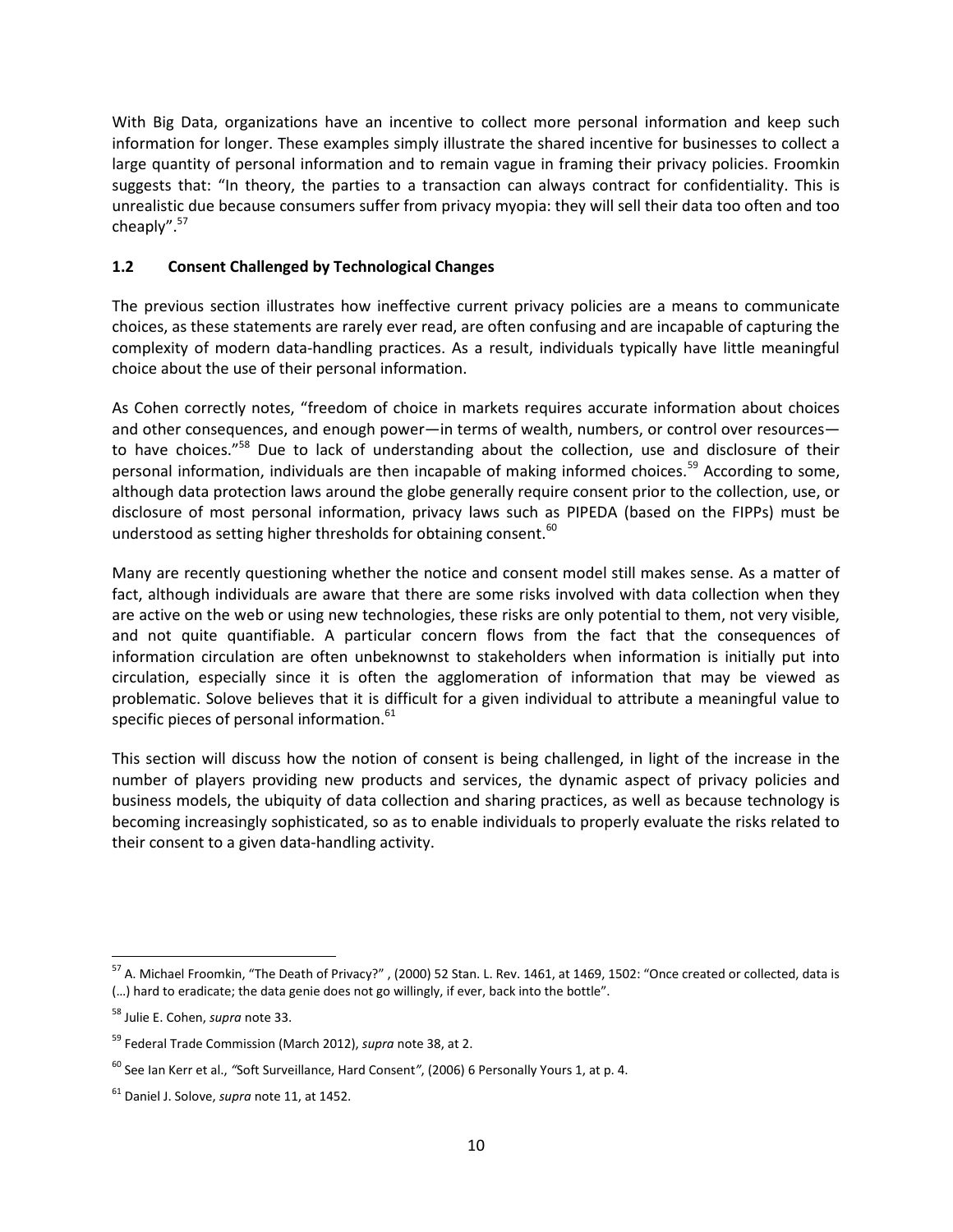#### <span id="page-12-0"></span>**1.2.1 Ever-increasing Number of Players Involved**

Information and communication technologies and globalization have created structural and organizational changes, which have influenced data protection laws such as PIPEDA; including greater diversification within business groups, the growth of joint ventures, as well as loyalty programs. These developments are blurring the traditional boundaries between legal entities, such that it is becoming increasingly difficult to conclusively identify the owner or custodian of any particular piece of information.

In Europe, the interaction between data controllers and data processors is essential in the application of certain data protection laws such as Directive 95/46/EC, since they influence who will be responsible for compliance with data protection rules and how individuals can exercise their rights. The increasing complexity of the environment in which these concepts are used has given rise to new and difficult issues, such that the Article 29 Working Party recently issued an opinion emphasizing the need to allocate responsibility between data controllers and data processors, so that compliance with data protection laws can be enforced sufficiently.<sup>[62](#page-12-2)</sup>

The number of players in the ad network and exchange space is ever-increasing, resulting in flows of user data that are opaque to users.<sup>[63](#page-12-3)</sup> More recently, the implementation of the IoT casually implies the combined intervention of multiple stakeholders, including device manufacturers, social platforms, thirdparty applications, device lenders or renters, data brokers or data platforms. The implies the necessity of a precise allocation of legal responsibilities among these multiple stakeholders with regard to the processing of personal information based on the specificities of their respective interventions.<sup>[64](#page-12-4)</sup> The increasing adoption of wearable devices, (i.e. smart watches or fitness trackers) as well as smart home devices (i.e. smart thermostats or connected light bulbs) represents a trend towards smaller devices that are even more constrained in terms of interaction capabilities, but are also highly connected with each other and the cloud. While providing notice and choice is still considered essential in the IoT,<sup>[65](#page-12-5)</sup> finding appropriate and usable notice and choice mechanisms can be challenging.

### <span id="page-12-1"></span>**1.2.2 Dynamic Aspect of Privacy Policies and Business Models**

Many organizations and industry players may change their privacy policies, making it even more difficult to keep track (i.e. "control") of data handling practices.<sup>[66](#page-12-6)</sup> Privacy policies often reserve the right to change their terms and conditions unilaterally, so if users want to know the precise nature of any such modification, it is often up to them to refer back to the new version, which is unrealistic.<sup>[67](#page-12-7)</sup> This practice of unilaterally modifying privacy policies makes it even more difficult for individuals to keep control over their information and provide meaningful consent.

<span id="page-12-2"></span><sup>&</sup>lt;sup>62</sup> Article 29 Data Protection Working Party, "Opinion 1/2010 on the concepts of "controller" and "processor"", 00264/10/EN WP 169, available at: European commission, available at: <http://ec.europa.eu/justice/policies/privacy/docs/wpdocs/2010/wp169\_en.pdf>

<span id="page-12-3"></span><sup>63</sup> Solon Barocas & Helen Nissenbaum, *supra* note 13, at 1.

<span id="page-12-4"></span><sup>64</sup> Article 29 Data Protection Working Party (2014), *supra* note 4, at 11.

<span id="page-12-5"></span><sup>65</sup> US, Federal Trade Commission, *Internet of things: Privacy & security in a connected world* (FTC staff report, Jan. 2015) [Federal Trade Commission (2015)].

<span id="page-12-6"></span><sup>66</sup> Solon Barocas & Helen Nissenbaum, *supra* note 13, at p. 1.

<span id="page-12-7"></span><sup>67</sup> Éloïse Gratton (July 6, 2015), *supra* note 25.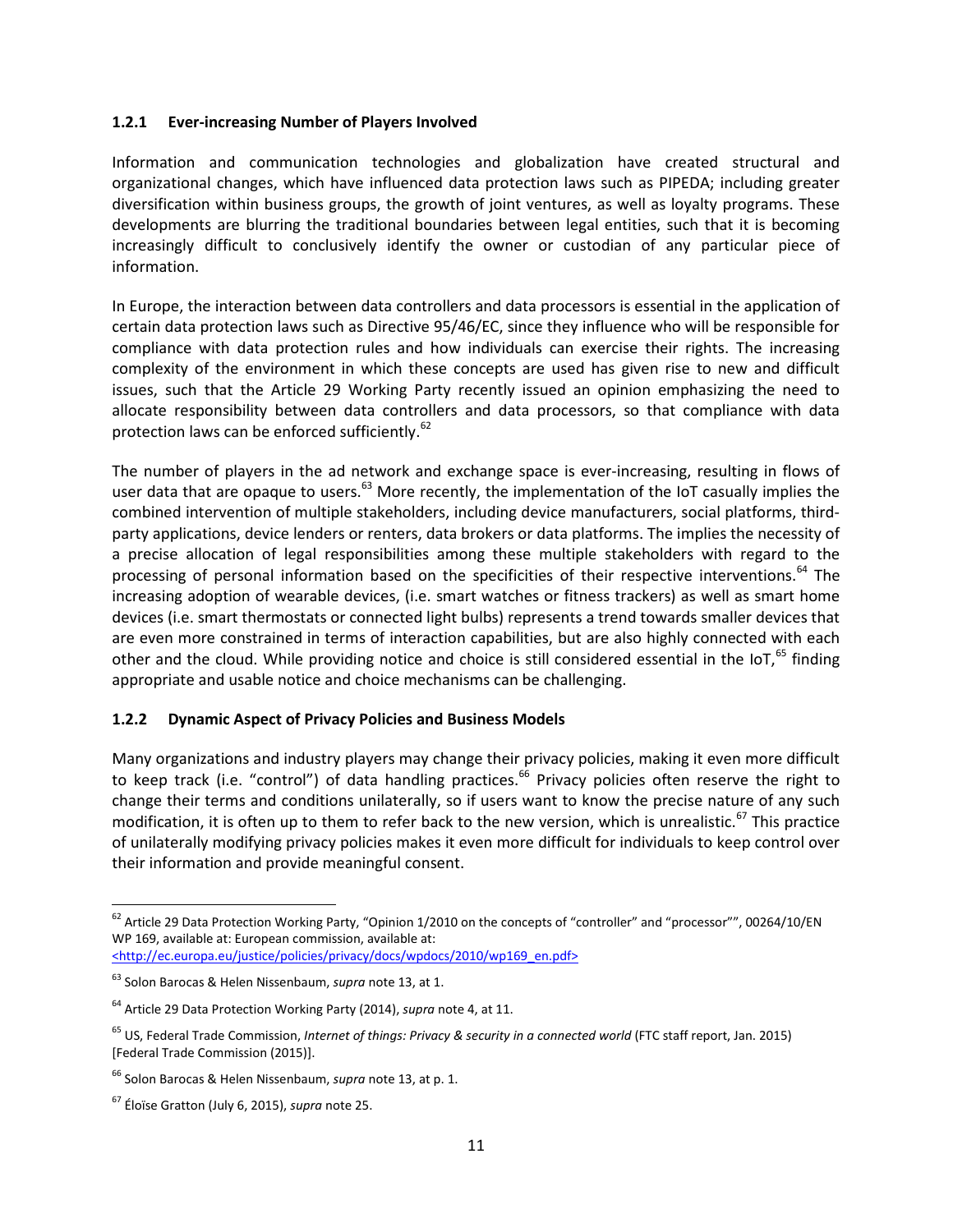Not only do privacy policies change, business models often do as well. For instance, Facebook and Google have changed their products over time, and users are not likely to perceive the change.<sup>[68](#page-13-1)</sup> It is even more difficult for users to keep track of their personal information with recent technologies, since such technologies either involve invisible data sharing practices or they are increasingly complex, as further discussed in the next sections.

## <span id="page-13-0"></span>**1.2.3 Ubiquity of Data Collection and Sharing**

In many cases, information is collected online and offline instantaneously and invisibly, which further challenges the validity of consent. For instance, when the consumer browses for products and services online, advertisers may choose to collect and share information about the consumer's activity, search history, websites visited, etc. When participating in an OSN, third-party applications are likely to have access to the user's information pertaining to his posts. When using location-enabled devices, various third party application providers and entities may thus ascertain the consumer's precise whereabouts. If a consumer uses loyalty cards at a grocery store or sends in a product warranty card, his name, address, and information about his purchase may be shared with data brokers and combined with other data.<sup>[69](#page-13-2)</sup>

More recently, certain wearable things are likely to be adopted quickly, as they extend the usefulness of everyday objects familiar to the individual. They may be embedded in cameras, microphones and sensors that can record and transfer data to the device manufacturer.<sup>[70](#page-13-3)</sup> The Article 29 Working Party has raised the concern that such wearable things, kept in close proximity to users, result in the availability of a range of other identifiers, such as the MAC addresses of other devices, which could be useful to generate a fingerprint allowing location tracking:

"The collection of multiple MAC addresses of multiple sensor devices will help create unique fingerprints and more stable identifiers which IoT stakeholders will be able to attribute to specific individuals. These fingerprints and identifiers could be used for a range of purposes, including location analytics<sup>[71](#page-13-4)</sup> or the analysis of movement patterns of crowds and individuals."<sup>[72](#page-13-5)</sup>

The FTC has also noted that providing notice and choice in the context of the IoT can be challenging due to the ubiquity of devices, persistence of collection, and practical obstacles to providing information if devices lack displays or explicit user interfaces.<sup>[73](#page-13-6)</sup> The OPC, which recently issued its research paper on the IoT, also raises the point that data collection by devices in the IoT context may often be invisible to

<span id="page-13-1"></span><sup>68</sup> Chris Jay Hoofnagle, "The privacy Machiavellis" *San Francisco Chronicle* (25 May 2010), available at: <http://www.sfgate.com/cgi-bin/article.cgi?f=%2Fc%2Fa%2F2010%2F05%2F24%2FED101DJPE1.DTL> [Chris Jay Hoofnagle].

<span id="page-13-2"></span><sup>69</sup> Federal Trade Commission (2010), *supra* note 19, at i.

<span id="page-13-3"></span><sup>70</sup> Article 29 Data Protection Working Party (2014), *supra* note 4, at p. 5. Furthermore, the availability of an API for wearable devices (e.g. Android Wear) also supports the creation of applications by third parties who can thus get access to the data collected by those things.

<span id="page-13-4"></span> $71$  Location analytics refers to the analysis of how many people are in a certain place at a certain time and for how long they remain there.

<span id="page-13-5"></span><sup>72</sup> Article 29 Data Protection Working Party (2014), *supra* note 4, at p. 8.

<span id="page-13-6"></span><sup>73</sup> Federal Trade Commission (2015), *supra* note 65.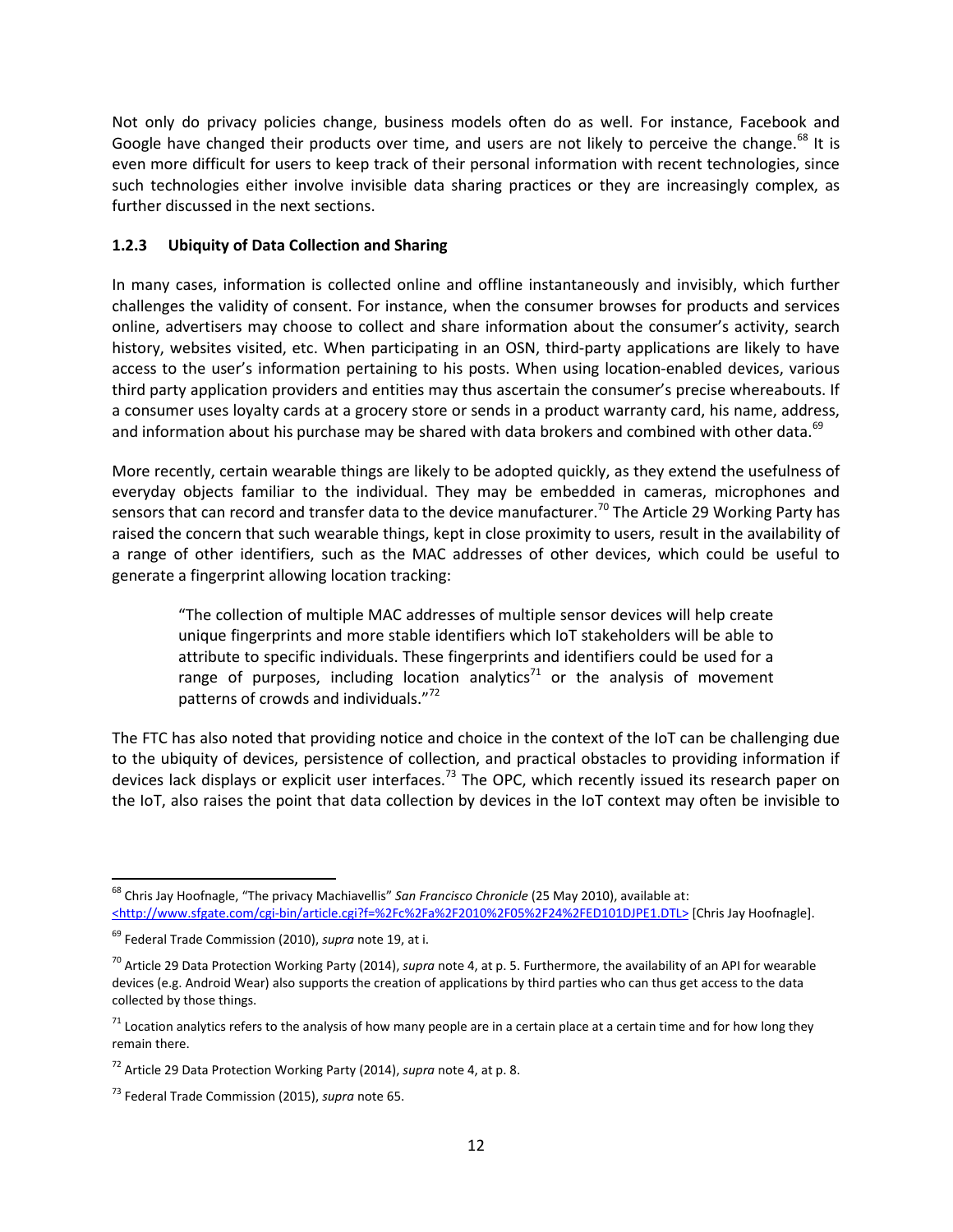users and, because they may not be aware of it, they are unlikely to be in a position to understand it or weigh in on the manner in which it is done.<sup>[74](#page-14-1)</sup>

These new trends and technologies must be combined with the fact that the data collected can later be combined with other data issued from other systems (e.g. CCTV or internet logs), in most cases without the knowledge of the individuals concerned. The OPC has demonstrated the powerful insights that can be obtained about individuals from IP addresses, as well as from metadata.<sup>[75](#page-14-2)</sup> This has obvious implications for achieving meaningful consent.

## <span id="page-14-0"></span>**1.2.4 Technology Becoming Increasingly Sophisticated**

Recent technologies and new types of business models are becoming more complex, creating additional challenges and (regarding recent technologies) potential risks, especially if they are not known or understood by most users. In his article "*The Myth of the Superuser: Fear, Risk, and Harm Online*", Ohm cautions against laws and regulations that are addressed at risks created by a legendary, omnipotent, malevolent "superuser", who seldom exists in practice.<sup>[76](#page-14-3)</sup>In the recent case of *Richard v. Time Inc.*<sup>77</sup>, the Supreme Court of Canada rendered judgment on the rules governing false and misleading representations under Quebec's *Consumer Protection Act*. The Court held that the test to use to determine if the advertising was misleading was not what a consumer of average intelligence, scepticism and curiosity would understand from the commercial representation, but rather what a credulous and inexperienced consumer would comprehend. If a consumer of average intelligence has a difficult time understanding recent technologies, whether consent obtained under PIPEDA can be considered meaningful seems clearly debatable.

Tene and Polonetsky have voiced their concern with the fact that typically, individuals (i.e. users of average intelligence) get privacy defaults wrong;<sup>[78](#page-14-5)</sup> disseminate content more broadly than they intended or is advisable for their own good; $^{79}$  $^{79}$  $^{79}$  forget passwords or keep them listed on unencrypted files

<span id="page-14-1"></span><sup>74</sup> Policy and Research Group of the Office of the Privacy Commissioner of Canada, *The Internet of Things An introduction to privacy issues with a focus on the retail and home environments*, (Ottawa: Office of the Privacy Commissioner of Canada, February 2016) [Policy and Research Group of the Office of the Privacy Commissioner of Canada (2016)].

<span id="page-14-2"></span><sup>75</sup> Technology Analysis Branch of the Office of the Privacy Commissioner of Canada, *What an IP Address Can Reveal About You: A report prepared by the Technology Analysis Branch of the Office of the Privacy Commissioner of Canada*, (Ottawa: Office of the Privacy Commissioner of Canada, May 2013); See also Office of the Privacy Commissioner of Canada, *Metadata and Privacy: A technical and legal overview,* (Ottawa: Office of the Privacy Commissioner of Canada, October 2014).

<span id="page-14-3"></span><sup>76</sup> Paul Ohm, *The Myth of the Superuser: Fear, Risk, and Harm Online*, (2008) 41 UC DAVIS L. REV. 1327.

<span id="page-14-4"></span> $77$  2012 SCC 8.

<span id="page-14-5"></span><sup>78</sup> Maritza Johnson, Serge Egelman & Steven Bellovin, "Facebook and Privacy: it's complicated*"* (Paper delivered at the SOUPS '12: Proceedings of the Eight Symposium on Usable Privacy and Security, 2012), available at: <http://www.cs.columbia.edu/~maritzaj/publications/soups12-johnson-facebook-privacy.pdf>; Fred Stutzman, Ralph Gross & Alessandro Acquisti, *supra* note 54.

<span id="page-14-6"></span><sup>&</sup>lt;sup>79</sup> Kashmir Hill, "Either Mark Zuckerberg got a whole lot less private or Facebook's CEO doesn't understand the company's new privacy settings", Forbes (December 10, 2009), available at: <http://trueslant.com/KashmirHill/2009/12/10/either-markzuckerberg-got-a-whole-lot-lessprivate-or-facebooks-ceo-doesnt-understand-the-companys-new-privacy-settings>.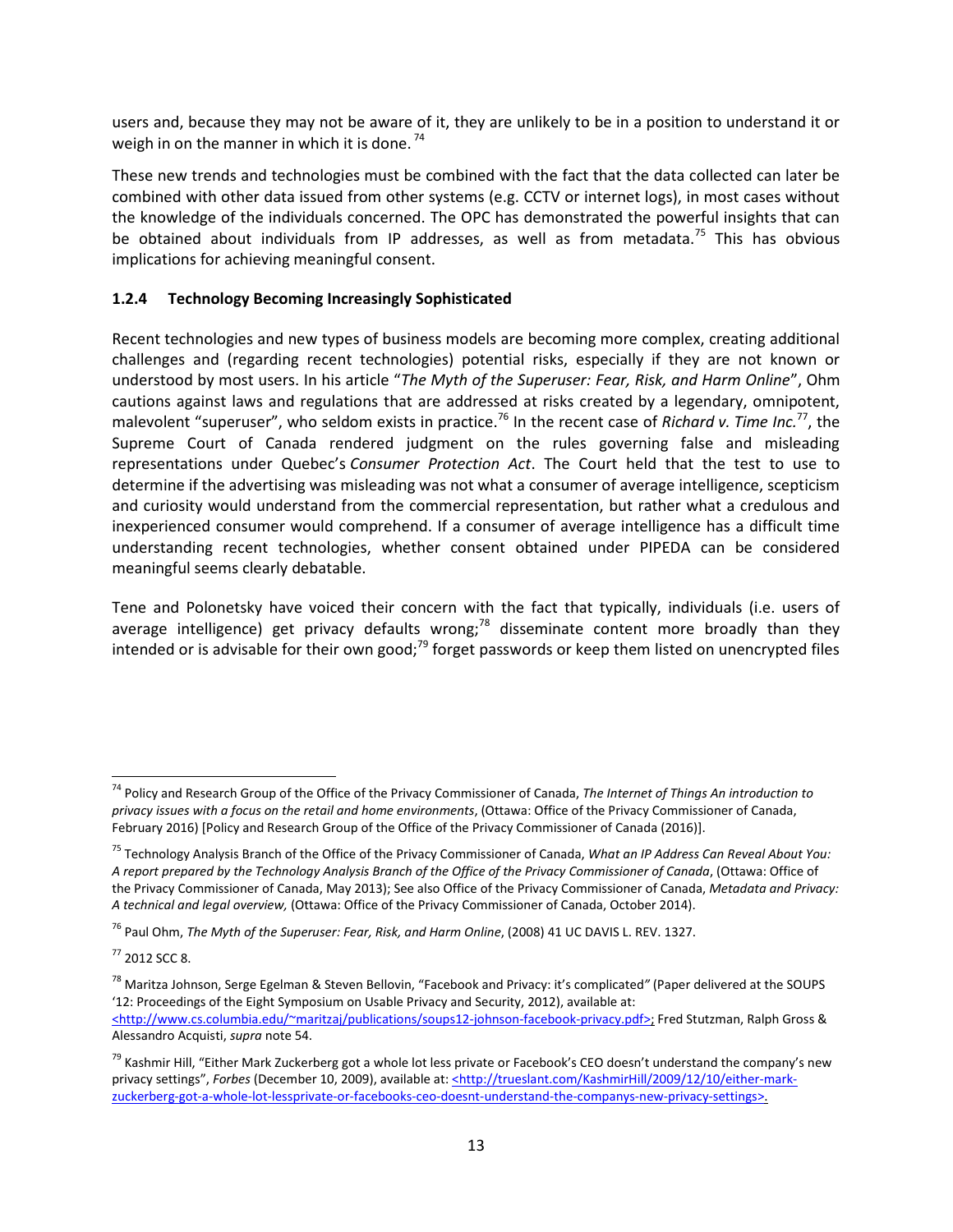on their laptop:<sup>[80](#page-15-0)</sup> and generally struggle to keep up with the astounding surge in digital economy and culture. [81](#page-15-1)

In a survey pertaining to whether Canadian consumers believe a "Do Not Track List" would be desirable, the first question asked respondents to identify their level of familiarity with the existence of tracking devices and techniques such as persistent cookies and web beacons. Overall, half of the respondents were not very familiar or not at all familiar with these technologies.<sup>[82](#page-15-2)</sup> More recently, researchers at Carnegie Mellon University investigated the usability of tools to limit OBA. They observed participants' behaviour as they installed and used various privacy tools, including opt-out tools, browser settings and cookie blockers, and recorded their perceptions and attitudes about those tools, finding serious usability flaws in all nine tools examined.<sup>[83](#page-15-3)</sup> The researchers concluded, "There are significant challenges in providing easy-to-use tools that give users meaningful control without interfering with their use of the web. Even with additional education and better user interfaces, it is not clear whether users are capable of making meaningful choices about trackers."<sup>[84](#page-15-4)</sup>

In a recent complaint filed with the FTC in the U.S. by three advocacy organizations, demanding that it investigate and impose drastic requirements on entities involved in online data analytics and behavioural advertising, it was argued that the "compilation and analysis of data on users in real time involve highly sophisticated data mining technologies that few users—and likely regulators! understand."[85](#page-15-5)

A main concern is that these issues are even more challenging with recent technologies, such as wearable computing, which refers to everyday objects and clothes, such as watches and glasses, in which sensors may be included to extend their functionalities.<sup>[86](#page-15-6)</sup> As a matter of fact, smartphones and mobile apps introduce additional privacy challenges, and some have noted that comparatively smaller screens and other device restrictions constrain how users can be given notice about and control over data practices.<sup>[87](#page-15-7)</sup> The FTC has also recently articulated a similar concern:

"Privacy notices are not only relevant for websites, mobile apps, or surveillance cameras, but for the whole gamut of systems and devices that process user information. Designing and providing appropriate notices for novel systems, such as

<span id="page-15-0"></span><sup>&</sup>lt;sup>80</sup> Cormac Herley, P. C. van Oorschot & Andrew Patrick, "Passwords: If We're So Smart, Why Are We Still Using Them?" in Roger Dingledine, Philippe Golle, eds, *Financial Cryptography and Data Security*, (Washington D.C.: Springer, 2009) 237.

<span id="page-15-1"></span><sup>81</sup> Omer Tene & Jules Polonetsky, "A Theory of Creepy: Technology, Privacy and Shifting Social Norms*"*, (2013) 16 Yale Journal of Law & Technology 59 [Omer Tene & Jules Polonetsky].

<span id="page-15-2"></span><sup>82</sup> Janet Lo, *supra* note 32*,* at 10; The responses varied, with 20% of total respondents very familiar, 30% of respondents somewhat familiar, 19% not very familiar and 31% not at all familiar with the technologies.

<span id="page-15-3"></span><sup>83</sup> Pedro Leon et al., "Why Johnny Can't Opt Out: A Usability Evaluation of Tools to Limit Online Behavioral Advertising*"*, *Proc. CHI 2012,* ACM Press 2012, 589*.*

<span id="page-15-4"></span><sup>84</sup> See also: Omer Tene & Jules Polonetsky, *supra* note 81, at 26.

<span id="page-15-5"></span><sup>85</sup> US, Federal Trade Commission, *In the Matter of Realtime Targeting and Auctioning, Data Profiling Optimization, and Economic Loss to Consumers and Privacy, Complaint, Request for Investigation, Injunction, and Other Relief: Google, Yahoo, PubMatic, TARGUSinfo, MediaMath, eXelate, Rubicon Project, AppNexus, Rocket Fuel, and Others* (Washington D.C., April 2010).

<span id="page-15-6"></span><sup>86</sup> Article 29 Data Protection Working Party (2014), *supra* note 4, at 5.

<span id="page-15-7"></span><sup>87</sup> Florian Schaub et al., *supra* note 18, at p. 1.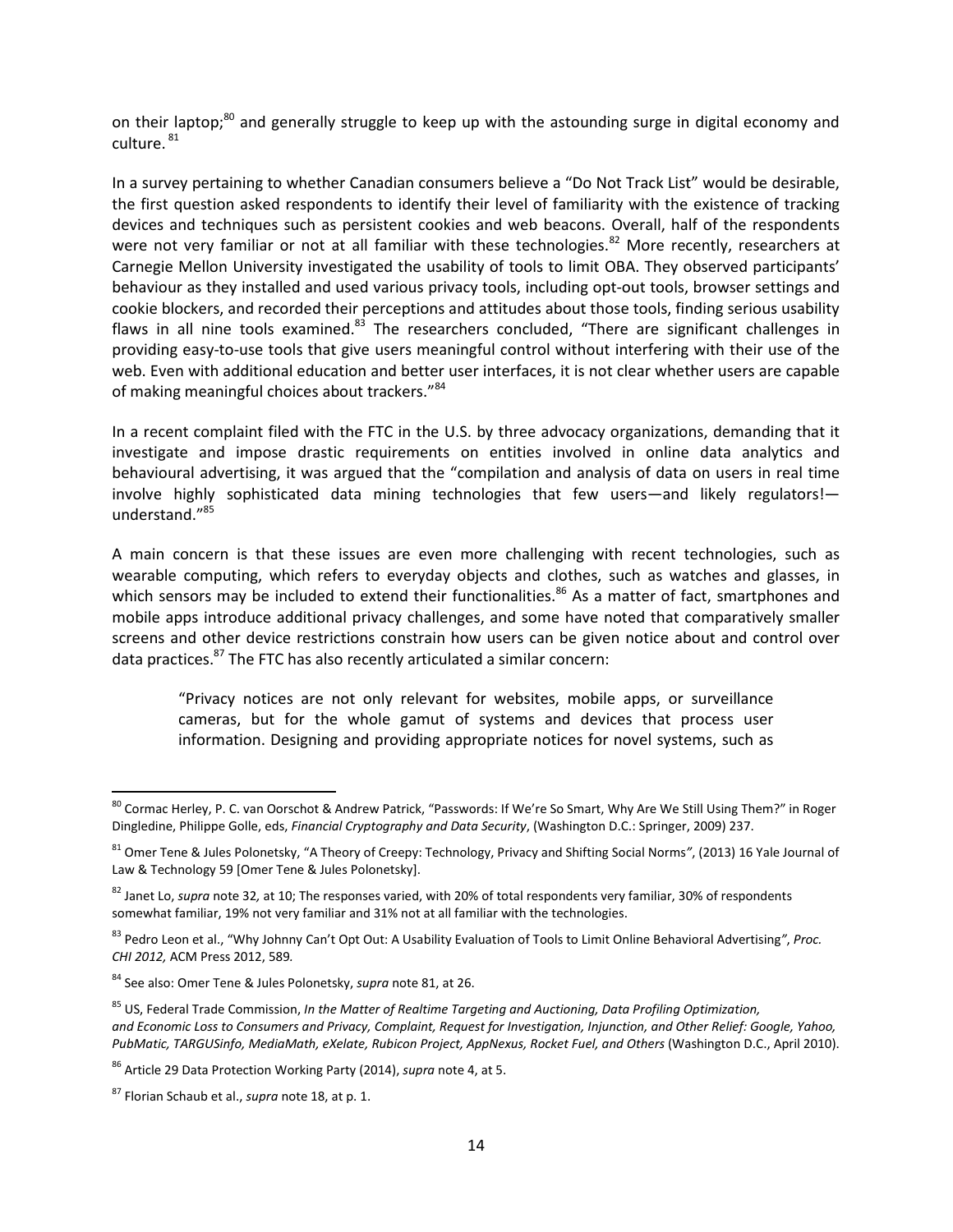smart home appliances or wearable devices, is challenging.<sup>[88](#page-16-0)</sup> The straightforward approach is to decouple the privacy notice from the system. For example, many manufacturers of fitness tracking devices provide a privacy policy on their websites, while the actual device does not provide any privacy notices.<sup>[89](#page-16-1)</sup> As a result, users are less likely to read the notice and may therefore be surprised when they realize that their mental models do not match the system's actual data practices".  $90$ 

In Europe, the Article 29 Working Party has also raised its concerns with the quality of user consent in light of wearable computing and IoT:

"Wearable devices such as smart watches are also not noticeable: $91$  most observers may not distinguish a normal watch from a connected one, when the latter may yet embed cameras, microphones and motion sensors that can record and transfer data without the individuals being aware of, and even less consenting to such processing. (…) Such situations lead to the question of whether the user's consent to the underlying data processing can then be considered as free, hence valid under EU law. In addition, classical mechanisms used to obtain individuals' consent may be difficult to apply in the IoT, resulting in a "low-quality" consent based in a lack of information or in the factual impossibility to provide fine-tuned consent in line with the preferences expressed by individuals. In practice, today, it seems that sensor devices are usually designed neither to provide information by themselves nor to provide a valid mechanism for getting the individual's consent."<sup>[92](#page-16-4)</sup>

More and more data exchanges are now taking place without the knowledge of users, which makes it difficult for organizations to achieve meaningful consent under PIPEDA.

<span id="page-16-0"></span><sup>88</sup> Federal Trade Commission (2015), *supra* note 65.

<span id="page-16-1"></span><sup>&</sup>lt;sup>89</sup> S. R. Peppet, "Regulating the Internet of Things: First Steps Toward Managing Discrimination, Privacy, Security, and Consent" (2014) 93:85 *Texas Law Review* 176.

<span id="page-16-2"></span><sup>90</sup> Federal Trade Commission (2015), *supra* note 65.

<span id="page-16-3"></span> $91$  As described in Opinion 02/2013 on apps on smart devices, wearable computing also highlights challenges stemming from continuous data collection from others within close proximity and for extended periods of time.

<span id="page-16-4"></span><sup>92</sup> Article 29 Data Protection Working Party (2014), *supra* note 4, 7.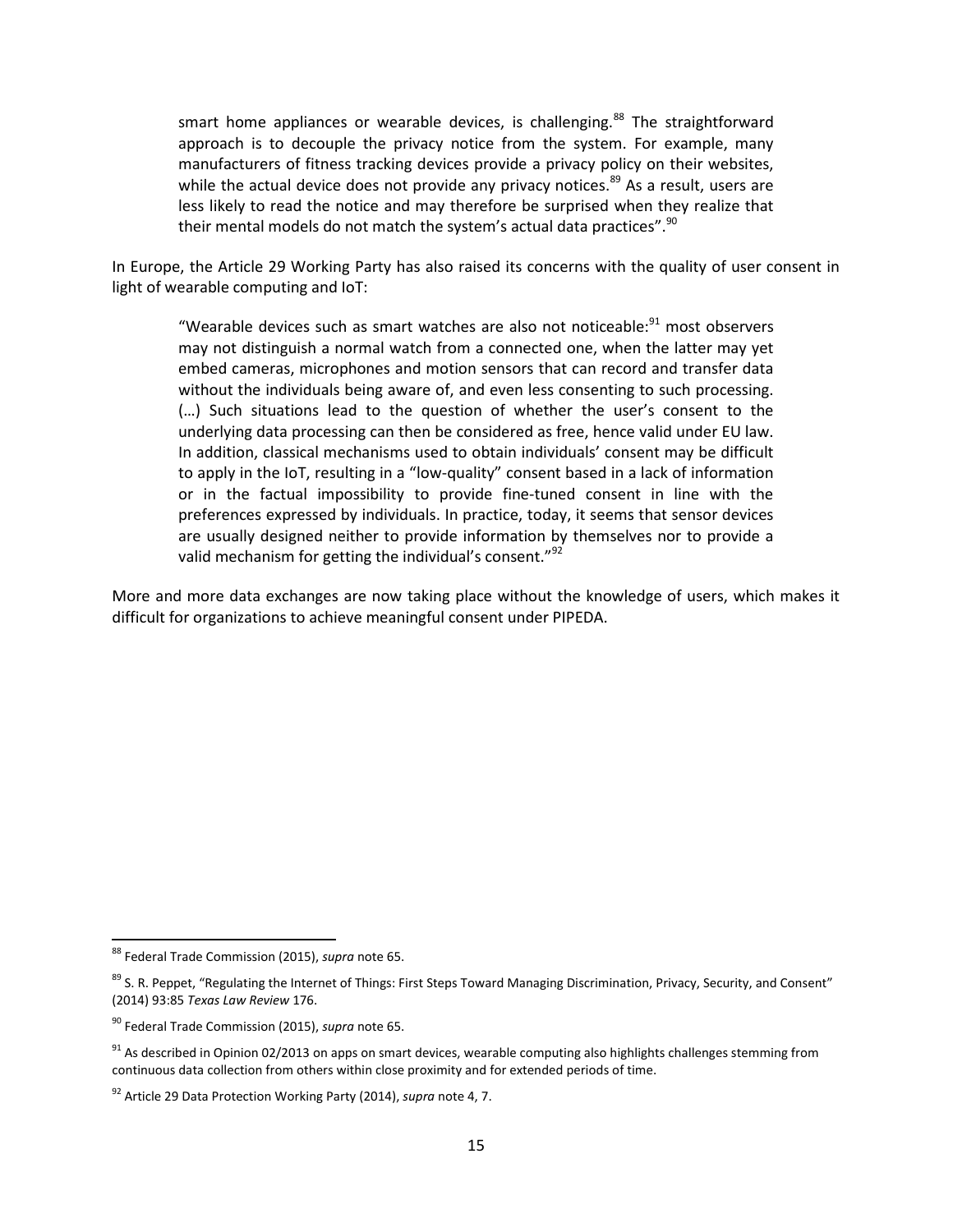#### <span id="page-17-0"></span>**2. ADDRESSING CHALLENGES WITH THE CONSENT MODEL: A FEW CONSIDERATIONS**

A consent-based privacy protection framework recognizes the subjective nature of privacy, and in any given context, allows individuals to decide for themselves what information they provide, for what purposes it can be used, and with whom it can be shared. At the same time, it is important to recognize the limits of such a consent-based protection regime. As discussed in previous section [1](#page-5-0), to a certain extent, the premise of consent is a legal fiction: while individuals are concerned about their privacy, it has been authoritatively argued that they are generally lost in the plethora of different privacy policies, or worse, simply do not read them nor understand them. Privacy policies have become long and complicated documents, placing too high a burden on users to read, understand, and then exercise meaningful choices based on them.

Consent is also challenged by technological changes. Seeking consent is simply not practical or possible in certain circumstances, due to an inability to communicate with the individual. For example, personal information is collected by IoT-networked devices without any user interface. Consent-based privacy controls may also be ineffective if individuals do not have any meaningful control over the communication or capture of their information. The incidental creation and transmission of metadata that accompanies an individual's actions (such as sending an e-mail) is one example. The observation of individuals in public spaces (such as being captured on surveillance video while in a store) is another.

The limits of the consent-based regime will be put to the test even more in coming years. More and more, new technology causes radical evolutions in the ways individuals deal with, use and share personal information about themselves. In some cases, seeking consent may not be practicable or indeed even possible. With recent technological changes, some believe that there are essentially no longer any proponents of the pure notice-and-choice model, as it is regarded as no longer adequate.<sup>[93](#page-17-1)</sup>

While there are various challenges confronting the "notice and choice" model, some also have argued that we should not be abandoning the "control" concept of privacy, and concurrently, the "notice and choice" model, for many reasons.<sup>[94](#page-17-2)</sup> The need for some sort of global consistency in the data protection arena should also be considered.<sup>[95](#page-17-3)</sup> The threat of loss of trade as a result of Directive 95/46/EC and its adequate protection requirements was a strong motivating factor for the Canadian Government's decision to enact PIPEDA.<sup>[96](#page-17-4)</sup> Moreover, many believe that this conception is still relevant nowadays.

<span id="page-17-3"></span><sup>95</sup> See Jose Vilches, "Google proposes global privacy standard" *Techspot* (14 September 2007), available at: <http://www.techspot.com/news/27032-google-proposes-global-privacy-standard.html>; See also Microsoft Corporation, *Microsoft Response to the Commission Consultation on the Legal Framework for the Fundamental Right to Protection of Personal Data* (31 December 2009) at 8-9, available at: European Commission

<span id="page-17-1"></span><sup>&</sup>lt;sup>93</sup> See comments made by Daniel J. Weitzner, a senior policy official at the National Telecommunications and Information Administration of the Commerce Department, discussed in Steve Lohr, "*Redrawing the Route to Online Privacy*" *The New York Times* (27 February 2010): available at: <http://www.nytimes.com/2010/02/28/technology/internet/28unbox.html>.

<span id="page-17-2"></span><sup>94</sup> Eloïse Gratton (2013), *supra* note 9; E. Ramirez, *Privacy and the IoT: Navigating policy issues* (CES Opening Remarks, 2015), FTC public statement: "However, just abandoning the concept of notice is not a viable option, as the transparency notices should provide is essential for users, businesses, and regulators alike", discussed in Florian Schaub et al., *supra* note 18, at 2.

<sup>&</sup>lt;http://ec.europa.eu/justice\_home/news/consulting\_public/0003/contributions/organisations/microsoft\_corporation\_en.pdf> , see comment of AT&T Inc., cmt. #00420, at 12-13; Comment of IBM, cmt. #00433 at 2, see also Comment of General Electric, cmt. #00392, at 3 (encouraging international harmonization), discussed in Federal Trade Commission (March 2012), *supra* note 38, at 9.

<span id="page-17-4"></span><sup>&</sup>lt;sup>96</sup> See Steve Coughlan et al., "Global reach, Local Grasp: Constructing extraterritorial jurisdiction in the Age of Globalization", (2007) 6 CJLT 29, at 33.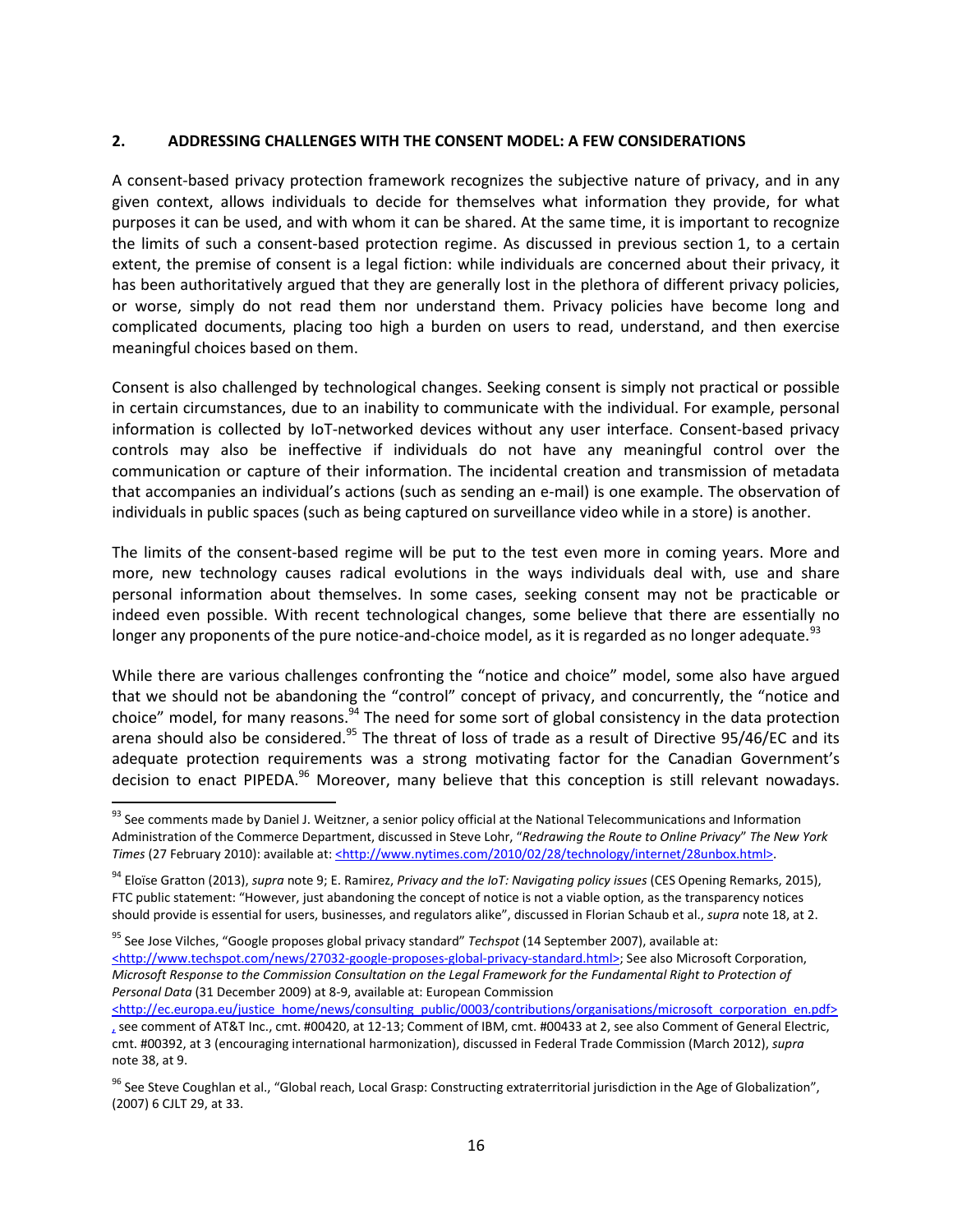Some argue that in the Information Age, with so much data available, "control over personal information" is more relevant than ever and that privacy is about "control".<sup>[97](#page-18-1)</sup> Calo, for a variety of reasons, believe that the form of privacy disclosure is worthy of further study before we give in to calls to abandon notice as a regulatory strategy in privacy.<sup>[98](#page-18-2)</sup>

This section 2 will not be proposing solutions to address each of the challenges detailed in section 1. Instead,this [se](#page-17-0)ction will provide a few considerations which may be relevant if the current noticea[nd](#page-5-0) choice model is maintained. More specifically, this section will discuss the fact that we need to be careful before considering amending PIPEDA on the issue of consent. It will also address the increasingly important role of policy development and guidance, which may also address the uncertainty surrounding the notion of meaningful consent and provide guidelines to address some of the challenges discussed in section [1](#page-5-0). This section will also address the increasingly important role played by the interpretation of the notion of consent, and propose an interpretation that focuses on providing notices and choices to information or situations meant to be protected by PIPEDA, thereby limiting the number of consents obtained and concurrently, the "privacy policy fatigue" concerns already discussed.

## <span id="page-18-0"></span>**2.1 Amending PIPEDA with Caution**

Before considering amending PIPEDA, we first need to determine if the challenges now confronting the consent model, which are further discussed in section [1](#page-5-0), can be addressed by modifying the language used in PIPEDA on the issue of consent or by making any other type of amendment to the law. If the answer is no (or if it is not clear), the law should not be amended.

PIPEDA was recently amended through Bill S-4, the *Digital Privacy Act*, to include certain provisions which were necessary: to provide for an exception for business transactions and to better reflect the reality of the relationship between employer and employees.<sup>[99](#page-18-3)</sup> The *Digital Privacy Act* also amended PIPEDA to include a revised "valid consent" provision (PIPEDA, s. 6.1), by shifting from a subjective standard to a more objective standard.<sup>[100](#page-18-4)</sup> Some have already voiced their opinion on the fact that before amending PIPEDA with respect to the notion of consent, we should determine what the problem is and whether the proposed amendments would address the relevant concern.<sup>[101](#page-18-5)</sup> While there are many

<span id="page-18-1"></span><sup>97</sup> Peter Fleischer, ""The data deluge" Peter Fleischer: Privacy...?" (21 April 2010), available at:

<sup>&</sup>lt;http://peterfleischer.blogspot.com/2010/04/data-deluge.html?spref=tw>. See also Bruce Schneier, "Privacy and Control" Schneier on Security (6 April 2010), available at: <**http://www.schneier.com/blog/archives/2010/04/privacy\_and\_con.html>.** 

<span id="page-18-2"></span><sup>98</sup> Ryan Calo (2012), *supra* note 22, at 1027.

<span id="page-18-3"></span><sup>&</sup>lt;sup>99</sup> It was also amended to include an exception to the notice of consent in cases in which private sector organizations may wish to share personal information in specific cases in which they are investigating fraud; Éloïse Gratton, *Personal submission to the CAI pertaining to potential amendments to the Quebec private sector law, the Act respecting the protection of personal information in the private sector* (November 27, 2015), available at:

<sup>&</sup>lt;http://www.eloisegratton.com/files/sites/4/2015/12/Monsieur-Jean-Chartier-CAI-27-novembre-2015-2.pdf> [Éloïse Gratton, November 27, 2015].

<span id="page-18-4"></span><sup>&</sup>lt;sup>100</sup> New section 6.1 of PIPEDA is clarifying that an individual's consent to the collection, use or disclosure of his or her personal information is valid only "if it is reasonable to expect that an individual to whom the organization's activities are directed would understand the nature, purpose and consequences of the collection, use or disclosure of the personal information to which they are consenting."

<span id="page-18-5"></span><sup>101</sup> Éloïse Gratton, *Bill S-4: My Appearance Before the Industry Committee* (March 26, 2015), available at: <http://www.eloisegratton.com/blog/2015/03/26/bill-s-4-my-appearance-before-the-industry-committee/>: "Still, I have a few concerns with this proposal. PIPEDA currently requires that consent be reasonably understandable by the individual. The questions that should be asked are: (i) Do we have a concern with this consent requirement? and if so, (ii) will the proposed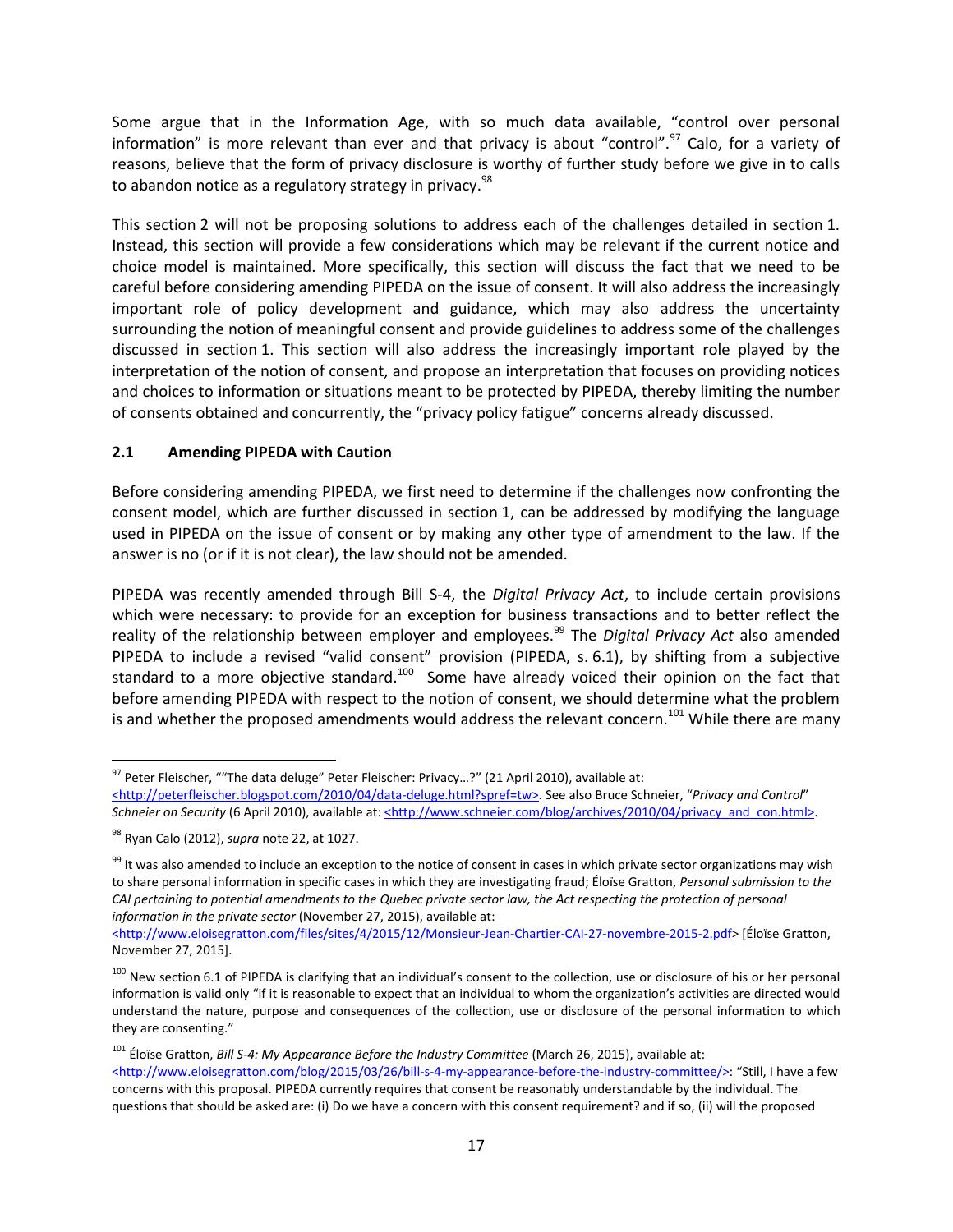challenges with the notion of valid consent under PIPEDA, for the reasons discussed in section [1](#page-5-0), it is not clear if such changes (i.e. new section 6.1) will be addressing the problems discussed in section [1.](#page-5-0) Moreover, such amendments might even be creating uncertainty for businesses that have been interpreting the notion of consent reflected in PIPEDA a certain way for the last ten to fifteen years.

Jean Carbonnier, one of the most important French jurists of the 20th century, has articulated the view that we should be nervous when enacting or amending laws ("Ne légiférer qu'en tremblant").<sup>[102](#page-19-1)</sup> As a matter of fact, before amending a law, one should be careful to make sure that the amendment will not be detrimental or problematic as soon as new technologies emerge. Given that such amendments will be relatively permanent and allow less flexibility, this may be problematic, since PIPEDA was meant to be technology-neutral, and flexible enough to account for technological developments, new business models and the reasonable expectations of individuals, which is an evolving concept.

This section will discuss the fact that we need to be careful before amending PIPEDA given that PIPEDA, which incorporates the FIPPs, was meant to be technology-neutral and flexible. Moreover, this section will also discuss how before amending PIPEDA, we have to account for the fact that social norms pertaining to new technologies or business models may not necessarily be in place.

## <span id="page-19-0"></span>**2.1.1 PIPEDA to Remain Technology Neutral**

Data protection laws such as PIPEDA were initially drafted in order to address the management and handling of personal information in electronic form. The Article 29 Working Party states:

> "It is useful to recall that the reasons for enacting the first DPL in the seventies stemmed from the fact that new technology in the form of electronic data processing allows easier and more widespread access to personal data than the traditional forms of data handling."<sup>[103](#page-19-2)</sup>

The initial concern was that individuals were going to lose control over their personal information since their data, once in electronic form, would become more easily shared among organizations from the private and public sectors, sometimes without the individual's knowledge.<sup>[104](#page-19-3)</sup> In fact, the FIPPs were initially meant to apply only to electronic data, and this distinction (electronic data vs. non electronic data) is still present in certain data protection laws.<sup>[105](#page-19-4)</sup> This distinction (paper vs. electronic) may have made sense forty years ago when data was passing from the "paper" form to an "electronic" one and was therefore to be shared more easily. More recently, however, this distinction is no longer present and certain data protection laws even have provisions for technology-neutral application. For example,

<span id="page-19-3"></span><sup>104</sup> Eloïse Gratton (2013), *supra* note 9, Section 1.1.2 "*Control over Personal Information and Fair Information Practices*", at 6.

amendment address such concerns. If the proposed amendment is accepted, the message sent to organizations is that the way they used to get consent may no longer valid, and that perhaps they should be taking additional steps."

<span id="page-19-1"></span><sup>102</sup> Vincent Gautrais & Pierre Trudel, *Circulation des Renseignements Personnels et Web 2.0* (Montréal: Éditions Thémis, 2010) at 2: "Le doyen Carbonnier considérait qu'il 'fallait légiférer en tremblant'" [Vincent Gautrais & Pierre Trudel].

<span id="page-19-2"></span><sup>&</sup>lt;sup>103</sup> Article 29 Data Protection Working Party, "Opinion 4/2007 on the concept of personal data", 01248/07/EN WP 136 at 5 [Article 29 Data Protection Working Party (2007)].

<span id="page-19-4"></span><sup>&</sup>lt;sup>105</sup> For instance, Directive 95/46/EC makes a distinction between the processing of personal data by automatic means and the processing of personal data by non-automatic means. EC, *Directive 95/46/EC on the Protection of Individuals with Regard to the Processing of Personal Data and on the Free Movement of Such Data*, [1995] O.J., L. 281/31 at Whereas (27); See also Article 29 Data Protection Working Party (2007), *supra* note 103, at 5.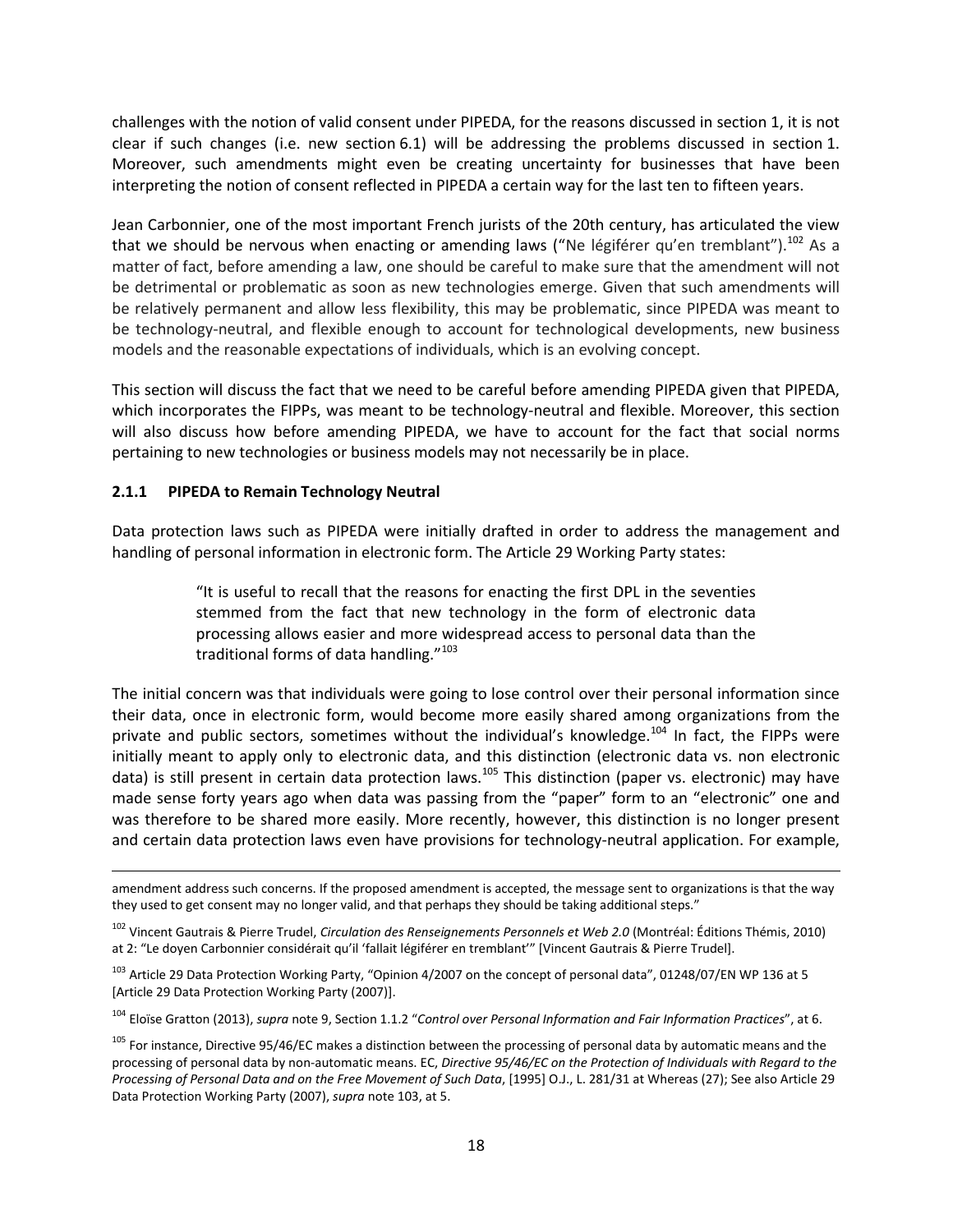PIPEDA states that "organizations shall protect personal information regardless of the format in which it is held".<sup>[106](#page-20-1)</sup> Furthermore, PIPEDA is based on flexible principles in Schedule 1, rather than on prescriptive rules. This translates into a piece of legislation able to accommodate various industries and new technologies, and it can therefore be considered as a technology-neutral legislation.

A general principle of lawmaking is that the law should be sustainable. It is obvious that nowadays, technology develops much more quickly than the law does.<sup>[107](#page-20-2)</sup> Laws should be sustainable enough to cope with technological development over a sufficiently long period of time. If a law is too technologyspecific, it is not likely to cover future technological developments, and it will therefore have to be amended often.<sup>[108](#page-20-3)</sup>

We should ensure that PIPEDA remains as technology-neutral as possible.<sup>[109](#page-20-4)</sup> European legal scholar Koops suggests that regulation should be technology-neutral in its effects.<sup>[110](#page-20-5)</sup> Koops also argues that "the more detailed the legislation, the less transparent it may be and, particularly with technology, it will be the case that the more technology is put into the law or into its formulation, the less understandable it will be to ordinary citizens."<sup>[111](#page-20-6)</sup> If we can find a way to work with the current provisions of "consent" from PIPEDA, which we arguably can with the necessary policy guidance and the right interpretation (see sections [2.2](#page-26-0) and [2.3](#page-34-0) which elaborate on these issues), then perhaps we should move forward with the current consent approach.

PIPEDA is meant to reach the proper balance between protecting the privacy of individuals and the need of organizations to collect, use or disclose personal information for the purposes that a reasonable person would consider appropriate in the circumstances.<sup>[112](#page-20-7)</sup> The wording pertaining to obtaining consent under PIPEDA is technology-neutral, and it should remain that way. In the event that certain new technology or business models warrant a more specific type of consent, additional guidance should be provided at the policy level.<sup>[113](#page-20-8)</sup>

### <span id="page-20-0"></span>**2.1.2 PIPEDA to Remain a Flexible Law**

In the 1970s, as the FIPPs were being established and data protection laws began to emerge in certain jurisdictions, it was already very clear that a certain flexibility was required and necessary in the application of FIPPs. For instance, the Lindop Report in the U.K. explained that the FIPPs were drafted in

<span id="page-20-3"></span><sup>108</sup> *Ibid*, at 10.

<span id="page-20-6"></span><sup>111</sup> *Ibid,* at 12.

<span id="page-20-1"></span><sup>106</sup> *Personal Information Protection and Electronic Documents Act*, *supra* note 14, at Schedule 1 (s. 5), principle 4.7.1.

<span id="page-20-2"></span><sup>107</sup> Bert-Jaap Koops, "Should ICT Regulation be Technology-Neutral?" in Bert-Jaap Koops et al., eds., *Starting points for ICT regulation: Deconstructing prevalent policy one-liners*, coll. IT & Law Series, vol. 9, (2006) The Hague: TMC Asser 77 [Bert-Jaap Koops].

<span id="page-20-4"></span><sup>&</sup>lt;sup>109</sup> According to Vincent Gautrais, it would be in many cases impossible to have perfect technology neutrality. See Vincent Gautrais, *Neutralité technologique: Rédaction et interprétation des lois face aux technologies* (Montréal : Éditions Thémis, 2012).

<span id="page-20-5"></span><sup>110</sup> Bert-Jaap Koops, *supra* note 107, at 6.

<span id="page-20-7"></span><sup>112</sup> *Personal Information Protection and Electronic Documents Act*, *supra* note 14, s.3.

<span id="page-20-8"></span><sup>113</sup> *Personal Information Protection and Electronic Documents Act*, *supra* note 14, s. 2.2.1 and 2.2.2 which elaborate on the type of guidance provided by the OPC on the issue of valid consent and transparency.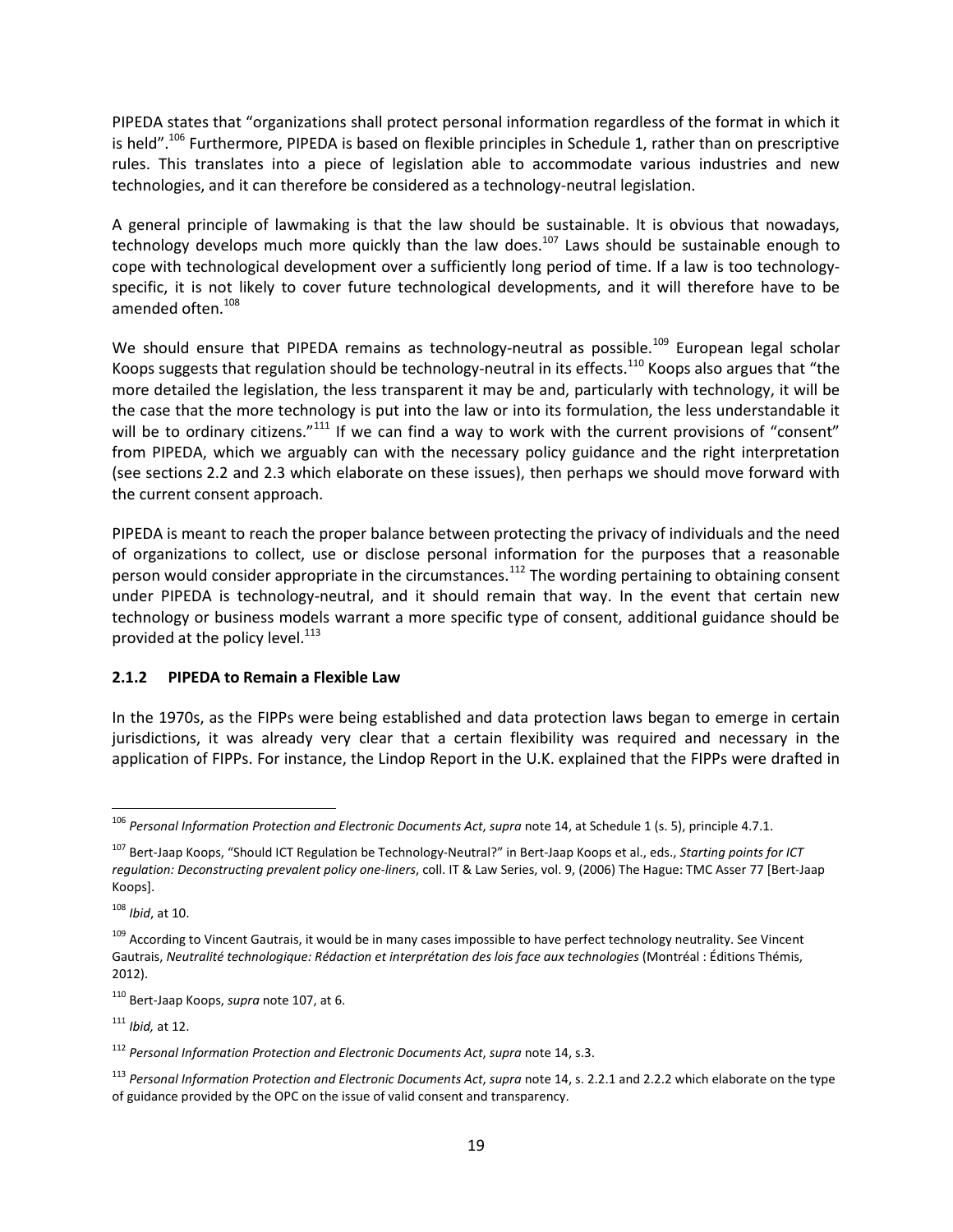broad terms, specifically in order to provide some type of flexibility.<sup>[114](#page-21-0)</sup> Too much specificity in defining the objectives of the FIPPs could lead to a loss of flexibility and laws incorporating these FIPPs were therefore to be as flexible as possible.<sup>[115](#page-21-1)</sup>

As early as the 1970s, businesses and various organizations were already raising warning flags over potential restrictions to their data processing activities, if the objectives of the FIPPs were to be given a strict, literal interpretation.<sup>[116](#page-21-2)</sup> In answer to these concerns, certain documents from the 1970s emanating from European jurisdictions illustrate that the FIPPs and their underlying obligations on users were to be imposed only "as far as reasonably practicable".<sup>[117](#page-21-3)</sup> Clearly, the original intention was not to ensure that every conceivable data handling activity be covered:

"We believe that regulation should be as light and as flexible as possible, and exercised with any stringency only where there is a special need to overcome substantial risks for the citizen's privacy. Our recommendations for the scope of the statute, for the powers of the DPA and for the form of the statutory guidelines are therefore deliberately cast widely. This is not because it is our intention that every conceivable data handling activity should be capable of accommodating the changes in the automatic handling of personal information which will occur during its foreseeable lifetime."<sup>[118](#page-21-4)</sup>

More specifically, great importance was attached to flexibility in the application of the principles of FIPPs, as evidenced by a report dating back from this period which mentions that: "the appropriate level of compliance with each applicable principle will vary for different information systems which handle personal data in different ways and for different purposes."<sup>[119](#page-21-5)</sup>

The main purpose of adopting a very broad yet flexible legislation (through data protection laws) was therefore initially meant to ensure that the law would keep up with technological developments.<sup>[120](#page-21-6)</sup> This

<span id="page-21-0"></span><sup>114</sup> Chairman Sir Norman Lindop, *Report of the Committee on Data Protection: Presented to Parliament by the Secretary of State for the Home Department by Command of Her Majesty* (London, UK: H.M.S.O., 1978), at 199, para. 21.04 [Chairman Sir Norman Lindop]; See also *ibid*. at 148, para. III.04.

<span id="page-21-1"></span> $115$  This is now the case with PIPEDA, which is very flexible, as it is based on a standard.

<span id="page-21-2"></span><sup>116</sup> Chairman Sir Norman Lindop, *supra* note 114, at 200, para. 21.05: "The great majority of users who commented on the objectives set out in paragraph 34 of the White Paper were concerned to explain to us the problems which would be imposed on their data processing activities if those objectives were to be strictly applied, across the board, to everyone and with literal adherence to their wording."

<span id="page-21-3"></span><sup>117</sup> *Ibid*. at 199, para. 21.04.

<span id="page-21-4"></span><sup>118</sup> *Ibid*. at 147, para. III.04.

<span id="page-21-5"></span><sup>119</sup> *Ibid*. at 202, para. 21.15.

<span id="page-21-6"></span><sup>&</sup>lt;sup>120</sup> *Ibid*. at 13, para. 3.04: "Because the lifetime of the legislation on which we are asked to advise will be substantial, we have informed ourselves both about the current state of the art and about foreseeable developments in it, to ensure that the legislation will not need to be amended by reason of technical changes alone." See also *ibid*. at 18, para. 3.21: "We took these considerations into account when deciding upon our recommendations for data protection legislation. An approach which would have been appropriate in 1970 and 1975 would not be suitable for the technology of 1980 and 1985. Technological developments are happening with increasing speed and economy; this requires flexibility in the mechanics of control to allow new potential threats to be contained."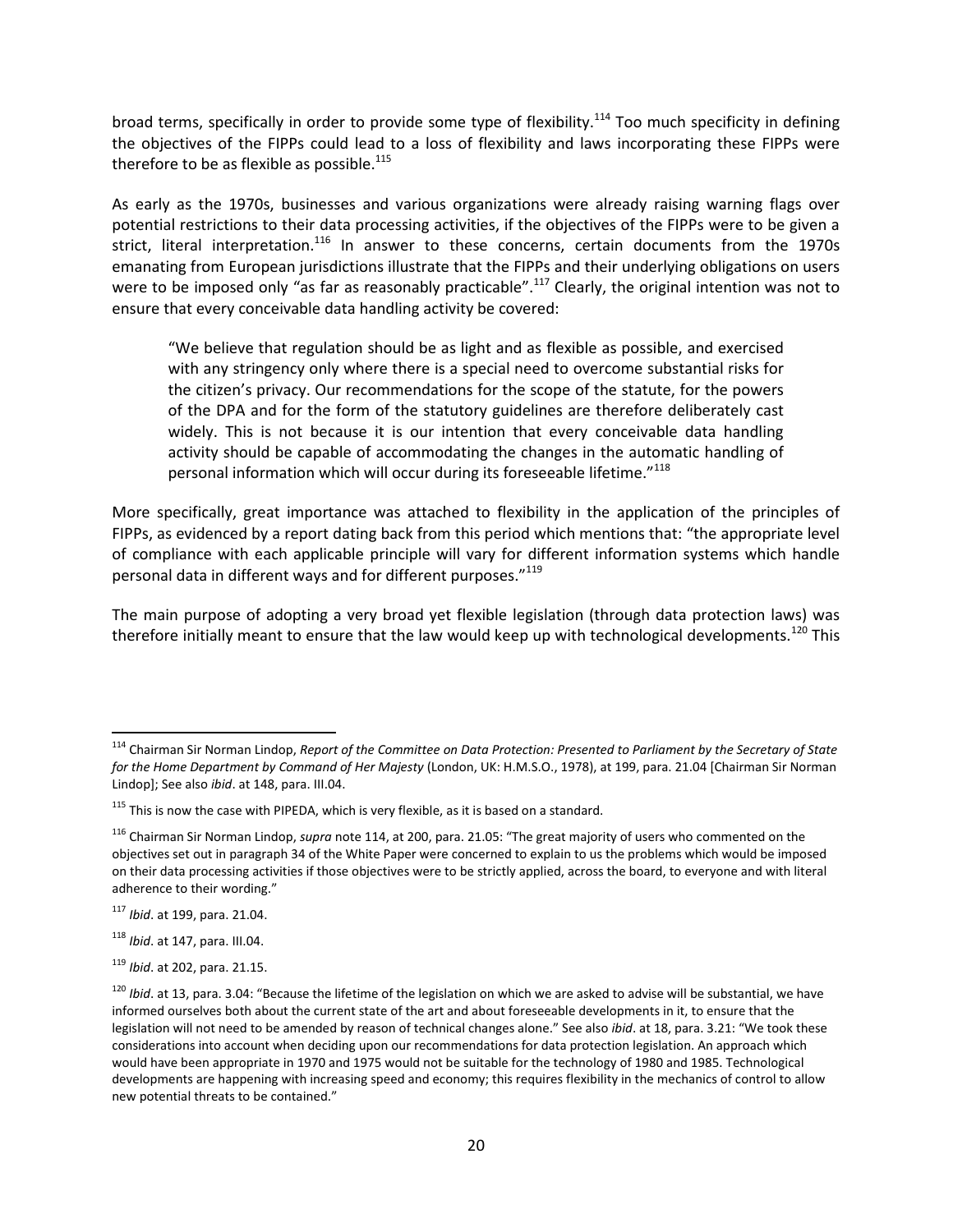being said, the interpretation of the FIPPs was crucial and would largely determine the effect of their objectives as implemented.<sup>[121](#page-22-0)</sup>

PIPEDA provides flexibility on the form of the consent sought by an organization. For instance, consent may vary, depending upon the circumstances and the type of information: $122$  An organization should generally seek express consent when the information is likely to be considered sensitive; implied consent would generally be appropriate when the information is less sensitive.<sup>[123](#page-22-2)</sup> Moreover, in obtaining consent, the "reasonable expectations" of the individual are also relevant.<sup>[124](#page-22-3)</sup> The form of consent in other data protection laws, such as Quebec's *Act Respecting the Protection of Personal Information* in *the Private Sector*, which provides that consent be "manifest", has been criticized for not being flexible enough on the notion of consent.<sup>[125](#page-22-4)</sup>

Under principle 3 of Schedule 1 of PIPEDA, which deals with consent, the knowledge and consent of the individual are required for the collection, use, or disclosure of personal information, "except where inappropriate." This principle includes a note which further explains the fact that it may be *impossible or impractical* to seek consent in cases involving legal, medical or security reasons; that obtaining consent *might defeat the purpose* of collecting the information when information will be used for the detection and prevention of fraud or for law enforcement; that seeking consent may be *impossible or inappropriate* when the individual is a minor, seriously ill, or mentally incapacitated. Moreover, the note raises the fact that organizations that *do not have a direct relationship with the individual* (i.e. direct marketing organizations) may not always be able to seek consent.

To add to PIPEDA's flexibility, under article 5 (3), there is a catch-all reasonableness test, which dictates the limits of PIPEDA applicability: "An organization may collect, use or disclose personal information only for purposes that a reasonable person would consider are appropriate in the circumstances." This provision applies even if consent was obtained from users, $126$  therefore allowing any additional privacy risk to be addressed.

PIPEDA, in its current form, therefore provides for great flexibility on the issue of "consent". It may be considered as flexible enough to accommodate new types of technologies and business models under which, in light of the ubiquity of the data exchange taking place and the number of players involved, consent would be considered as *impossible* or *inappropriate*, if the activity is *reasonable* and in line with the user's *reasonable expectations*. If the notion of consent under PIPEDA is flexible enough, no amendments should be made at this time to specifically accommodate new technologies or business practices.

<span id="page-22-0"></span><sup>121</sup> *Ibid*. at 45-46, para. 5.34.

<span id="page-22-1"></span><sup>122</sup> *Personal Information Protection and Electronic Documents Act*, *supra* note 14, Schedule 1, s. 4.3.4, 4.3.6.

<span id="page-22-2"></span><sup>123</sup> *Personal Information Protection and Electronic Documents Act*, *supra* note 14, Schedule 1, s. 4.3.6.

<span id="page-22-3"></span><sup>124</sup> *Personal Information Protection and Electronic Documents Act*, *supra* note 14, Schedule 1, s. 4.3.5.

<span id="page-22-4"></span><sup>125</sup> See Éloïse Gratton (November 27, 2015), *supra* note 99.

<span id="page-22-5"></span><sup>126</sup> Philippa Lawson & Mary O'Donoghue, "*Approaches to consent in Canadian data protection Law*", *Lessons from the identity trail,* 2009, available at: <*http://www.idtrail.org/files/ID%20Trail%20Book/9780195372472\_kerr\_02.pdf>.*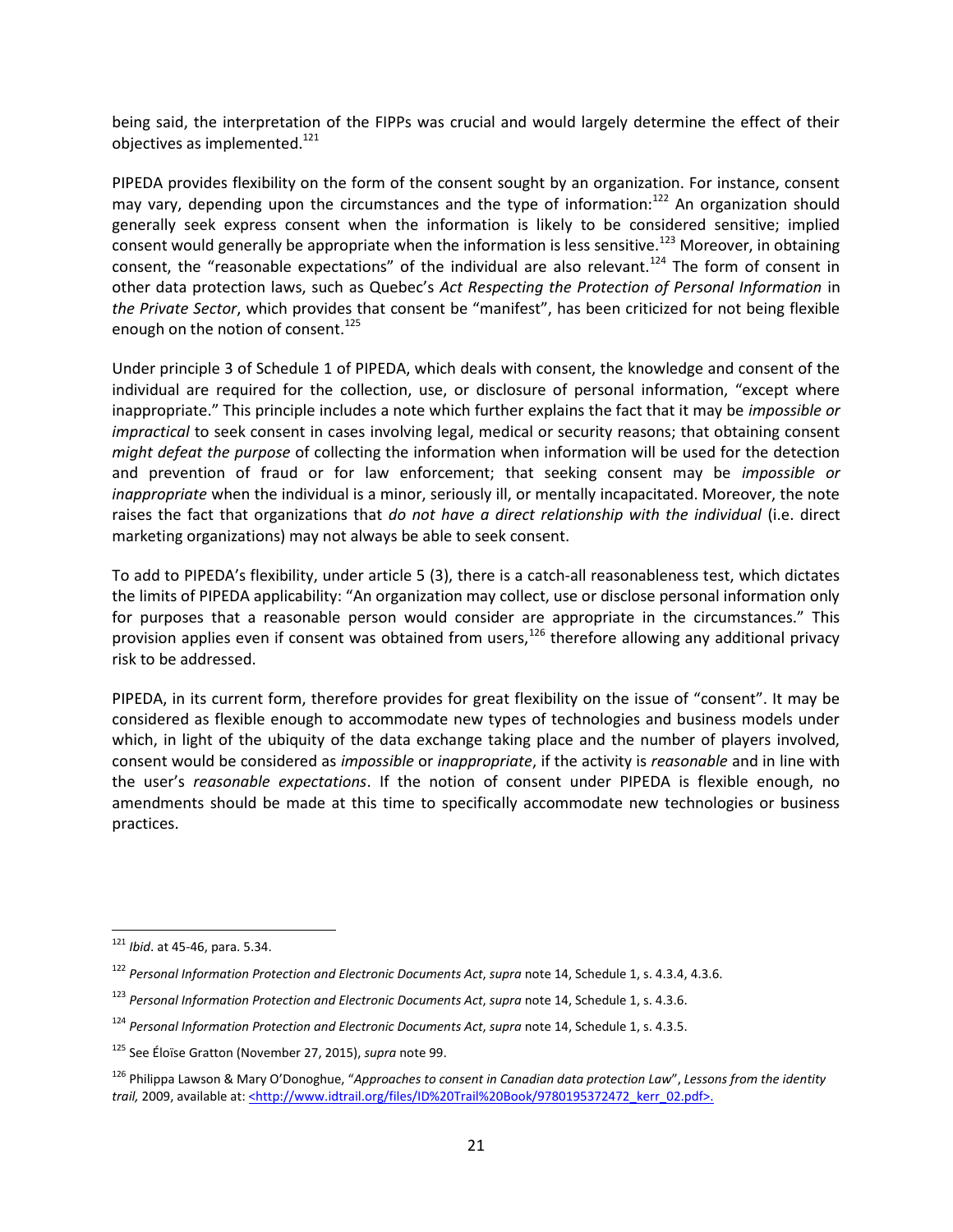#### <span id="page-23-0"></span>**2.1.3 Amendments to Consider the Evolution of Social Norms**

The privacy policy is only one piece of the consent puzzle: in order to assess the legitimacy of data practices, some argue that regulators should analyze *users' expectations* rather than corporate statements.<sup>[127](#page-23-1)</sup>

Under PIPEDA, an organization may collect, use or disclose personal information only for purposes that a reasonable person would consider are appropriate in the circumstances.<sup>[128](#page-23-2)</sup> Also, in determining the form of consent to use, organizations shall take into account the "reasonable expectations" of the individual.<sup>[129](#page-23-3)</sup> What these expectations are in any given context, and whether certain activities are legitimate from a privacy perspective, is often a function of many factors, including the social norms that are in place at the relevant period of time and which norms may affect the users' expectations regarding such new technology or business practices.

Some of these so-called privacy social norms are intuitive. For example, everyone knows that facing other passengers in an elevator violates a certain social norm and therefore, elevator passengers will usually face the doors until they reach their destination.<sup>[130](#page-23-4)</sup> Instinctively, passengers will often even move in the elevator as other passengers leave or enter, to ensure that they are leaving others as much space as possible (i.e. to re-equilibrate the shared space).

Social norms are constantly evolving and individuals may even sometimes change their mind on whether a technology violates their privacy. For instance, it is reported that when ID caller was launched in the late 1980s, many people thought it to be a privacy violation to see who was calling a person, to the point wheresome U.S. states regulated against it.<sup>131</sup> Today, many users refuse to answer the phone if the number is not displayed on their caller ID, and therefore this technology is now considered a privacy-enhancing technology.<sup>[132](#page-23-6)</sup>

The law and social norms will always lag behind technology. A good example to illustrate this statement is cameras and the evolving social norms around them. In 1890, U.S. law students Samuel Warren and Louis Brandeis invented the modern legal right to privacy, in their famous article about the "Right to be alone", in reaction to the threat of "instantaneous photography" in the popular press which was then invading the sacred precincts of private and domestic life.<sup>[133](#page-23-7)</sup> Still, it took another 70 years for the U.S. to elaborate relevant common law privacy torts.<sup>[134](#page-23-8)</sup> More recently, the ubiquity of cameras on mobile phones (most cell phones now have embedded cameras) has created a new distortion, and the social

<span id="page-23-1"></span><sup>127</sup> Larry Downes, *A Rational Response to the Privacy "Crisis"*, Cato Institute Policy Analysis, January 7, 2013, available at: <http://www.cato.org/publications/policy-analysis/rational-response-privacycrisis:>.

<span id="page-23-2"></span><sup>128</sup> *Personal Information Protection and Electronic Documents Act*, *supra* note 14, Schedule 1, s. 5(3); In Europe, legitimate interests are relevant when assessing lawful processing: see Article 29 Data Protection Working Party, *Opinion 06/2014 on the notion of legitimate interests of the data controller under Article 7 of Directive 95/46/EC*, 844/14/EN WP 217.

<span id="page-23-3"></span><sup>129</sup> *Personal Information Protection and Electronic Documents Act*, *supra* note 14, Schedule 1, s. 4.3.5.

<span id="page-23-4"></span><sup>130</sup> Omer Tene & Jules Polonetsky, *supra* note 81, at p. 11.

<span id="page-23-5"></span><sup>&</sup>lt;sup>131</sup> Steven Oates, "Caller ID: Privacy Protector or Privacy Invader", 1992 U. ILL. L. REV. 219.

<span id="page-23-6"></span><sup>132</sup> Omer Tene & Jules Polonetsky, *supra* note 81, at p. 11.

<span id="page-23-7"></span><sup>133</sup> Samuel Warren & Louis Brandeis, *supra* note 2; It has led the *New York Times* in 1902 to decry "Kodakers lying in wait".

<span id="page-23-8"></span><sup>134</sup> William L. Prosser, "Privacy", 48 CAL. L. REV. 383 (1960); also see *Restatement (Second) of Torts* § 652D (1976).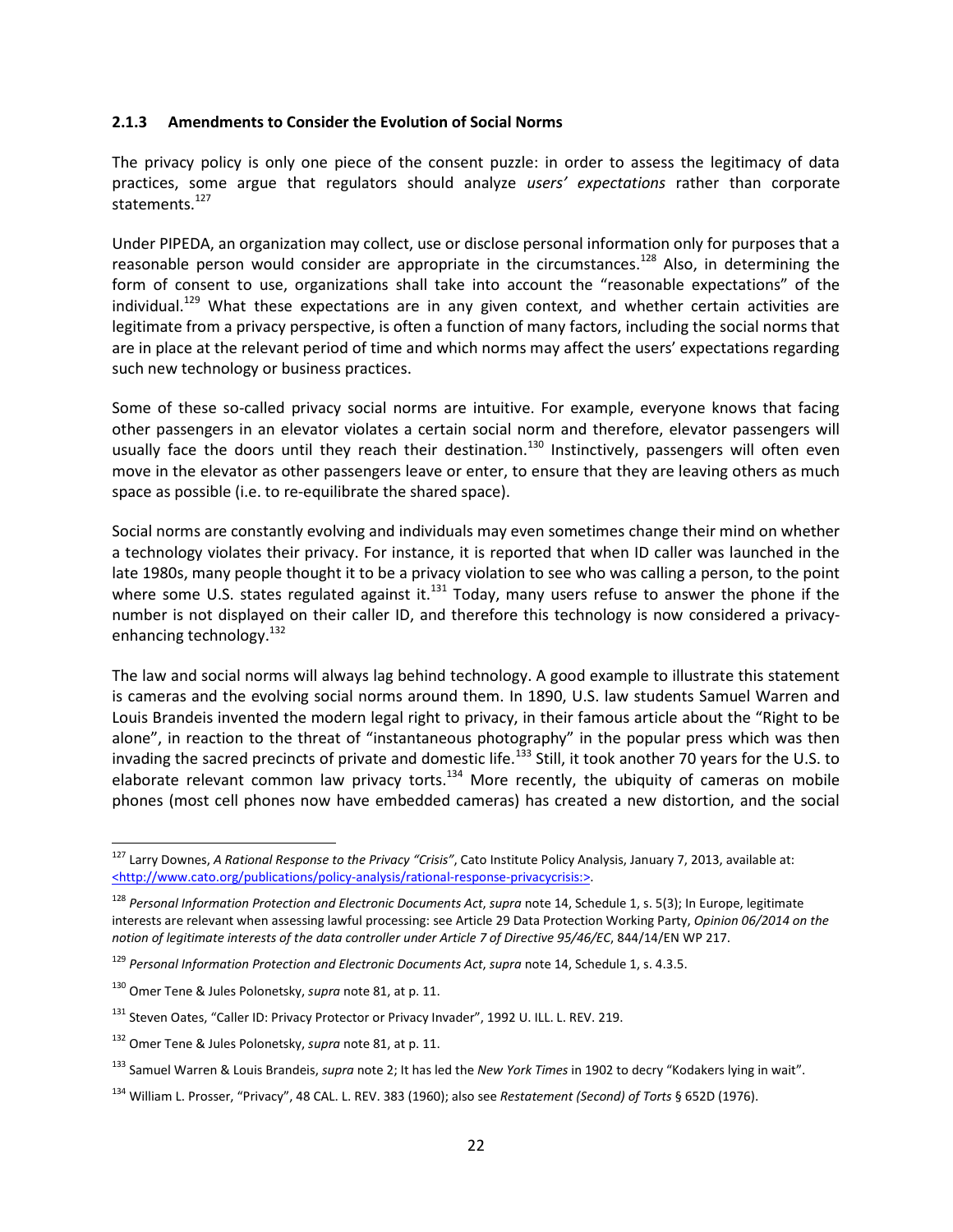norm surrounding cameras is, once again, not quite in place. While walking around a gym's locker room with a digital camera in hand would probably be violating a social norm and be considered inappropriate, given that these functionalities are relatively recent, many still continue to carry around their phones in locker rooms. This has led certain gyms to post signs warning that cellphone cameras should not be used in locker rooms.<sup>[135](#page-24-0)</sup>

We can also consider that a new innovative technology such as Google Glasses, could be used inappropriately or against social norms. Polonetsy suggests that users, who have yet to figure out which pictures to share on Facebook or how to make sure they do not tweet while drunk, are now required to navigate a whole new map of social rules with this recent technology, designed to let users search as they walk, navigate, record what they see in real time and share it with their friends:

> "Should you take off your Google Glass in a public restroom, lest other visitors think you are recording? Is it acceptable to Google someone while speaking to them? (…) In this case, the potential lurch threatens the privacy not of the early new product adopters but rather of those who will be observed and recorded. Will users of Google Glass manage to conduct their activities while respectful of existing social norms, perhaps following a newly invented code of etiquette, or can we expect disruptions and dismay such as those caused by early "Kodakers"?" [136](#page-24-1)

Google's Executive Chairman Eric Schmidt has also raised the fact that "people will have to develop new etiquette to deal with Google glasses that can record video surreptitiously and bring up information that only the wearer can see. There are obviously places where Google Glasses are inappropriate."<sup>[137](#page-24-2)</sup>

In some situations, corporate behaviour may be labeled as pulling against social norms. These cases or behaviours do not necessarily involve a breach of the law. They may instead involve the deployment of a new technology or some new use of an existing technology, the implementation of a new feature or program, or an unexpected data use or customization.<sup>[138](#page-24-3)</sup>

Examples of recent new technologies which illustrate a social norm not yet entrenched include social listening, which is the analysis by organizations of social media content for sentiment analysis, customer service and early crisis warning.<sup>[139](#page-24-4)</sup> A recent study comprising surveys of more than 1,000 customers has confirmed that a double standard was evident for social media listening, since perceptions of social

<span id="page-24-0"></span><sup>135</sup> Catherine Saint Louis, "Cellphones Test Strength of Gym Rules*"*, *New York Times* (December 7, 2011), available at: <http://www.nytimes.com/2011/12/08/fashion/struggle-to-ban-smartphone-usage-ingyms.html>.

<span id="page-24-1"></span><sup>136</sup> Jules Polonetsky, "When Do You Take Off Your Google Glasses?", *LinkedIn Influencers* (February 21, 2013), available at: <http://www.linkedin.com/today/post/article/20130221045735-258347-when-doyou-take-off-your-google-glasses>.

<span id="page-24-2"></span><sup>137</sup> Aaron Pressman, "Google's Schmidt says talking to glasses can be weird, inappropriate*"*, *Reuters* (April 25, 2013), available at: <http://www.reuters.com/article/2013/04/25/us-google-harvard-idUSBRE93O1FF20130425> (speaking at Harvard University's Kennedy School of Government.)

<span id="page-24-3"></span><sup>138</sup> Omer Tene & Jules Polonetsky, *supra* note 81, at p. 2.

<span id="page-24-4"></span><sup>139</sup> *See, e.g.*, Marshall Sponder, *SOCIAL MEDIA ANALYTICS: EFFECTIVE TOOLS FOR BUILDING, INTERPRETING, AND USING METRICS* (McGraw-Hill, 2011); Stephen Rappaport, *LISTEN FIRST!: TURNING SOCIAL MEDIA CONVERSATIONS INTO BUSINESS ADVANTAGE* (Wiley, 2011).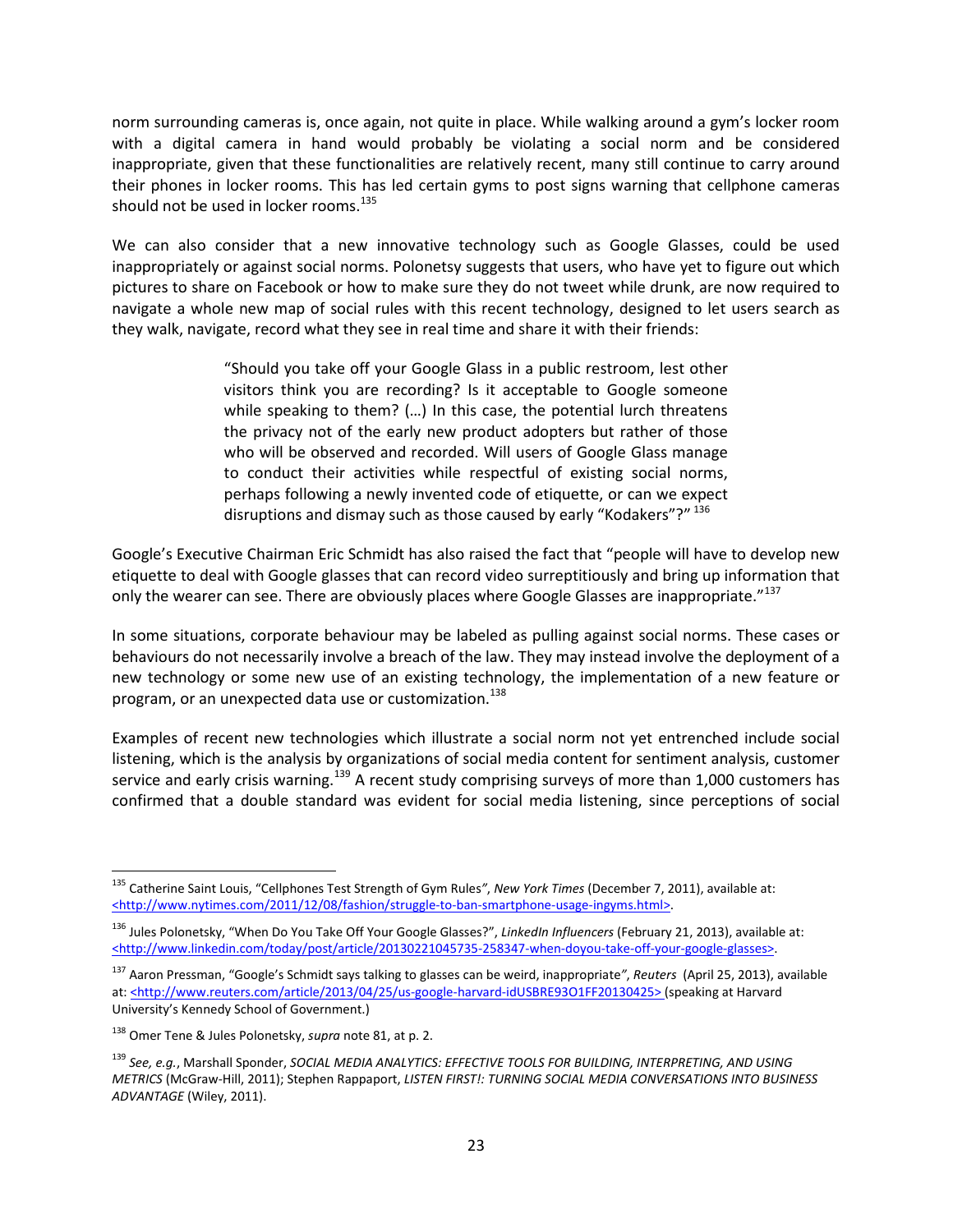media-based customer service were clearly ambivalent amongst surveyed individuals.<sup>[140](#page-25-0)</sup> More specifically, the survey results illustrated that while companies were getting credit from about half of their customers for being responsive to consumer sentiment, half of their customers also felt that a corporate response was "creepy" and preferred being able to just vent off some air on social media, without the organization responding.

Another recent example to illustrate the fact that a new business practice may violate social norms pertains to British Airways and its "Know Me" program, recently launched and intended to provide a more personalized service to frequent fliers.<sup>[141](#page-25-1)</sup> Under this program, airline personnel were instructed to google passengers' names to learn more about them and provide them with a personalized greeting and experience. Many British Airways customers felt that it was inappropriate for agents to find information about them online for such purposes. Interestingly, with the social norm evolving around personalized services, a customer could eventually expect to receive this kind of personalization by an airline company that he or she frequently uses or, worse yet, be offended that with all the information available on the web, his or her preferred airline does not provide a more personalized experience or that his or her preferences must be repeated on each flight (i.e. "Don't you know who I am by now?").

In 2012, the New York Times Magazine ran a cover story about Target, assigning customers with a "pregnancy prediction score," based on their purchase habits, in order to beat its competitors in identifying a precious moment when shopping habits are most amenable to change – the birth of a baby.<sup>[142](#page-25-2)</sup> Target had employed statisticians to sift back through historical buying records of women who had signed up for baby registries, discovering latent patterns. They were able to determine a set of products that, when grouped together, allowed Target to accurately predict a customer's pregnancy and due date.<sup>[143](#page-25-3)</sup> While this marketing operation by Target was highly criticized by the public,<sup>[144](#page-25-4)</sup> it also raises the fact that the reasonable expectations of the user are quite relevant when assessing the type of consent that should be obtained in a given context. For instance, while customers may not expect that their purchases will be compiled to determine and assign them a pregnancy score, they may expect to receive advertising for baby products upon subscribing to a pregnancy and newborn magazine.

PIPEDA provides that the "reasonable expectations" of the individual be considered when determining the form of consent to use in a given situation. While this expectation threshold may vary and could be considered as subjective, it also introduces additional flexibility into the notion of consent reflected in PIPEDA. Moreover, this flexibility is quite useful when we need to consider the social norms (including

<span id="page-25-0"></span><sup>140</sup> Brian Solis, "Are Businesses Invading Consumer Privacy By Listening to Social Media Conversations?", *Brian Solis Blog* (February 25, 2013), available at: <http://www.briansolis.com/2013/02/arebusinesses-invading-consumer-privacy-by-listeningto-social-media-conversations>; For original study *see* Netbase & J.D. Power, "SOCIAL LISTENING V. DIGITAL PRIVACY", (February 12, 2013), available at: <http://www.slideshare.net/secret/NqlMQFvbATIfLX>.

<span id="page-25-1"></span><sup>141</sup> Tim Hume, "BA Googles passengers: Friendlier flights or invasion of privacy?", *CNN* (August 22, 2012), available at: <http://edition.cnn.com/2012/08/22/travel/ba-google-image-passengers>.

<span id="page-25-2"></span><sup>142</sup> Charles Duhigg, "How Companies Learn Your Secrets*"*, *New York Times Magazine* (February 16, 2012), available at: <http://www.nytimes.com/2012/02/19/magazine/shopping-habits.html>.

<span id="page-25-3"></span><sup>143</sup> *Ibid*.

<span id="page-25-4"></span><sup>144</sup> *See, e.g.*, Matt Stanford, "Brilliantly *Creepy: Marketing Technology and Your Privacy"*, *Experts-Echange* (February 21, 2012), available at: <http://blog.experts-exchange.com/ee-tech-news/brilliantly-creepymarketing-technology-your-privacy>; also see Kashmir Hill, "How Target Figured Out A Teen Girl Was Pregnant Before Her Father Did", *Forbes*, February 16, 2012, available at: <http://www.forbes.com/sites/kashmirhill/2012/02/16/how-target-figured-out-a-teen-girlwas-pregnant-before-her-fatherdid>.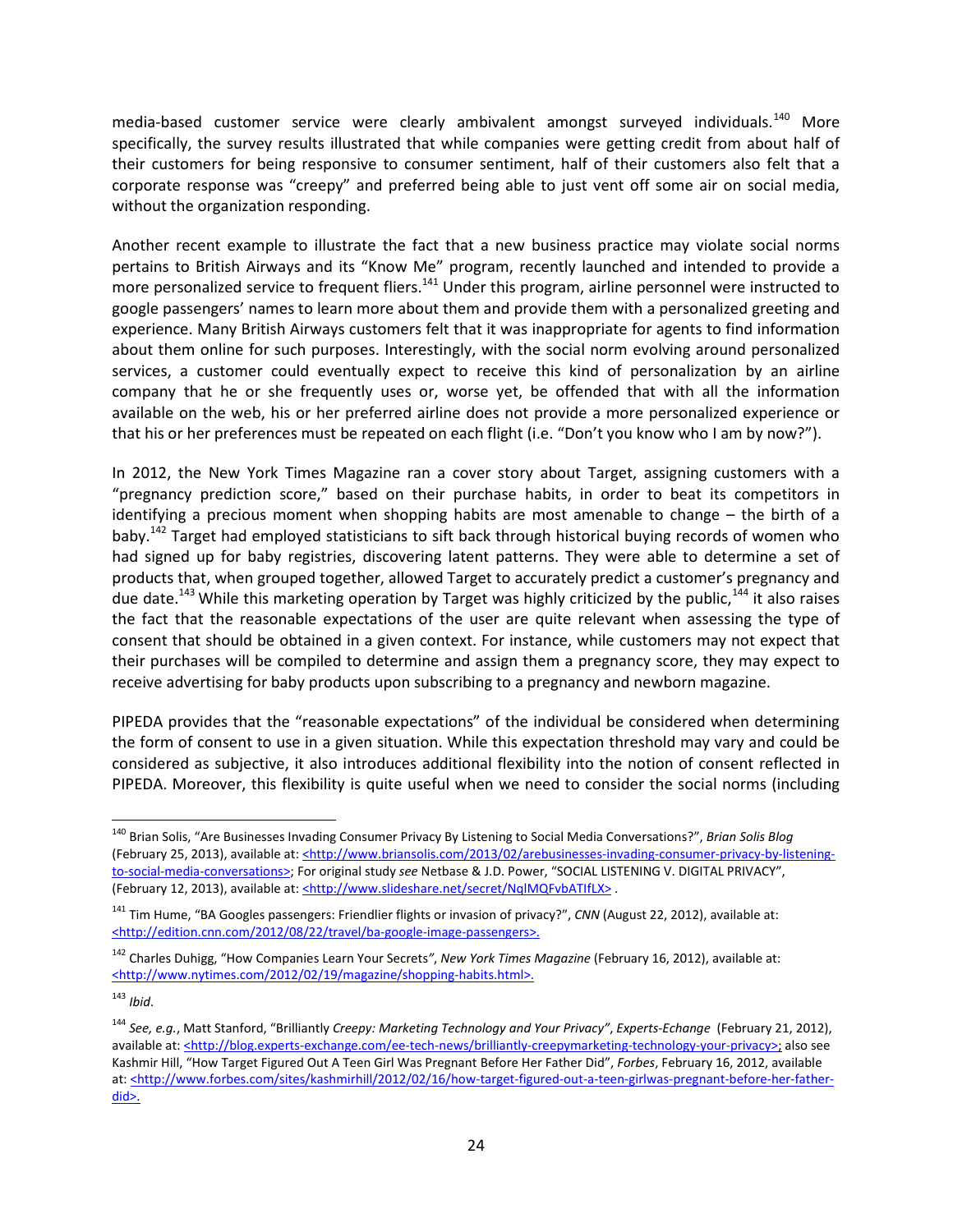the reasonable expectations of users pertaining to a specific technology or business practice) in place at any given time, given that these norms are constantly evolving.

Social norms take some time to become stable. Any amendment to the law (i.e. PIPEDA) on the issue of consent pertaining to a specific technology or business model would necessarily have to take into account the fact that social norms in connection with such new technology or business practice may not yet be firmly established.

The prudent approach may dictate ensuring that the law will not be amended at a time when the social norm in connection with a new technology or business practice is not yet etched in stone. In the past, privacy values and norms took years or even centuries to develop.<sup>[145](#page-26-1)</sup> The reality is that, more and more, only very short timeframes are available for society and the law to react to technological innovation. According to Tene and Polonetsky, as technological innovation accelerates, so does the need to recalibrate individual expectations, social norms and ultimately laws and regulations, although it is not clear how we should regulate in the absence of stable social norms:

"Another is the lingering indecision among policymakers with respect to the role of regulation in the absence of stable social norms. Should restrictions on conduct be based on law or on "softer" social norms? Should regulation drive or be driven by volatile individual expectations, market best practices and social norms? Should we wait for norms to develop to form societal expectations?" [146](#page-26-2)

Shifting social norms, combined with powerful business interests and technological developments, threaten to make laws irrelevant. This should be considered before deciding to amend PIPEDA on the notion of "consent" or to amend it in order to address a specific technological development. For example, the EU "cookie directive", which requires websites to obtain users' affirmative opt-in consent before placing a cookie on their machine, has been considered by many as out of sync with technological and business realities: individuals simply do not want to be obstructed from reaching their online destination by repetitive notices and prompts for consent.<sup>[147](#page-26-3)</sup>

While PIPEDA should not be amended at a time when the social norm in connection with a given new technology or business practice is not yet fully defined, since the notion of "consent" under PIPEDA is quite flexible, a lot of uncertainty also surrounds what type of consent is adequate upon such new technology or business model being developed. In order to address this uncertainty, the OPC will have to continue playing an important role in casting some light on some of challenges pertaining to the notion of meaningful consent. Moreover, interpreting this notion of consent in a balanced way may be part of the solution, as further discussed in the following sections.

### <span id="page-26-0"></span>**2.2 Increased Role of Research and Policy Development**

Section [2.1](#page-18-0) discusses how we should be careful before amending PIPEDA on the issue of consent; especially given that PIPEDA is very flexible on that issue and neutral from a technology standpoint. With

<span id="page-26-1"></span><sup>145</sup> Omer Tene & Jules Polonetsky, *supra* note 81, at p. 10.

<span id="page-26-2"></span><sup>146</sup> *Ibid*.

<span id="page-26-3"></span><sup>&</sup>lt;sup>147</sup> *Ibid*, at p. 13. In addition, these authors contend that it is quickly becoming technologically obsolete with the development of server-side surveillance mechanisms such as browser fingerprinting. See Electronic Frontier Foundation, Panopticlick: *How Unique – and Trackable – is Your Browser?*, available at: <*https://panopticlick.eff.org>.*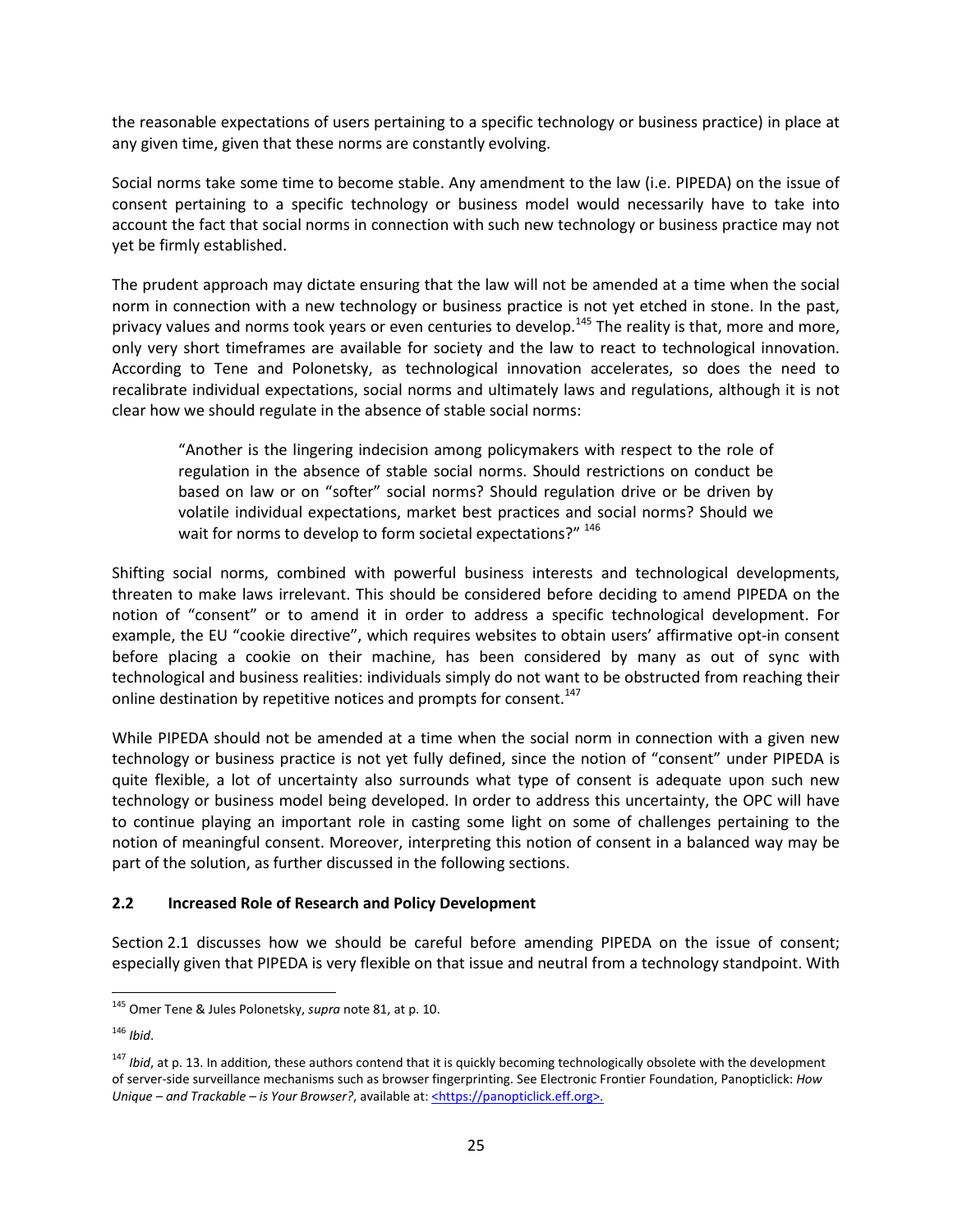this flexibility also comes huge uncertainty. As a matter of fact, there are many downsides of having such a flexible framework. For one, when new practices and business models make their appearance, the industry has to wait for the OPC to provide guidance on what is considered legal and legitimate from a "consent" point of view. Moreover, it should be noted that the type of consent to be obtained under PIPEDA is directly linked to the notion of "sensitivity", which is also a flexible notion (i.e. PIPEDA states that any information may be sensitive depending on the context), which spawns additional uncertainty. This, further linked with the "reasonableness test",<sup>[148](#page-27-1)</sup> triggers the situation in which there is so much uncertainty for organizations when innovating, that for some, launching a new product or program may not be worth the risk of receiving a negative finding confirming that their practice is not legal from a "consent" standpoint.

Since PIPEDA features so much uncertainty regarding what type of consent should be considered as adequate as new technologies and business models are developed, policy guidance will be increasingly necessary on the issues of enhanced transparency, valid consent, as well as with respect to users' expectations, as discussed below.

## <span id="page-27-0"></span>**2.2.1 Guidance on Enhanced Transparency**

Section [1](#page-5-0) discusses how privacy policies have, to a certain extent, failed to provide users with meaningful insight into corporate data management practices. With new and complex technologies, how to properly disclose data management practices is more and more challenging. Therefore, policy direction from the OPC has been, and will continue to remain, necessary, in order to assist organizations to better explain their practices to users, in a more understandable way, so as to ensure that truly meaningful consent is elicited from them.

Recently, the *Digital Privacy Act* (Bill S-4) provided for a revised "valid consent" provision, by shifting from a subjective standard to a more objective standard. Section 4.3.2 of Schedule 1 from PIPEDA requires that organizations shall make a reasonable effort to ensure that the individual is advised of the purposes for which the information will be used. New section 6.1 clarifies that an individual's consent to the collection, use or disclosure of his or her personal information is valid only:

"if it is reasonable to expect that an individual to whom the organization's activities are directed would understand the nature, purpose and consequences of the collection, use or disclosure of the personal information to which they are consenting."

Since this section is new, and since there are many challenges in connection with providing adequate policies (and obtaining meaningful consent), any guidance would most probably be welcomed to determine to what extent organizations should be reviewing and updating their privacy policies to ensure compliance with this new requirement.

This guidance may generally take the form of reports and publications, such as reports to Parliament, audit or accountability reports and similar publications. For instance the OPC published, in 2012, a useful guide entitled "Seizing Opportunity: Good Privacy Practices for Developing Mobile Apps, Reports and

<span id="page-27-1"></span> $148$  PIPEDA provides a "reasonableness" test (s. 5 (3) under which "an organization may collect, use or disclose personal information *only for purposes that a reasonable person would consider are appropriate in the circumstance*s", which is also relatively subjective).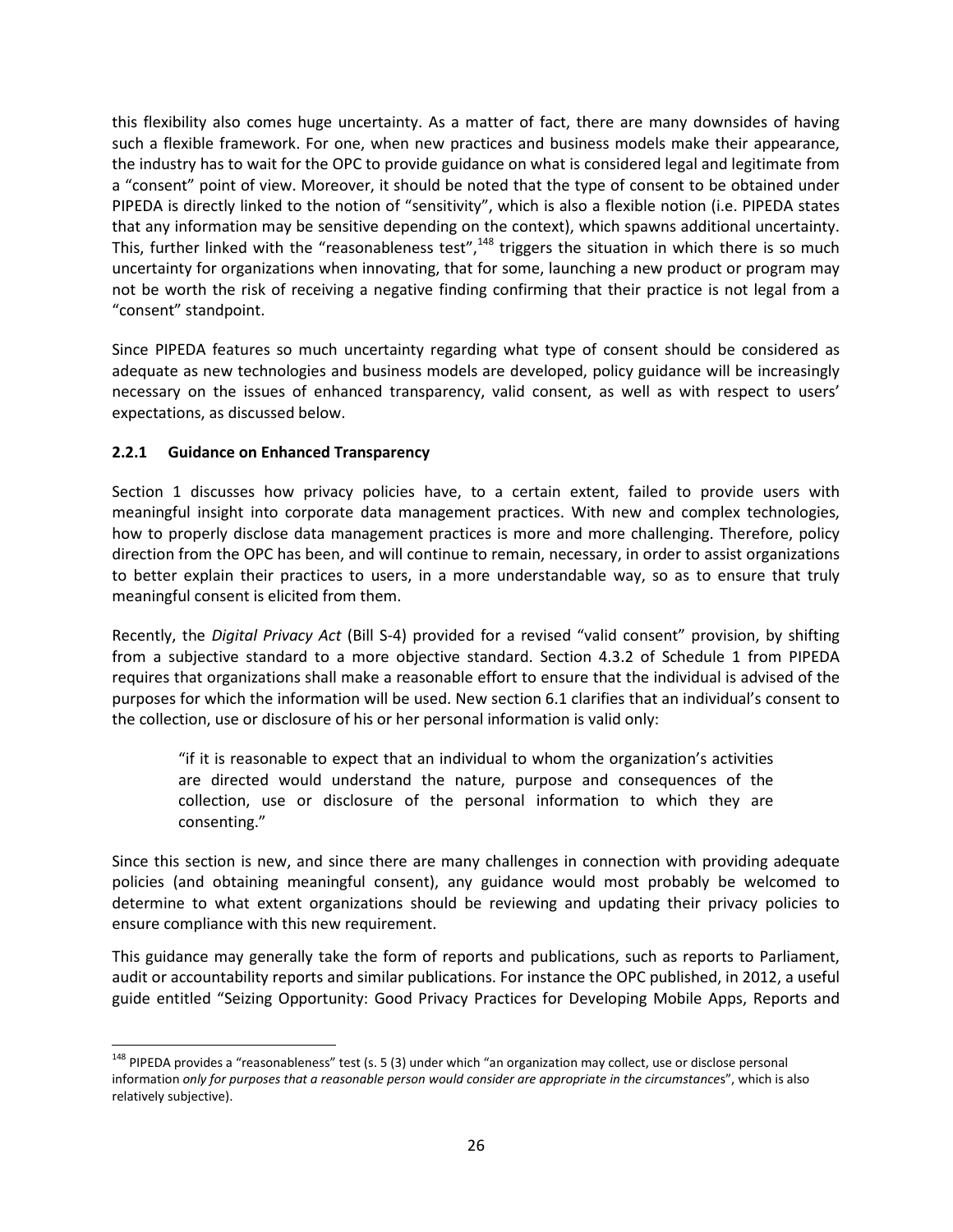Publications",<sup>[149](#page-28-0)</sup> providing valuable input on the issue of transparency (and on obtaining meaningful consent), despite the small screen challenge.<sup>[150](#page-28-1)</sup>

Scholars in multiple disciplines have explored shortening privacy policies or otherwise changing their format to reduce the burden on consumers and avoid discouraging users from reading them. The FTC, in a recent report, suggested that: "privacy notices should be clearer, shorter, and more standardized to enable better comprehension and comparison of privacy practices."<sup>[151](#page-28-2)</sup>

Wearables, such as Google Glasses, may incidentally collect information about bystanders. Social media and mobile applications enable users to share information with and about others, e.g., by tagging someone in a geo-referenced photo. These technologies may therefore collect information from different types of users. Understanding which audiences have to be addressed by privacy policies should be considered.<sup>[152](#page-28-3)</sup> This is increasingly important in light of complex technologies involving many players. For instance, while determining a website's audience may be straightforward (typically, the visitors of the website), mobile applications, wearables, smart cars, or smart home appliances expand the audiences and user groups that need to be considered. Such systems may have a primary user, but potentially also multiple users with different privacy preferences.<sup>[153](#page-28-4)</sup>

Some are proposing multi-layered and contextualized notices, since it has been reported that stating everything at once in a single notice is rarely effective.<sup>[154](#page-28-5)</sup> Timing of the notices is also crucial,<sup>[155](#page-28-6)</sup> providing information about a specific data practice when it becomes relevant for the user.<sup>[156](#page-28-7)</sup> For example, notice could be provided when a system is used for the first time, or when a data practice is active, for example when information is being collected, used, or shared. It was also suggested that notices be "context dependent", meaning that the user's and system's context be considered to show additional notices or controls, if deemed necessary. For instance, some locations may be particularly sensitive; therefore users may appreciate being reminded that they are sharing their location in a given context.[157](#page-28-8) It was further proposed that notices be "periodic" (since periodic reminders of data practices

<span id="page-28-2"></span><sup>151</sup> Federal Trade Commission (March 2012), *supra* note 38, at viii, 61.

<span id="page-28-0"></span><sup>149</sup> Office of the Privacy Commissioner of Canada, "Seizing Opportunity: Good Privacy Practices for Developing Mobile Apps*"*, *Office of the Privacy Commissioner of Canada - Reports and Publications* (October 2012), available at: <https://www.priv.gc.ca/information/pub/gd\_app\_201210\_e.pdf>.

<span id="page-28-1"></span><sup>&</sup>lt;sup>150</sup> Advice include layering the information, such that important details are up front in the developer's privacy policy and also embed links to the details of your privacy rules so that those who want more detail can find it. The OPC further recommends providing a privacy dashboard and discusses how the timing of user notice and consent is critical.

<span id="page-28-3"></span><sup>152</sup> R. Calo, *supra* note 22, at 1072.

<span id="page-28-4"></span><sup>&</sup>lt;sup>153</sup> For example, a home lock automation system may collect information about all family or household members, including guests. See Florian Schaub et al., *supra* note 18, at 4.

<span id="page-28-5"></span><sup>154</sup> *Ibid*, at p. 5; Article 29 Data Protection Working Party, *Opinion 10/2004 on More Harmonised Information Provisions*, WP 100.

<span id="page-28-6"></span><sup>155</sup> R. Balebako, "Mitigating the Risks of Smartphone Data Sharing: Identifying Opportunities and Evaluating Notice*"*, PhD thesis, Engineering and Public Policy, Carnegie Mellon University, 2014; S. Egelman et al., "Timing is everything?: the effects of timing and placement of online privacy indicators", in *Proc. CHI '09*, ACM, 2009; N. S. Good et al., *Noticing notice: a large-scale experiment on the timing of software license agreements*, in *Proc. CHI '07*, ACM, 2007; S. Patil et al., "Reflection or action ? : How feedback and control affect location sharing decisions", in *Proc. CHI '14*, ACM, 2014.

<span id="page-28-7"></span><sup>156</sup> Federal Trade Commission, *Mobile privacy disclosures: Building trust through transparency* (FTC staff report, Feb. 2013).

<span id="page-28-8"></span><sup>157</sup> F. Schaub, B. Konings, & M. Weber, *"Context-adaptive privacy: Leveraging context awareness to support privacy decision making",* (2015) 14(1):34 *IEEE Pervasive Computing* 43; See Florian Schaub et al., *supra* note 18, at 7.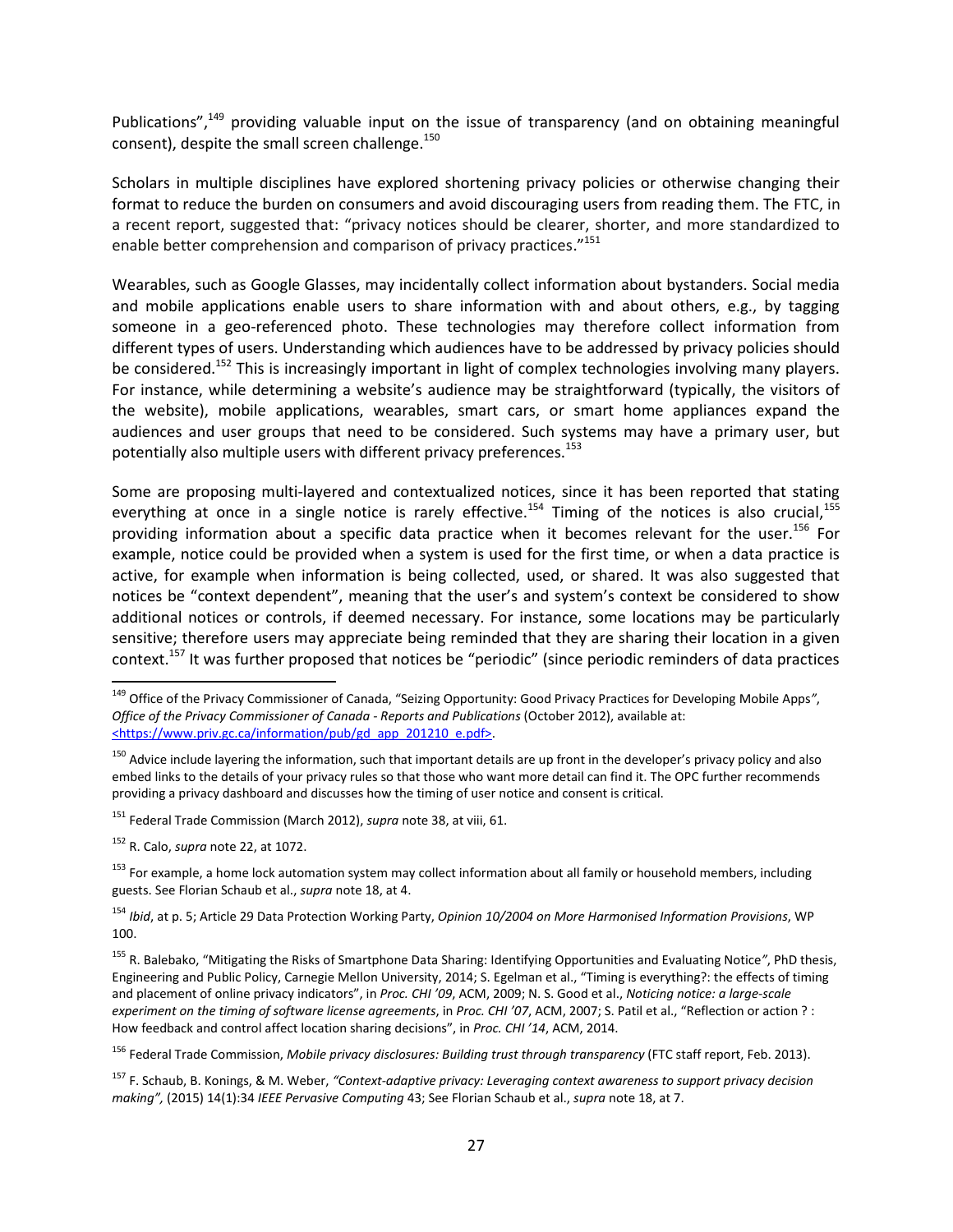can further help users maintain awareness of privacy-sensitive information flows), with the sensitivity of the data practice determining the appropriate frequency.<sup>[158](#page-29-0)</sup>

Auditory notices may also be considered. Visual notices (text, images, icons, or a combination thereof) may play more and more of an important role.<sup>1[59](#page-29-1)</sup> For example, the advertising industry has developed self-regulatory programs to govern advertisements online: the Digital Advertising Alliance of Canada (DAAC) encourages organizations to provide notice of advertising practices to Internet users, and an ability to opt out of OBA programs, and the core feature of the program is the AdChoices icon.<sup>[160](#page-29-2)</sup>

Moreover, many privacy policies inform about data management practices but do not offer any real choices. It has been suggested that whenever possible, privacy policies should not only provide information about data management practices, but also include privacy choices or control options, since they make the information actionable:

"Using a website, an app, a wearable device, or a smart home appliance is interpreted as consent to the data practices regardless of the user having seen or read them. Even if notices are seen by users, they largely describe a system's data practices, with few choices to opt-out of certain practices, such as sharing data for marketing purposes. Thus, users are effectively left with a take-it-or-leave-it choice give up your privacy or go elsewhere. Users almost always grant consent if it is required to receive the service they want. In the extreme case, privacy notices are turned into mere warnings that do not empower individuals to make informed choices (e.g., "Warning: CCTV in use" signs). Yet, privacy notices can only be effective if they are actionable and offer meaningful choices. Awareness of data practices can enable users to make informed privacy decisions, but privacy controls are needed in order to realize them."[161](#page-29-3)

Another issue is the fact that too many choices create a similar burden for individuals, with a similar perverse effect. Facebook has been criticized for providing too many choices.<sup>[162](#page-29-4)</sup> By offering too many choices, individuals are likely to choose poorly.

As new technologies and business models evolve, policy direction will become even more important to ensure that industry players are guided on how to develop and deploy new technologies and practices, in order to ensure compliance with PIPEDA on the issue of consent. Certain authors have recently evaluated the transparency of various policies and propose that their score system for the *Model Privacy Form* be used as a benchmark standard for acceptable ambiguity, against which other policies should be measured.<sup>[163](#page-29-5)</sup> They believe that regulators may wish to present new scores and thresholds that companies can seek to achieve through better policy language that consumers can understand. Given

<span id="page-29-0"></span><sup>158</sup> Florian Schaub et al., *supra* note 18, at 7.

<span id="page-29-1"></span><sup>159</sup> *Ibid*, at p. 9.

<span id="page-29-2"></span><sup>&</sup>lt;sup>160</sup> The icon tells consumers that participating companies adhere to an accepted set of principles that provide consumers with transparency and control over interest-based ads and allows consumers to opt out from this type of advertising if they choose.

<span id="page-29-3"></span><sup>161</sup> Florian Schaub et al., *supra* note 18, at 2. See also Fred Cate (2010), *supra* note 19; L.F. Cranor (2012), *supra* note 17.

<span id="page-29-4"></span><sup>&</sup>lt;sup>162</sup> Chris Jay Hoofnagle, *supra* note 68; It was reported that a previous Facebook privacy policy provided for 50 different settings and 170 different options.

<span id="page-29-5"></span><sup>163</sup> Joel R. Reidenberg et al., *supra* note 23, 28.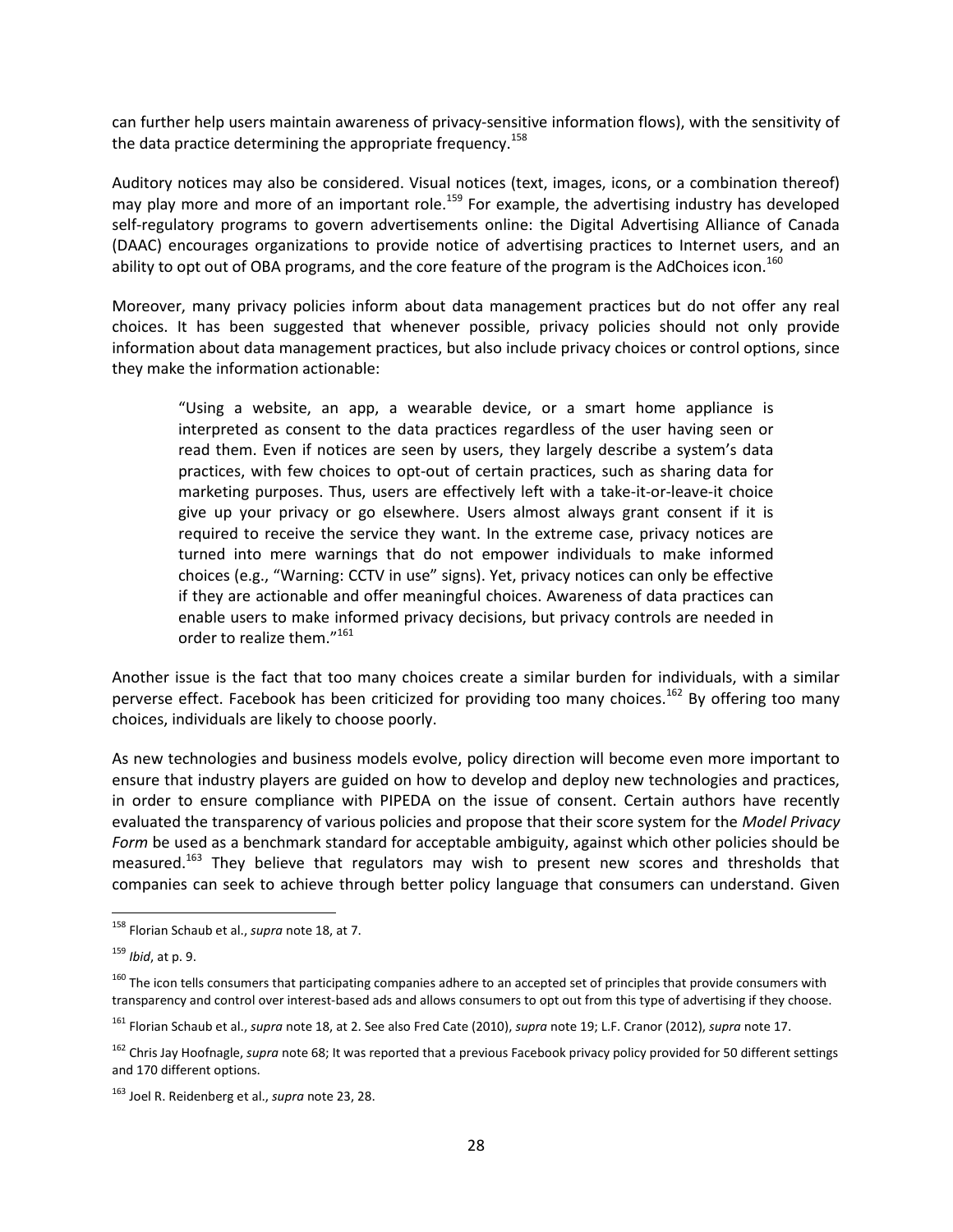that providing useful notices and obtaining valid consent is becoming more complex, it has also been suggested by some that a Privacy Impact Assessment (PIA) be performed before developing a privacy policy.[164](#page-30-1)

## <span id="page-30-0"></span>**2.2.2 Guidance on Valid Consent**

Direction and guidance on how organizations can elicit meaningful consent will be increasingly necessary. This may include guidance and information provided by the OPC, for instance, in the form of interpretation bulletins, guidance information and tools. For example, the OPC, over the last few years, has provided guidance on the notion of "consent", through a document entitled "Determining the appropriate form of consent under the *Personal Information Protection and Electronic Documents Act"[165](#page-30-2)* and the Interpretation Bulletin entitled "Form of Consent".[166](#page-30-3) both of which are available on its website. After the evidence before the Standing Committee on Access to Information, Privacy and Ethics pointed to the difficulties faced by Canadians when they are asked to provide their knowledge and consent for social media contracts and agreements,[167](#page-30-4) the OPC, in May 2014, published *Guidelines for Online Consent*, [168](#page-30-5) as well as *Frequently Asked Questions for Online Consent.*[169](#page-30-6)

On the issue of OBA, the OPC has published various useful documents, including the 2011 *Guidelines on* Privacy and Online Behavioural Advertising,<sup>[170](#page-30-7)</sup> and a Policy Position on Online Behavioural Advertising<sup>[171](#page-30-8)</sup> in June 2012, which documents have been updated as of December 2015. While follow-up investigations have provided even more concrete information on how the OPC's position on consent in the context of OBA practices should be applied in practice, $172$  organizations have, since 2012, already had a good idea as to how the OPC would consider OBA practices and the type of consent which would be acceptable. In

<http://www.parl.gc.ca/content/hoc/Committee/411/ETHI/Reports/RP6094136/ethirp05/ethirp05-e.pdf>.

<span id="page-30-1"></span><sup>164</sup> See Florian Schaub et al., *supra* note 18, at 3; Article 29 Data Protection Working Party (2014), *supra* note 4, at. 21.

<span id="page-30-2"></span><sup>&</sup>lt;sup>165</sup> Office of the Privacy Commissioner of Canada, "Determining the appropriate form of consent under the Personal Information Protection and Electronic Documents Act", *Guidance and Information* (September 2004), available at: <https://www.priv.gc.ca/resource/fs-fi/02\_05\_d\_24\_e.asp>.

<span id="page-30-3"></span><sup>166</sup> Office of the Privacy Commissioner of Canada, "Form of Consent", *Interpretation Bulletin*, available at: <https://www.privi.gc.ca/leg\_c/interpretations\_07\_consent\_e.asp>.

<span id="page-30-4"></span><sup>167</sup> *Privacy and Social Media in the Age of Big Data: A Report of the Standing Committee on Access to Information, Privacy and Ethics* (April 2013) available at:

<span id="page-30-5"></span><sup>168</sup> Office of the Privacy Commissioner of Canada, "Guidelines for Online Consent", *Guidelines* (May 2014), available at: <https://www.priv.gc.ca/information/guide/2014/gl\_oc\_201405\_e.asp>.

<span id="page-30-6"></span><sup>169</sup> Office of the Privacy Commissioner of Canada, "Frequently Asked Questions for Online Consent", *Guidelines* (May 2014), available at: <https://www.priv.gc.ca/information/guide/2014/gl\_oc\_201405\_faq\_e.pdf>.

<span id="page-30-7"></span><sup>&</sup>lt;sup>170</sup> Office of the Privacy Commissioner of Canada, "Guidelines on Privacy and Online Behavioural Advertising, Guidance and Information", *Guidelines* (2011), available at: <https://www.priv.gc.ca/information/guide/2011/gl\_ba\_1112\_e.pdf>.

<span id="page-30-8"></span><sup>171</sup> Office of the Privacy Commissioner of Canada, "Policy Position on Online Behavioural Advertising", *Guidelines* (June 2012) available at: <https://www.priv.gc.ca/information/guide/2012/bg\_ba\_1206\_e.asp>.

<span id="page-30-9"></span><sup>172</sup> PIPEDA Report of Findings #2012-001, *Social networking site for youth, Nexopia, breached Canadian privacy law*; PIPEDA Report of Findings #2014-001, *Use of sensitive health information for targeting of Google ads raises privacy concerns*, January 14, 2014; PIPEDA Report of Findings #2014-011, *Investigation into the personal information handling practices of Ganz Inc*., October 7, 2014.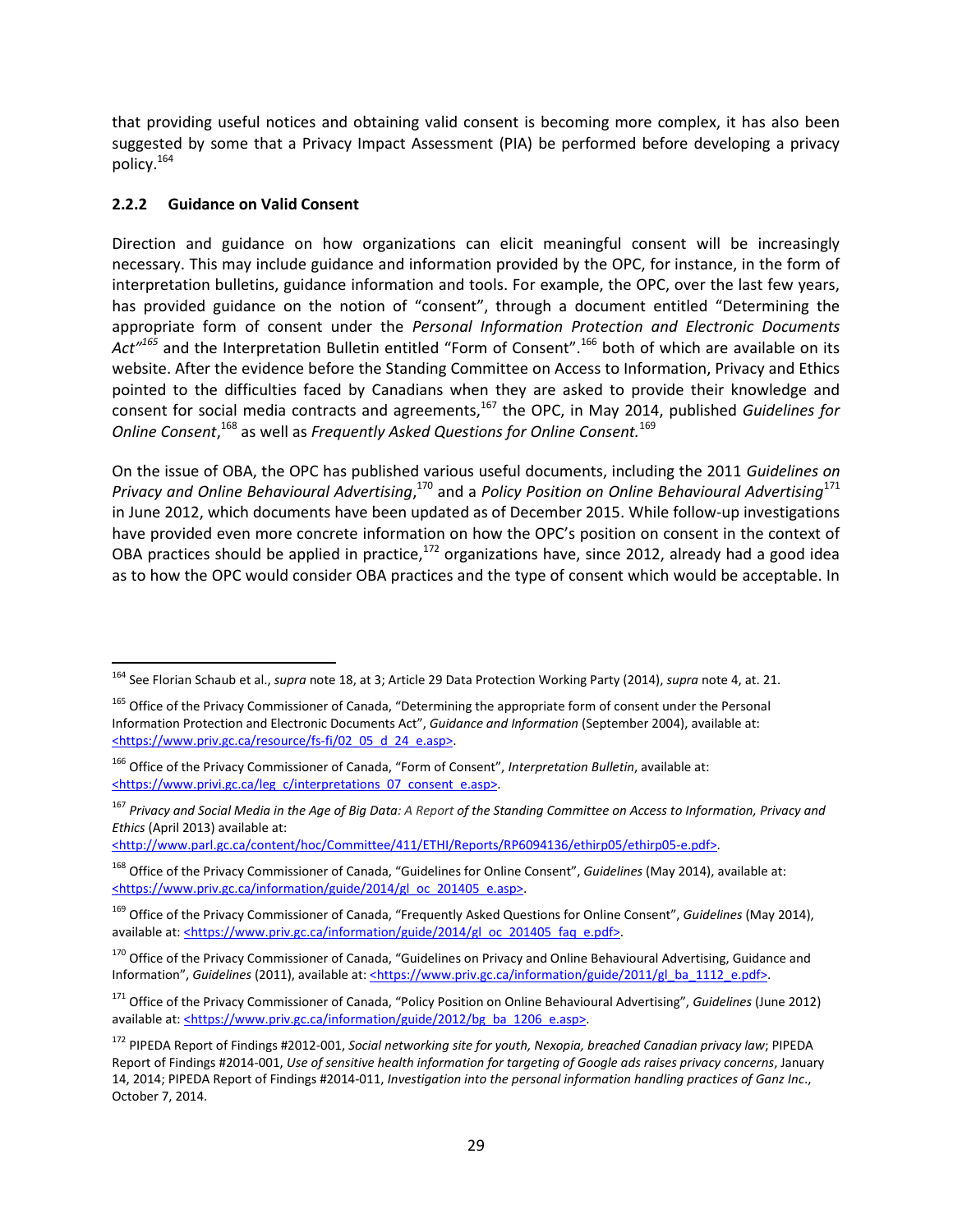2014, the OPC also published its position on the issue of genetic test results, concluding that such results should not be used for insurance purposes.<sup>[173](#page-31-0)</sup>

These types of position papers will be increasingly important, in view of the complexity of recent technologies and business models, since knowing "up front" how to deploy a new technology or program, what type of consent would be considered as adequate, and whether the organization would be considered as having legitimate interests, will be most helpful. As a matter of fact, the OPC will usually react once a complaint is filed against an organization. For the organization that has to wait for a finding to be issued following a complaint and an OPC's investigation, uncertainty ensues for a certain period of time. For instance, after Bell announced the imminent launch of its RAP program in the fall of  $2013<sup>174</sup>$  $2013<sup>174</sup>$  $2013<sup>174</sup>$  it had to postpone implementation of the program for the duration of the OPC's investigation. Given that the finding pertaining to this program was released only in April 2015, $^{175}$  $^{175}$  $^{175}$  for a period of 18 months, no other businesses launched any innovative, targeted marketing program, given the uncertainty surrounding the consent issue involved with these types of programs. Moreover, the risks associated with PIPEDA's ombudsman model are increasing. In some cases, upon findings issued by the OPC concluding that the organizations concerned should have obtained consent, or that the type of consent obtained was inadequate, privacy class actions were filed against those organizations.<sup>[176](#page-31-3)</sup> Given that privacy class actions are on the rise in Canada, $^{177}$  $^{177}$  $^{177}$  businesses have every incentive to ascertain *ahead of time* (i.e. *a priori*), whether their new technology or program is compliant with PIPEDA's consent provisions.

One downside from organizations not being able to know what type of consent is legal under PIPEDA before launching a new technology or program is that it may affect innovation. Following the OPC's decision pertaining to the Bell RAP, no other relevant advertising programs have been launched in Canada. Perhaps no other organization is willing to take the risk, given the uncertainty around what type of program would require which type of consent. As a matter of fact, we should be mindful of the fact that while flexibility around the notion of consent under PIPEDA is necessary, this flexibility is also triggering uncertainty which may, in turn, affect or have an impact or innovation and/or the launch of new technologies and programs. Providing more policy guidance ahead of time, and before any complaint is filed against a new technology or practice, should therefore be considered seriously.

Another issue germane to this point is that the OPC's findings on the issue of consent are increasingly complex, probably reflective of the complexity of many new technologies and business models.<sup>[178](#page-31-5)</sup> For

<span id="page-31-0"></span><sup>173</sup> Office of the Privacy Commissioner of Canada, *Statement about the use of genetic test results by life and health insurance* companies (July 10, 2014), available at: <https://www.priv.gc.ca/media/nr-c/2014/s-d\_140710\_e.asp>.

<span id="page-31-1"></span><sup>174</sup> Office of the Privacy Commissioner of Canada, *Announcement: Privacy Commissioner to investigate Bell Canada's privacy policy changes* (October 23, 2013).

<span id="page-31-2"></span><sup>175</sup> Office of the Privacy Commissioner of Canada, *PIPEDA Report of Findings #2015-001*, *Results of Commissioner Initiated Investigation into Bell's Relevant Ads Program* (April 7, 2015) [PIPEDA Report of Findings #2015-001].

<span id="page-31-3"></span><sup>&</sup>lt;sup>176</sup> For example, many class actions have been filed after the OPC releasing a negative finding, including class actions against Google and Bell; See Éloïse Gratton, *2015 Privacy Class Actions in Canada*, available at: <http://www.eloisegratton.com/blog/2015/06/23/2015-privacy-class-actions-in-canada/>.

<span id="page-31-4"></span><sup>177</sup> Borden Ladner Gervais LLP, *Top 10 Legal Risks for Business in 2016*, raising that "*Privacy Class Actions are on the Rise in* Canada", at 3, online <u><http://www.blg.com/en/NewsAndPublications/Documents/2016\_Top\_10\_Business\_Issues.pdf></u>.

<span id="page-31-5"></span><sup>178</sup> See for example PIPEDA Report of Findings #2015-001**,** *supra* note 175; See also PIPEDA Case Summary #2009-004, *supra* note 34.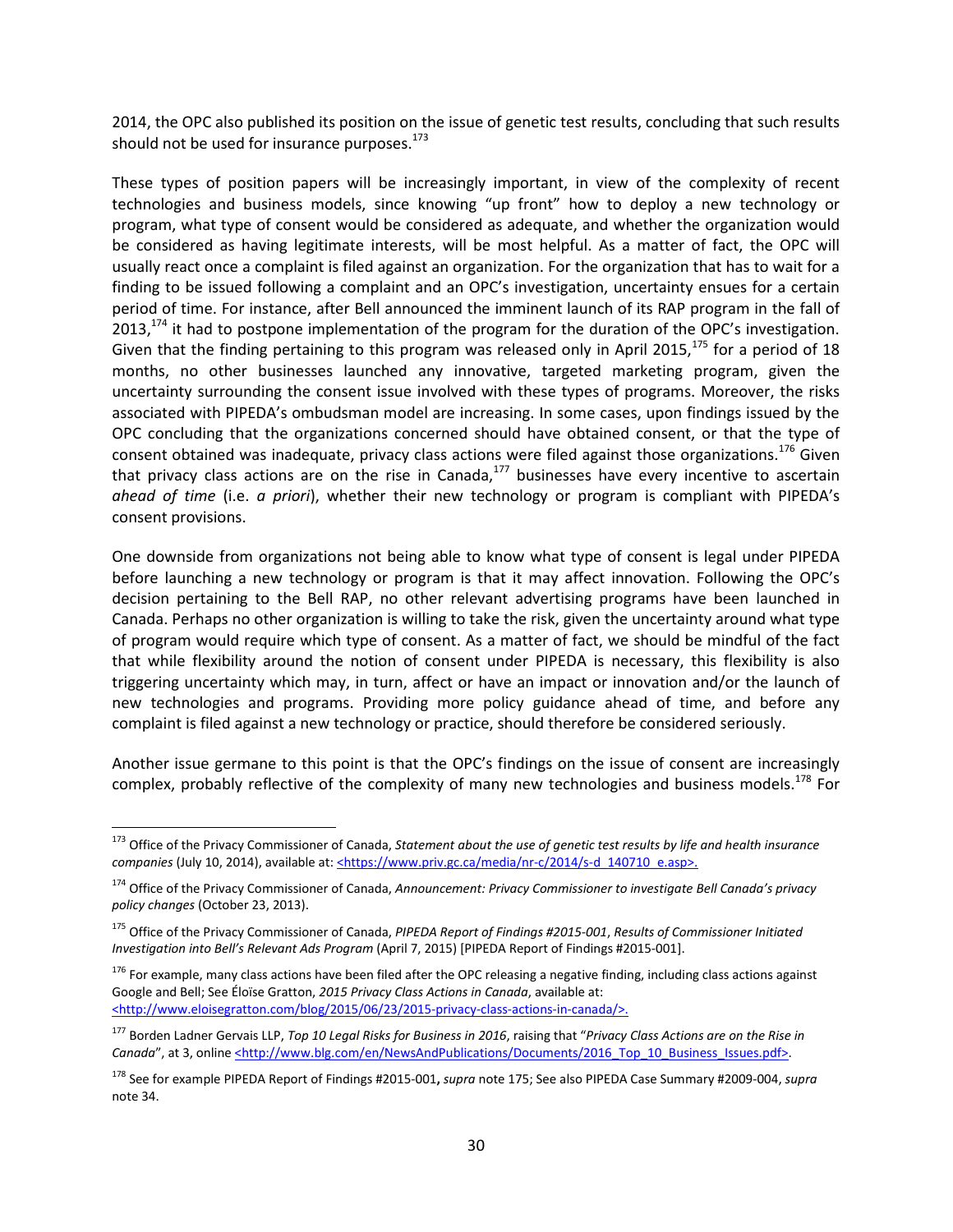instance, in the recent RAP decision, the OPC found that express (opt-in) consent was required, given the sensitivity of the information involved $179$  and the reasonable expectations of customers, as determined by four contextual factors surrounding the RAP, which had to be "*considered in combination* and in concert with each other".<sup>[180](#page-32-1)</sup> It may be a difficult task for an organization to determine what are these expectations, if, for instance, only one criterion is removed. For instance, it is yet to be determined if a similar decision would have been reached by the OPC on the consent issue, if the organization in question was not enabling the delivery of third party advertising, but was instead promoting its own products and services.

In February 2016, the OPC released its paper on the IoT, $^{181}$  $^{181}$  $^{181}$  which addresses the fact that this technology poses challenges for the consent model. More specifically, the OPC states that it has identified challenges with the consent model as an issue under its "Economics of Privacy" priority and has adopted a strategy to identify, explore and validate enhancements to the consent model, so that concerns raised both by individuals and organizations are addressed.

In terms of the type of guidance which may be useful, we can think of guidance on business models involving location tracking and analytics (bluetooth, beacons, etc.), as well as consent in connection with wearables. More guidance would also be useful on the issue of de-identification (i.e. at what point is information no longer subject to PIPEDA).<sup>[182](#page-32-3)</sup> This last issue is quite important, as it may determine the type of consent necessary for new types of analytics business models.

Following the issuance of a policy statement by the OPC, follow-ups should be made to determine if the industry is complying with the recommendations and if not, what are the underlying reasons for not doing so.<sup>[183](#page-32-4)</sup> This may be an indication that the industry is having a hard time complying with PIPEDA and the OPC's recommendations, due to various reasons, such as the complexity of the implementation of the guidance in practice, etc. Also, this notion of consent under PIPEDA, which has to consider the "expectations of users", triggers the situation under which the OPC's position may evolve over time, for

<span id="page-32-2"></span><sup>181</sup> Policy and Research Group of the Office of the Privacy Commissioner of Canada (2016), *supra* note 74.

<span id="page-32-0"></span><sup>&</sup>lt;sup>179</sup> The RAP was using sensitive URLs for the purpose of generating customer profiles was taken into account. In the OPC's view, the sheer breadth of information being used or contemplated for the RAP (including internet, telephone and television network usage information, as well as account/demographic information) rendered such information more sensitive when compiled.

<span id="page-32-1"></span><sup>180</sup> See for example PIPEDA Report of Findings #2015-001**,** *supra* note 175: More specifically, the OPC considered that the telco: (i) began using information it already collected for the purposes of delivering its primary services for the new secondary purpose of delivering behaviorally targeted ads; (ii) delivers paid services, for which customers may pay up to hundreds of dollars per month; (iii) was enabling the delivery of third-party ads; and (iv) is a telecommunications service provider to whom users must entrust vast amounts of their sensitive personal information in order to gain access to mobile, internet, telephone and television communications in Canada.

<span id="page-32-3"></span><sup>&</sup>lt;sup>182</sup> It is not clear at what point information qualifies as "personal information". Many authors have proposed framework to address this concern. See Ira Rubinstein & Woodrow Hartzog, "Anonymisation and Risk", (2015) 6:2 Washington Law Review 2016; Eloïse Gratton, "If Personal Information is Privacy's Gatekeeper, then Risk of Harm is the Key: A Proposed Method for Determining What Counts as Personal Information*"*, Albany Law Journal of Science and Technology, Vol. 24, No. 1, 2013 [Éloïse Gratton, Albany Law Journal of Science and Technology (2013)]; Paul Schwartz & Daniel Solove, "The PII Problem: Privacy and a New Concept of Personally Identifiable Information" (2011) 86 N.Y.U. Law Review 1814.

<span id="page-32-4"></span><sup>183</sup> Office of the Privacy Commissioner of Canada, "Online Behavioural Advertising (OBA) Follow Up Research Project*"*, *Report prepared by the Technology Analysis Branch of the Office of the Privacy Commissioner of Canada* (June 2015), available at: <https://www.priv.gc.ca/information/research-recherche/2015/oba\_201506\_e.pdf>; For instance, after the OPC issued its position on this issue of consent in the context of OBA in 2012, it then followed up with a report entitled "*Online Behavioural Advertising (OBA) Follow-Up Research Project*" in June 2015, in which it notes that advertising practices may not be consistent with the OPC's recommendations.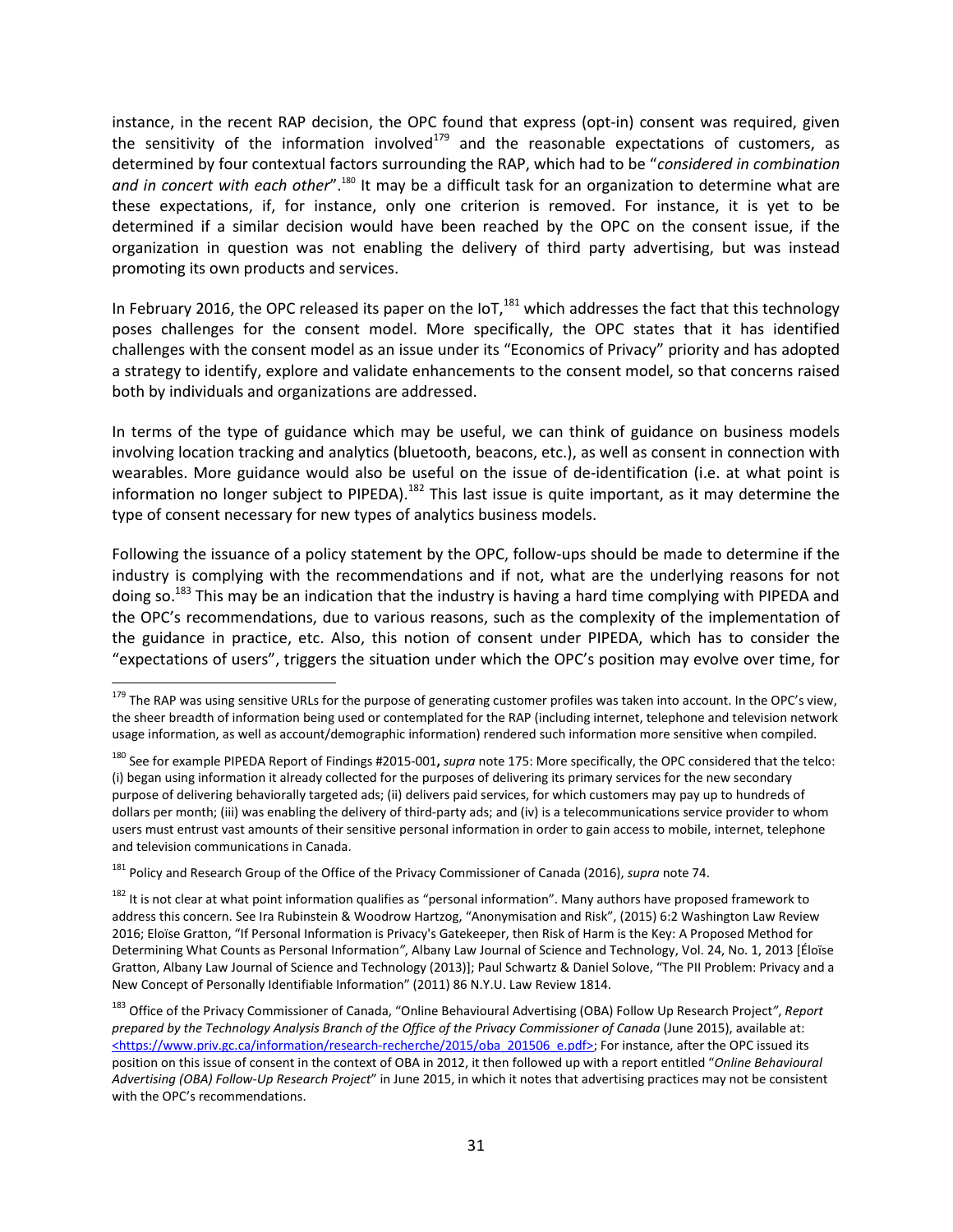instance as the social norms around a given technology or practice also evolve. For example, the OPC was cautious enough, in its position on genetic testing results, to make it clear that "recognizing that the state of medical technology is changing rapidly, this position should be revisited on a periodic basis".<sup>[184](#page-33-1)</sup> This also means that if a finding is issued on a given business practice, but the expectations of users have evolved over time, a process under which the OPC may "update" some of its previously published position or findings should be considered and implemented.

Finally, the feasibility should be explored of a system or process under which organizations can, on a voluntary, and perhaps even on an anonymous, basis (if possible), test and validate their methods of consent, especially if these are creative and innovative, or if they pertain to an upcoming launch of a new technology or practice.<sup>[185](#page-33-2)</sup> This would allow organizations to ensure that they are complying with PIPEDA and interpreting its consent provisions adequately.

## <span id="page-33-0"></span>**2.2.3 Guidance on Consumers' Expectations**

PIPEDA is quite flexible on the issue of consent and states that in obtaining consent, the "reasonable expectations" of the individual are relevant.<sup>[186](#page-33-3)</sup> Surveys on consumer attitudes towards specific technologies, business models and privacy may reveal valuable information, including whether individuals understand certain technologies, as well as whether they consider them to be either useful or harmful. Moreover, these studies may provide valuable information on users' attitudes, including whether such attitudes may be different when it comes to information privacy, depending on the audience concerned.<sup>[187](#page-33-4)</sup>

As discussed in section [2.1.3](#page-23-0), what these reasonable expectations are in any given context, and whether certain activities are legitimate from a privacy perspective, are often a function of many factors, including the social norms that are in place at the relevant period of time. In order to determine what these expectations are, in light of new technologies and business models, some type of guidance and research will be welcome, if not necessary. This may include privacy research, conducted or commissioned by the OPC, and contributions program information and research.

For instance, in the spring of 2010, the OPC held consultations with Canadians on online tracking, profiling and targeting, and cloud computing. It received numerous written submissions and held public events in Toronto, Montreal and Calgary, the goal being to learn more about certain industry practices, explore their privacy implications, and find out what privacy protections Canadians expect with respect to these practices. In October 2010, the OPC released a draft report<sup>[188](#page-33-5)</sup> and later published its final

<span id="page-33-1"></span><sup>184</sup> Office of the Privacy Commissioner of Canada, *Statement on the use of genetic test results by life and health insurance companies* (July 10, 2014), available at: <https://www.priv.gc.ca/media/nr-c/2014/s-d\_140710\_e.asp>.

<span id="page-33-2"></span><sup>&</sup>lt;sup>185</sup> Some have been proposing stronger "accountability" mechanisms under which organizations will demonstrate compliance with their current legal obligations, which could be considered, in some circumstances, as a substitution for informed consent. While these mechanisms should be further explored, they do not address the uncertainty around what would constitute a meaningful consent upon a new technology being commercialized or business practices adopted.

<span id="page-33-3"></span><sup>186</sup> *Personal Information Protection and Electronic Documents Act*, *supra* note 14, Schedule 1, s.4.3.5.

<span id="page-33-4"></span><sup>187</sup> See for example, Hoofnagle, Chris Jay, King, Jennifer, Li, Su and Turow, Joseph, *How Different are Young Adults from Older Adults When it Comes to Information Privacy Attitudes and Policies?* (April 14, 2010), available at: <http://ssrn.com/abstract=1589864>.

<span id="page-33-5"></span><sup>188</sup> Office of the Privacy Commissioner of Canada, *Draft Report on the 2010 Office of the Privacy Commissioner of Canada's Consultations on Online Tracking, Profiling and Targeting and Cloud Computing* (October 25, 2010), available at: <https://www.priv.gc.ca/resource/consultations/report\_2010\_e.pdf>.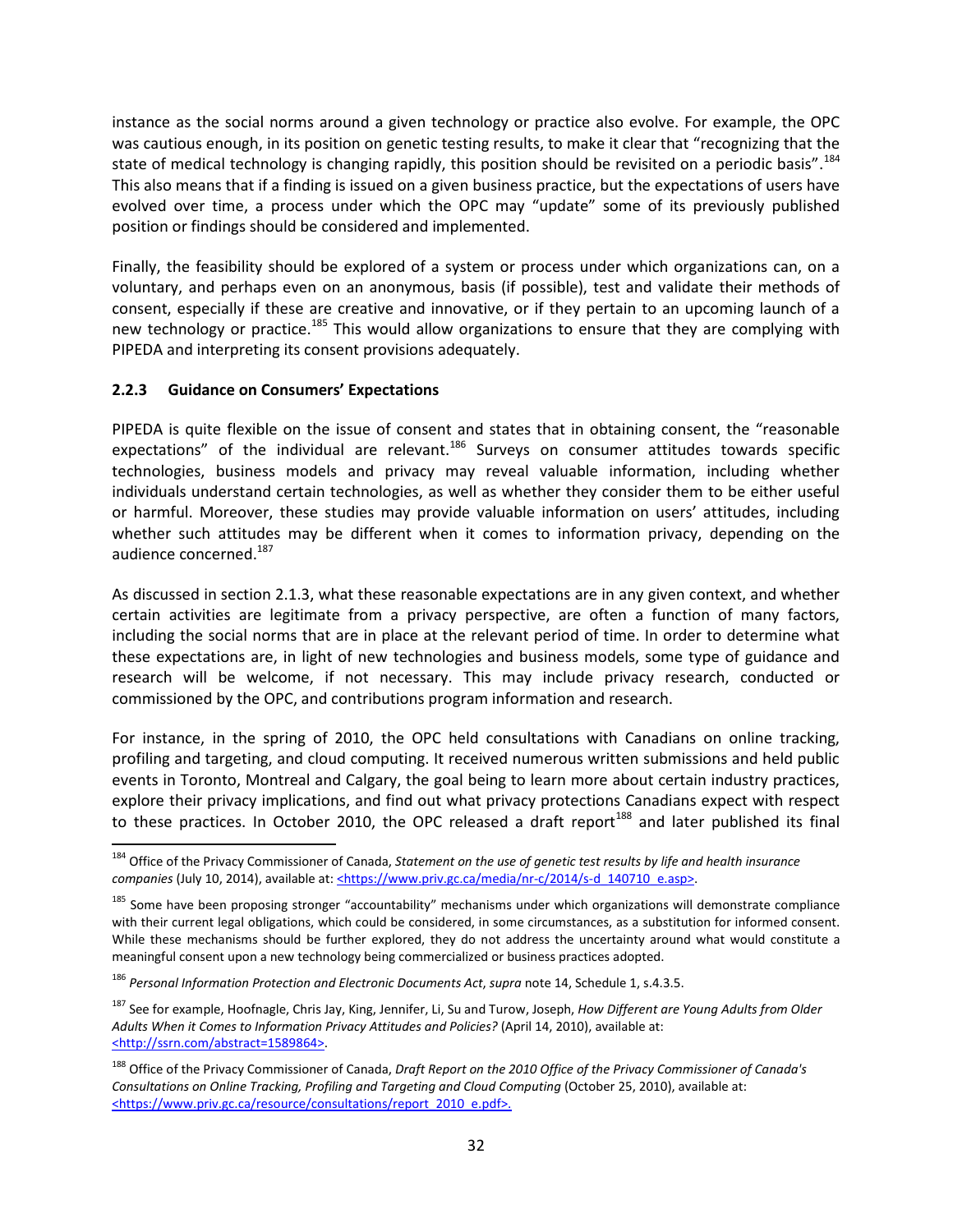report, $189$  summarizing what the OPC had gleaned from the submissions, the public discussions, as well as the feedback received, on the draft report. This type of exercise will be increasingly important and necessary going forward and perhaps, whether private sector organizations or industry associations should play a more active role in conducting these consumer researches and bearing the related costs (similar to the role played by pharmaceuticals in clinical trials) should be further explored.

Even more on point, the OPC has conducted much research and many public opinion surveys over the years, which are available on its website.<sup>[190](#page-34-2)</sup> In more recent years, the OPC commissioned Harris/Decima, in 2011, to undertake a survey of Canadians, to gauge their understanding and awareness of privacy issues, legislation and federal privacy institutions, particularly in each of four priority areas: information technology and privacy, national security and privacy, identity integrity and protection, and genetic privacy.<sup>[191](#page-34-3)</sup> The OPC also commissioned Phoenix Strategic Perspectives Inc., in 2012 and 2013, to conduct a survey of Canadians on privacy-related issues and, more specifically, to explore Canadians' awareness, understanding and perceptions of such issues. <sup>[192](#page-34-4)</sup> In 2015, the OPC commissioned Nielsen Consumer Insights to prepare a report based on qualitative research, exploring Canadians' immediate and emerging privacy concerns.<sup>[193](#page-34-5)</sup>

Consultations and public opinions and surveys are playing, and will continue to play, an increasingly important role, allowing us to better understand consumers and their expectations with regard to more recent technologies and business practices. Thus they will help evaluate adequately how the social norm in connection with a given technology or business practice is evolving.

## <span id="page-34-0"></span>**2.3 Increased Role of Interpretation**

This section discusses the fact that the challenges with our consent-based model can potentially be addressed through policy guidance and the proper interpretation of the already flexible notion of "consent". Using an approach under which the notion of consent will be interpreted in light of the technology or business model at stake, as well as the privacy concerns pertaining to such technology or business practice has various benefits. It is always less disturbing to provide a solution which can be incorporated within the current legal framework, such as a proposed interpretation and guidelines, than to propose a new amendment to the law. $^{194}$  $^{194}$  $^{194}$ 

<span id="page-34-1"></span><sup>189</sup> Office of the Privacy Commissioner of Canada, *Final Report on the 2010 Office of the Privacy Commissioner of Canada's Consultations on Online Tracking, Profiling and Targeting and Cloud Computing* (May 2011), available at: <https://www.priv.gc.ca/resource/consultations/report\_201105\_e.pdf>.

<span id="page-34-2"></span> $190$  available at: <https://www.priv.gc.ca/information/02\_05\_c\_e.asp>.

<span id="page-34-3"></span><sup>191</sup> Harris/Decima, "2011 Canadians and Privacy Survey, Public Opinion Surveys", *Final Report for The Office of the Privacy Commissioner of Canada* (March 31, 2011), available at: <https://www.priv.gc.ca/information/porrop/2011/por\_2011\_01\_e.asp>.

<span id="page-34-4"></span><sup>192</sup> Phoenix Perspectives Strategic Inc., *Survey of Canadians on Privacy-Related Issues*, (Final report prepared for the Office of the Privacy Commissioner of Canada, January 2013), available at: <https://www.priv.gc.ca/information/porrop/2013/por\_2013\_01\_e.asp>; Phoenix Perspectives Strategic Inc., *Survey of Canadians on Privacy-Related Issues*, (Final report prepared for the Office of the Privacy Commissioner of Canada, December 2014), online:<https://www.priv.gc.ca/information/por-rop/2015/por\_2014\_12\_e.asp>.

<span id="page-34-5"></span><sup>193</sup> The Nielsen Company, *Nielsen Consumer Insights, Exploring the Privacy Concerns and Priorities of Canadians, Public Opinion Surveys,* (Final Research Report prepared for the Office of the Privacy Commissioner of Canada, February 2015, available at: <https://www.priv.gc.ca/information/por-rop/2015/pcp-can\_201503\_e.asp>.

<span id="page-34-6"></span><sup>194</sup> Vincent Gautrais & Pierre Trudel, *supra* note 102, at 2: "Le doyen Carbonnier considérait qu'il 'fallait légiférer en tremblant'".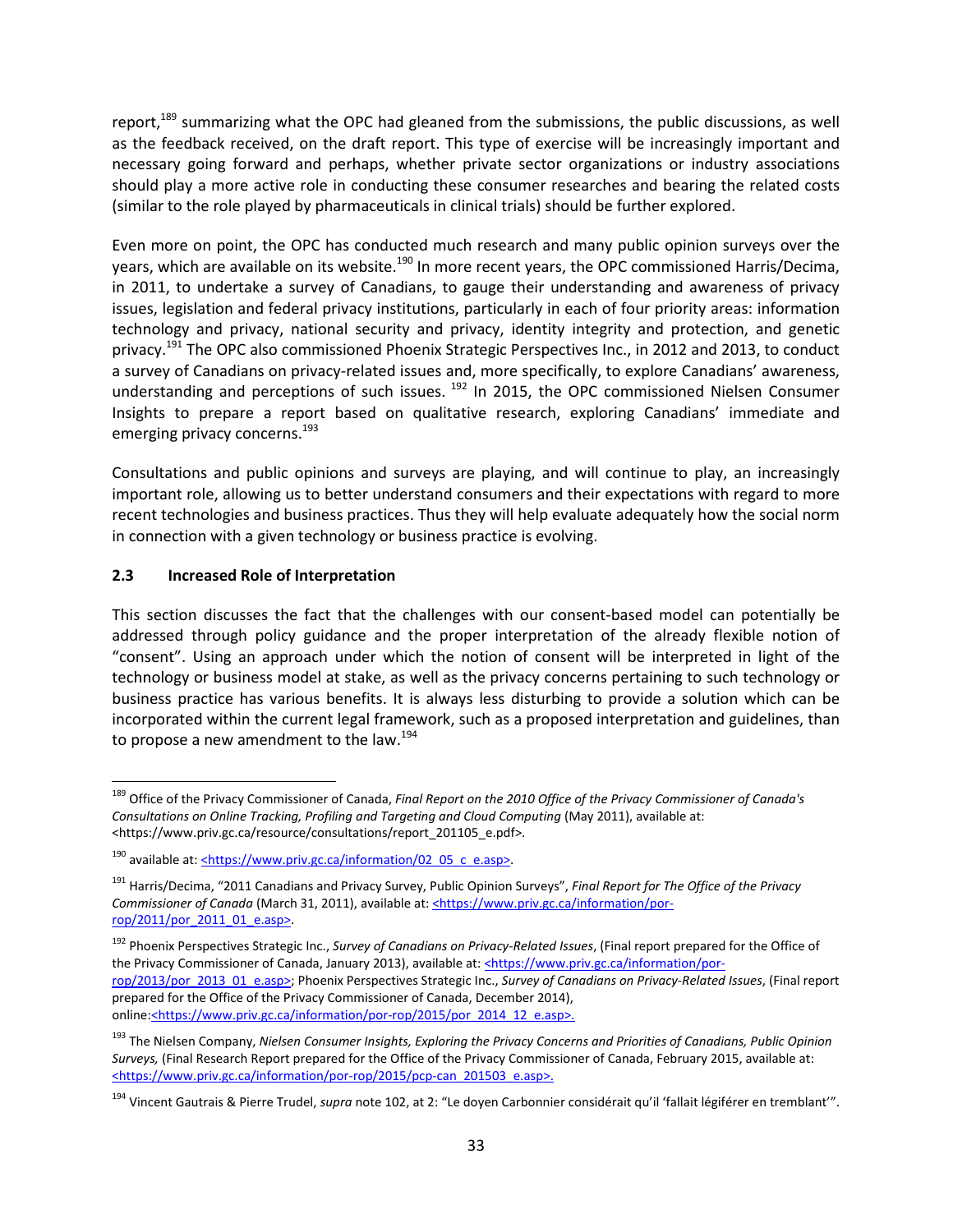As discussed above, the notion of "consent" under PIPEDA is already quite flexible and is technologyneutral, allowing for this concept to be interpreted. This means that the OPC will be playing an important role in ensuring that the notion of consent is interpreted, maintaining the proper balance between the protection of privacy, on the one hand, and, on the other, the need for organizations to collect, use or disclose personal information for the purposes that a reasonable person would consider appropriate in the circumstances. This interpretation should also consider the impact of a given decision on innovation, as well as ethical issues that may go beyond PIPEDA compliance. The adoption of a new risk-based approach should also be taken into account.

### <span id="page-35-0"></span>**2.3.1 Considering the Impact on Innovation**

Many authors outline the benefits of a society dominated by open information flows.<sup>[195](#page-35-1)</sup> Personal information is necessary to provide and obtain public services.<sup>[196](#page-35-2)</sup> We can think of the value in collecting, sharing and disclosing personal information in order to address national security concerns or to investigate and prosecute criminal activities. The free flow of data would also be important to economic efficiency, as it would enable cost cutting in the private and/or public sector (by eliminating various inefficiencies).<sup>[197](#page-35-3)</sup> For example, individuals with bad credit could be identified more easily, thereby protecting lenders, as well as the financial system (i.e. the collective).<sup>[198](#page-35-4)</sup> Personal information would be increasingly used in healthcare, particularly in research and large-scale epidemiological studies.<sup>[199](#page-35-5)</sup>

Technological advances also provide for new ways to address health trends at an early stage. For example, Google makes it possible to use its search engine, in correlation with the geographical region examined (using IP addresses), in order to detect regional flu outbreaks early on. A few years ago, Google launched a "Flu Trends" service,<sup>[200](#page-35-6)</sup> which is basically a site that monitors increases in healthrelated searches in different parts of the world, which can accurately predict the outbreak of a flu epidemic in a certain region, long before public health authorities even suspect its existence.<sup>[201](#page-35-7)</sup>

In 2009, Hal Varian, Google's chief economist, published a paper showing that Google searches can also be used to predict a bevy of economic data, including retail sales<sup>[202](#page-35-8)</sup> and unemployment claims.<sup>[203](#page-35-9)</sup> There

<span id="page-35-1"></span><sup>&</sup>lt;sup>195</sup> Fred H. Cate, "The Changing Face of Privacy Protection in the European Union and the United States", (1999) 33 Ind. L. Rev. 173, at 174; Pierre Trudel & Karim Benyekhlef, "Approches et Stratégies pour Améliorer la Protection de la Vie Privée dans le Contexte des Inforoutes", in *Mémoire présenté à la Commission de la Culture de l'Assemblée Nationale dans le Cadre de son Mandat sur l'Étude du rapport quiquennal de la commission d'accès l'information* (Montréal : CRDP, Université de Montréal, 1997) at 4; See also Vincent Gautrais, "Introduction générale: Le défi de la protection de la vie privée face aux besoins de circulation de l'information personnelle" (2004) 9:2 Lex Electronica at 7-8.

<span id="page-35-2"></span><sup>196</sup> Vincent Gautrais & Pierre Trudel, *supra* note 102, at 3.

<span id="page-35-3"></span><sup>197</sup> Neil Robinson et al., *Review of the European Data Protection Directive* (Santa Monica, CA: RAND Corporation, 2009) at 13 [Neil Robinson et al.].

<span id="page-35-4"></span><sup>&</sup>lt;sup>198</sup> Ron A. Dolin, "Search Query Privacy: The Problem of Anonymization" (2010) 2:2 Hastings Science and Technology Law Journal 137, at 144 [Ron A. Dolin].

<span id="page-35-5"></span><sup>199</sup> E.g. see CNIL, *2008 Annual Report of the Commission Nationale de l'Informatique et des Libertés* (Paris: CNIL, 2008) at c. 1 "Measuring Diversity: Ten Recommendations", discussed in Neil Robinson et al., *supra* note 197, at 14.

<span id="page-35-6"></span><sup>&</sup>lt;sup>200</sup> See available at: <http://www.google.org/flutrends/>.

<span id="page-35-7"></span><sup>201</sup> Ron A. Dolin, *supra* note 198, at 143.

<span id="page-35-8"></span><sup>202</sup> Hal Varian & Hyunyoung Choi, "Predicting the Present with Google Trends" *Google Research Blog* (2 April 2009), available at: <http://googleresearch.blogspot.com/2009/04/predicting-present-with-google-trends.html>.

<span id="page-35-9"></span><sup>203</sup> *Ibid*.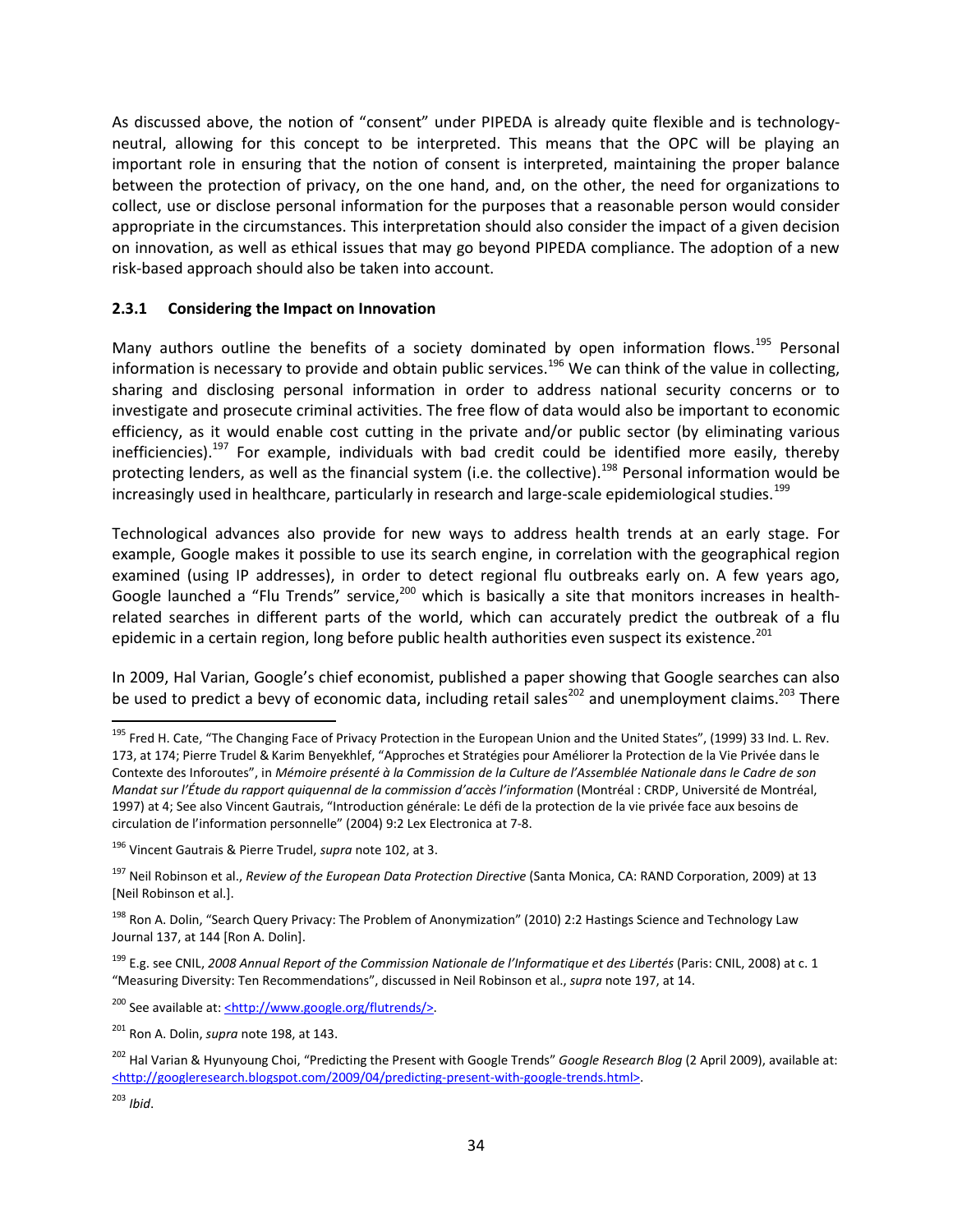may also be an interest in Google's ability to analyze search logs, to detect large-scale computer security threats.<sup>[204](#page-36-0)</sup> It has also been argued that preserving, and not anonymizing, online search queries would be ultimately beneficial to society.<sup>[205](#page-36-1)</sup> Substantive restrictions may impede innovation, leading to fewer useful services, or else privilege one technology over another.<sup>[206](#page-36-2)</sup>

Data collection can also promote innovation.<sup>[207](#page-36-3)</sup> It has been argued that blocking Google from collecting and analyzing information about its users would be a negative outcome, and that Google's best products (including the spell checker) would not be possible without users' data.<sup>[208](#page-36-4)</sup> Location data is also quite valuable and serves many purposes.<sup>[209](#page-36-5)</sup> By collecting and analyzing location information, Google has been able to create real-time traffic reports on highways and even surface streets.<sup>[210](#page-36-6)</sup> Location information pertaining to individuals, collected over time, may have the potential to provide traffic engineers and planners with rich data feeds necessary to promote optimal traffic flows and would also allow them to efficiently allocate transportation resources and to properly reroute traffic in emergency situations.[211](#page-36-7) Today, some offline businesses follow consumers around shopping malls, using their cell phone signals or other methods similar to the way online businesses track online users.<sup>[212](#page-36-8)</sup> Consumers currently live in a world in which television commercials differ by household and billboards change with the radio habits of drivers.<sup>[213](#page-36-9)</sup> Information means knowledge, which in turn can promote the innovation of science and technology and benefits for society as a whole. $^{214}$  $^{214}$  $^{214}$ 

The knowledge gained by organizations using analytics solutions so as to better understand the behaviour of their users may, in certain cases, be translated into direct or indirect benefits for consumers. Direct benefits could potentially include personalised services, products and advertising

<span id="page-36-3"></span><sup>207</sup> See also Neil Robinson et al., *Review of the European Data Protection Directive* (Santa Monica, CA: RAND Corporation, 2009) at 13. See also Farhad Manjoo, *supra* note 204.

<span id="page-36-4"></span><sup>208</sup> *Ibid*.

<span id="page-36-5"></span><sup>209</sup> Dave Barth, "The Bright Side of Sitting in Traffic: Crowdsourcing road congestion data" *Official Google Blog* (25 August 2009), available at: <http://googleblog.blogspot.com/2009/08/bright-side-of-sitting-in-traffic.html>.

<span id="page-36-6"></span><sup>210</sup> Farhad Manjoo, *supra* note 204.

<span id="page-36-0"></span><sup>&</sup>lt;sup>204</sup> Farhad Manjoo, "No More Privacy Paranoia, Want Web companies to stop using our personal data? Be ready to suffer the consequences" *Slate* (7 April 2011), available at:

<sup>&</sup>lt;www.slate.com/articles/technology/technology/2011/04/no\_more\_privacy\_paranoia.html?wpisrc=newsletter\_tis> [Farhad Manjoo].

<span id="page-36-1"></span><sup>205</sup> Ron A. Dolin, *supra* note 198, at 143.

<span id="page-36-2"></span><sup>206</sup> *See* Ian Ayers & John Braithwaite, *Responsive Regulation* 4 (1992), at 4, discussed in Ryan Calo (2012), *supra* note 22, at 1048-1049.

<span id="page-36-7"></span><sup>211</sup> U.S., Federal Communications Commission, *In the Matter of the Petition of the Cellular Telecommunications and Internet Association Regarding Proposed Location Information Privacy Principles: Intelligent Transportation Society of America Reply Comments* (WT Docket No. 01-72) (Washington, D.C.: 24 April 2001) at 7 [FCC].

<span id="page-36-8"></span><sup>212</sup> See, e.g., Keith Wagstaff, "Will Your Mall Be Tracking Your Cellphone Today?", *TIME* (Nov. 25, 2011), available at: <http://techland.time.com/2011/11/25/will-your-mall-be-tracking-your-cellphonetoday/>; See also Elizabeth Dwoskin, "What Secrets Your Phone is Sharing About You", *Wall Street Journal* (January 17, 2014).

<span id="page-36-9"></span><sup>&</sup>lt;sup>213</sup> See, e.g., Robert Salladay, "High-Tech Billboards Tune In to Drivers' Tastes: Roadside Signs Coming to Bay Area Listen to Car Radios, Then Adjust Pitch', *S.F. CHRON.* (Dec. 22, 2002), at A1 (discussed in Ryan Calo, *Digital Market Manipulation*, 82 George Washington Law Review 995 (2014), at p. 1015 [Ryan Calo (2014)]).

<span id="page-36-10"></span><sup>214</sup> Eloïse Gratton (2013), *supra* note 9, at 60: See section 2.1.1.1.1. entitled "*Ignoring the Importance of Information Flow for Society*" which elaborates on the value of having personal information free flow in our society.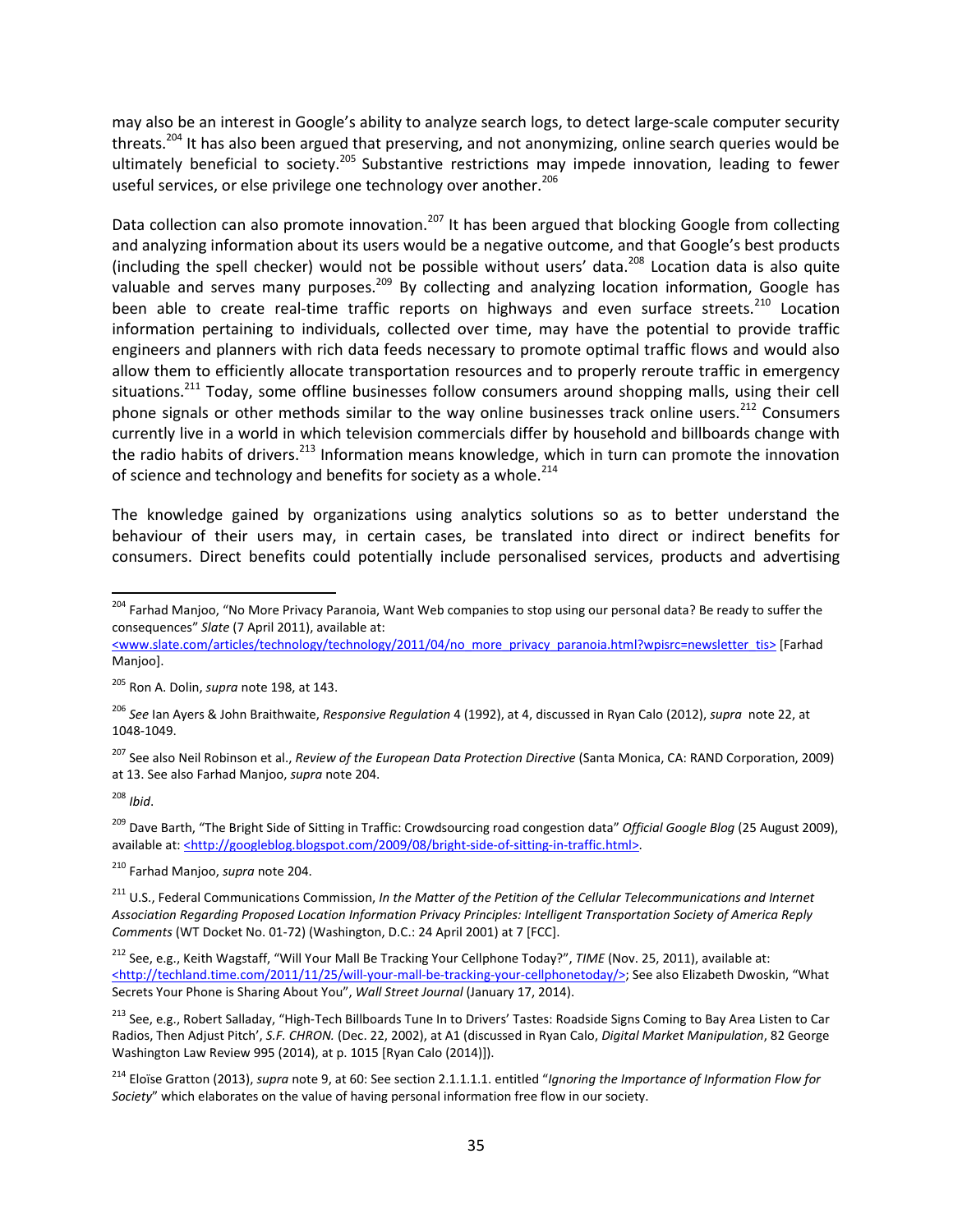enabling online businesses to offer the right services to the right users at the right times.<sup>[215](#page-37-0)</sup> Indirect benefits could see organizations upgrading their current products and services based on their users' needs, developing new products and deploying new applications and services, or the "repackaging" certain products and services. This could mean that their users might only be charged for the services that they actually use, instead of sponsoring other users' usage of certain services in which they have no interest (thus potentially reducing costs for those users).

Another point is that requiring that individuals be entitled to give the most stringent form of consent (i.e. express consent) may also negatively impact innovation. Some readers may recall that in the past, when users logged onto Facebook, all they could see was their face, *i.e.*, their own profile. To view another user's news, they had to actively enter that other user's profile. It was only when Facebook launched its News Feed feature in 2006, and data started flowing that users became accustomed to the change, which is viewed today as an indispensable service. According to certain authors, Facebook's News Feed may have struggled if asked to obtain individuals' prior opt-in consent to data practices which were truly innovative, unanticipated and therefore out of context.<sup>[216](#page-37-1)</sup> In fact, many Facebook users initially reacted negatively to the introduction of *News Feed*, criticizing the changed user experience.<sup>[217](#page-37-2)</sup> Once they adjusted to this change in context, however, *News Feed* became a vital part of the Facebook experience, driving user engagement and playing a crucial role in spreading information globally. Downes observes that today's privacy crisis is a function of innovation that happens too quickly and that the accelerating pace of new information technology introductions, new uses of information, usually, after the initial panic, users almost always embrace the service that once violated their visceral sense of privacy.<sup>[218](#page-37-3)</sup>

Big Data could be considering as challenging PIPEDA's principles of purpose limitation and data minimisation. Under s. 4.3.3 of PIPEDA, an organization shall not, as a condition of the supply of a product or service, require an individual to consent to the collection, use, or disclosure of information beyond that required to fulfil the explicitly specified and legitimate purposes.<sup>[219](#page-37-4)</sup> Some have raised their concern with the interpretation of this principle that may have a negative impact on innovation.<sup>[220](#page-37-5)</sup> That being said, the OPC's interpretations of this principle, and of the notion of meaningful consent when evaluating new business models, have considered innovation. For instance, in CIPPIC complaint against Facebook, the OPC took into account the fact that Facebook is free to users, and that since advertising is essential to the provision of the service, individuals who wish to use the service must be willing to

<span id="page-37-0"></span><sup>&</sup>lt;sup>215</sup> Benefits include remembering customization settings, making product recommendations based on the user's previous purchases or browsing history, developing and improving the website to increase its usability for users and customizing how information is displayed on websites to appeal to each user's tastes. Behavioural advertising provides benefits to consumers in the form of free web content and personalized advertisements or by displaying more relevant advertisements that reflect the user's interests.

<span id="page-37-1"></span><sup>216</sup> Omer Tene & Jules Polonetsky, *supra* note 81, at 23-24.

<span id="page-37-2"></span><sup>217</sup> Michael Arrington, "Facebook Users Revolt, Facebook Replies*"*, *Techcrunch* (September 6th, 2006), available at:<http://techcrunch.com/2006/09/06/facebook-users-revolt-facebook-replies>; John Leyden, "Facebook mods controversial 'stalker-friendly' feature", *The Register* (Sept. 8, 2006), available at: <http://www.theregister.co.uk/2006/09/08/facebook climbdown>.

<span id="page-37-3"></span><sup>218</sup> Larry Downes, "A Rational Response to the Privacy "Crisis"", *Cato Institute Policy Analysis* (January 7, 2013), available at: <http://www.cato.org/publications/policy-analysis/rational-response-privacycrisis>.

<span id="page-37-4"></span><sup>219</sup> *Personal Information Protection and Electronic Documents Act*, *supra* note 14, Schedule 1, s. 4.3.3.

<span id="page-37-5"></span><sup>&</sup>lt;sup>220</sup> Eloïse Gratton, Personalization, Analytics and Sponsored Services: The Challenges of Applying to Online Tracking and Profiling *Activities*, Canadian Journal of Law and Technology (Thompson-Carswell, November 2010).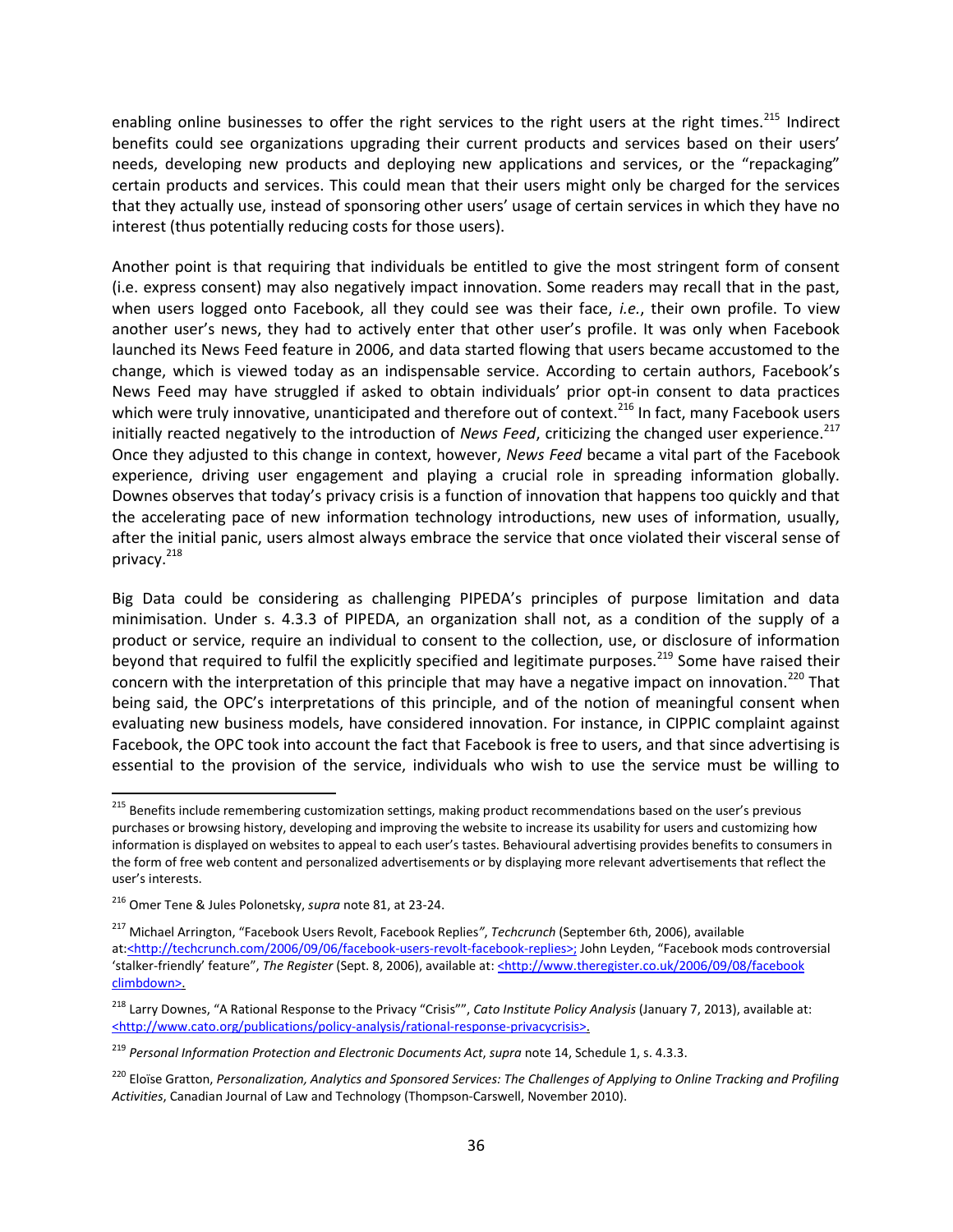receive a certain amount of advertising.<sup>[221](#page-38-0)</sup> The OPC, in a recent decision, has further recognized the organization's valid business objective to generate increased advertising revenue, and determined that a relevant advertising program did not represent a use of customers' personal information for an "inappropriate purpose." $222$  These interpretations are definitely good news for innovation innovative business models.

Tene and Polonetsky argue that the ingenuity of the FIPPs, which has made them resilient to momentous change, lies in their flexibility: some principles retract, while others expand, depending on the circumstances. They explain how, in the context of Big Data, this means relaxing data minimization and consent requirements, while emphasizing transparency, access and accuracy.<sup>[223](#page-38-2)</sup> This reasoning should be considered when evaluating consent in connection with business analytics.

When it comes to business analytics, we should consider whether innovation would be negatively impacted by interpreting the notion of consent so that the mere act of analyzing personal information, even on an aggregated basis (i.e. anonymous information), would be considered a new "use" of information, therefore requiring prior consent. Such an interpretation should instead focus on whether the analysis is done on an individual basis vs. whether it is done on an anonymous basis. If the analysis is conducted using an adequate level of aggregation, (i.e. the information is anonymized and therefore no longer subject to PIPEDA), it may not require prior consent.<sup>[224](#page-38-3)</sup> At the same time, consent could be required at the point where the information is then *used* to take a decision pertaining to an individual. For instance, the OPC's research paper on predictive analytics explains how intelligent predictive analytics could potentially be used as a basis for discriminatory outcomes and infringements on the right to equal treatment.<sup>[225](#page-38-4)</sup> In the U.S., the FTC issued a Big Data report in January 2016, in which it advocates that when sensitive information is used in Big Data, steps should be taken to ensure that the information is not employed for potentially harmful purposes, such as to support eligibility decisions (affecting entitlement to credit, employment, insurance, housing, government benefits, and the like).<sup>[226](#page-38-5)</sup> Big Data techniques and the general knowledge gained on consumers can be used against individuals, either to market to them<sup>[227](#page-38-6)</sup> or to take eligibility decisions impacting them.<sup>[228](#page-38-7)</sup> While Big Data has led to useful and innovative advances and benefits for society, the potential exists for information to be misused in ethically questionable ways, as discussed in the next section.

<span id="page-38-5"></span><sup>226</sup> US, Federal Trade Commission, *Big Data: A Tool for Inclusion or Exclusion? Understanding the Issues* (January 2016), at 24, available at: <https://www.ftc.gov/system/files/documents/reports/big-data-tool-inclusion-or-exclusion-understandingissues/160106big-data-rpt.pdf> [FTC (January 2016)].

<span id="page-38-0"></span><sup>221</sup> PIPEDA Case Summary #2009-008, *supra* note 47.

<span id="page-38-1"></span><sup>222</sup> PIPEDA Report of Findings #2015-001**,** *supra* note 175.

<span id="page-38-2"></span><sup>223</sup> Omer Tene & Jules Polonetsky, *supra* note 81, at 5.

<span id="page-38-3"></span><sup>&</sup>lt;sup>224</sup> Deciding otherwise may trigger the situation under which even anonymizing data may be considered a new use which would require prior consent.

<span id="page-38-4"></span><sup>225</sup> The Research Group at the Office of the Privacy Commissioner of Canada*,* "The Age of Predictive Analytics: From Patterns to Predictions" (August 2012), available at: <https://www.priv.gc.ca/information/research-recherche/2012/pa\_201208\_e.pdf>.

<span id="page-38-6"></span> $227$  The information could be used in online advertisements based on racial profiling as discussed in Latanya Sweeney, *Discrimination in Online Ad Delivery*, (Harvard University, January 28, 2013), available at: <http://arxiv.org/ftp/arxiv/papers/1301/1301.6822.pdf>.

<span id="page-38-7"></span><sup>228</sup> See FTC (January 2016), *supra* note 226; See also Executive Office of the President, "Big Data: Seizing Opportunities, Preserving Values*", The White House (*May 2014), available at: <https://www.whitehouse.gov/sites/default/files/docs/big\_data\_privacy\_report\_may\_1\_2014.pdf>.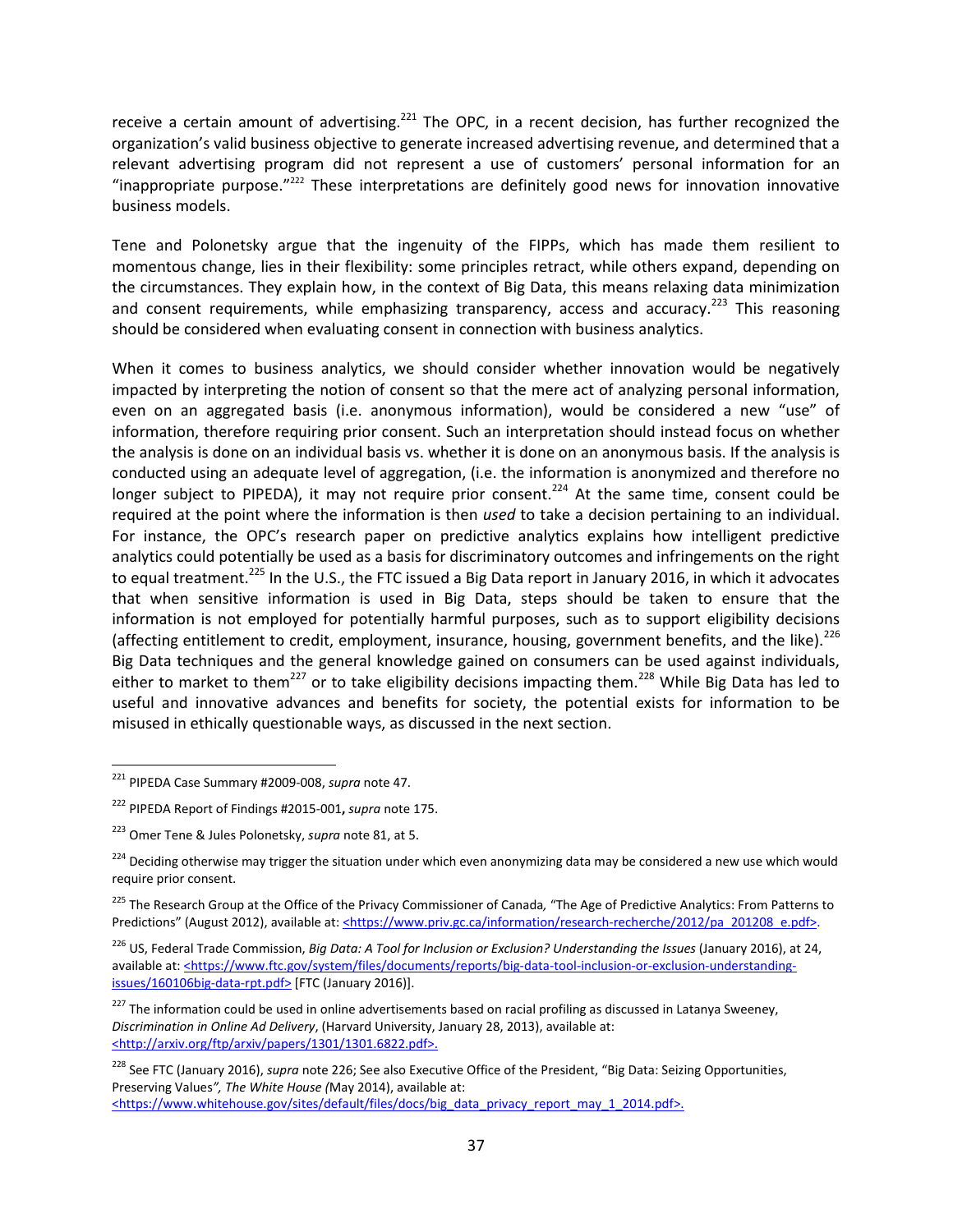#### <span id="page-39-0"></span>**2.3.2 Considering Ethical Issues**

The argument has been raised that language is not the only means to convey information, nor is it always the most efficient.<sup>[229](#page-39-1)</sup> As a matter of fact, there is extensive evidence that individuals (i.e. test subjects) react in specific, predictable ways to certain kinds of visual and audio cues, irrespective of their underlying familiarity with technology.<sup>[230](#page-39-2)</sup> Organizations could leverage these techniques to provide better user understanding. At the same time, organizations could also start looking at consumer behaviour datasets to identify consumer vulnerabilities. As a matter of fact, emerging methods of Big Data present a new and vastly more efficient way to identify cognitive bias, by attempting to pinpoint profitable anomalies.<sup>[231](#page-39-3)</sup> One example is with consent and default settings: it is known that if consumers must opt out of data collection instead of opting in, more data will end up being collected, as users hold to the status quo.<sup>[232](#page-39-4)</sup> To illustrate this point further, it is interesting to note that in countries where organ donation is on an opt-in basis, donation rates tend to be very low, compared to countries that are culturally similar but have an opt-out regime. $^{233}$  $^{233}$  $^{233}$ 

Alessandro Acquisti and his colleagues at Carnegie Mellon, which are behavioural economists focusing on privacy issues, have demonstrated how knowledge of bias and design psychology make it possible to modulate the amount of information that people are willing to disclose.<sup>[234](#page-39-6)</sup> They found, in a recent experimental study, that, paradoxically, more control over the publication of users' private information decreases their privacy concerns and increases their willingness to publish sensitive information, even when the probability that strangers will access and use that information stays the same or, in fact, increases.

Calo, in his article entitled Digital Market Manipulation,<sup>[235](#page-39-7)</sup> also cites interesting studies in which researchers and others have realized that people's biases lead them to give up more personal information than they would, absent the manipulation.[236](#page-39-8) He refers to this type of practice as *Disclosure Ratcheting*. For instance, studies reveal that people value their privacy more if they already have it than if they must acquire it, and will pay more to protect information from a third party than they will accept tosell it.<sup>237</sup> Moreover, one experiment suggests that making a website more casual in appearance, as opposed to formal, makes subjects more likely to admit to controversial behaviour such as cheating or

<span id="page-39-1"></span><sup>229</sup> Ryan Calo (2012), *supra* note 22, at 1034.

<span id="page-39-2"></span><sup>230</sup> Ryan Calo (2012), *supra* note 22, at 1038.

<span id="page-39-3"></span><sup>231</sup> Ryan Calo (2014), *supra* note 213.

<span id="page-39-4"></span><sup>&</sup>lt;sup>232</sup> There is a revealing set of graphs in a 2012 communications paper showing how personal disclosure on the social network Facebook was trending fairly sharply downward until, around 2009, the company changed some of its privacy defaults. See Fred Stutzman et al., "Silent Listeners: The Evolution of Privacy and Disclosure on Facebook*"*, 4:2 J. PRIVACY & CONFIDENTIALITY 7, at 17, available at: <http://repository.cmu.edu/jpc/vol4/iss2/2/>. From that point on, disclosure began steadily to climb again.

<span id="page-39-5"></span><sup>233</sup> Omer Tene & Jules Polonetsky, *supra* note 81, at 24.

<span id="page-39-6"></span><sup>234</sup> Laura Brandimarte and Allesandro Acquisti, *Misplaced Confidences: Privacy and the Control* Paradox, 4 SOC. PSYCHOL. & PERSONALITY SCI. 340, 340-47 (2013). *Ibid*, discussed in Ryan Calo (2014), *supra* note 213, at 1013.

<span id="page-39-7"></span><sup>235</sup> Ryan Calo (2014), *supra* note 213, at 1013.

<span id="page-39-8"></span><sup>&</sup>lt;sup>236</sup> See, e.g., Alessandro Acquisti & Jens Grossklags, "What Can Behavioral Economics Teach Us About Privacy?", in Alessandro Acquisti et al., eds., 2008 *DIGITAL PRIVACY: THEORY, TECHNOLOGIES, AND PRACTICES* 363, at 363–379.

<span id="page-39-9"></span><sup>237</sup> *Ibid*.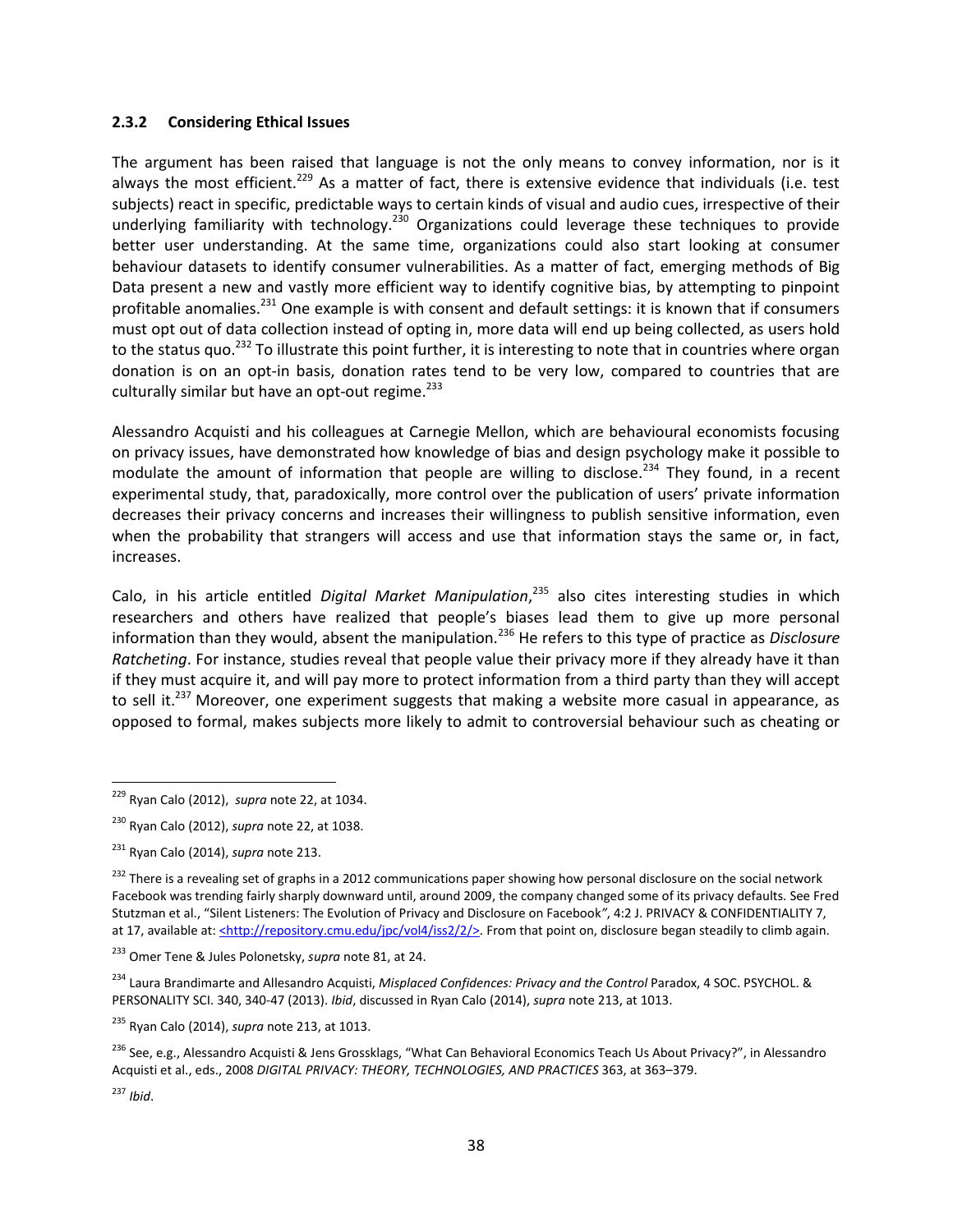drug use.<sup>[238](#page-40-0)</sup> Other experiments have evidenced the manner in which reciprocity (i.e. the questioner offering up information first) increases the likelihood that a subject will answer a personal question, even when the questioner is a computer.<sup>[239](#page-40-1)</sup> For example, Calo explains that if the computer begins with, "I was made in 2007," before prompting the subject with the question, "When were you born?", individuals might be nudged into disclosing information about themselves, perhaps inadvertently.<sup>[240](#page-40-2)</sup> He explains how a company might treat the possibility of leveraging consumer bias to increase self-disclosure.<sup>[241](#page-40-3)</sup>

Can organizations use consumer bias when obtaining consent? Is it ethically acceptable to do so? These questions are also important in light of analytics. For instance, organizations are increasingly analyzing large data sets anonymously, in order to uncover trends. These trends can then be re-applied to individuals in order to elicit consent. For example, AdWeek ran a story a few years ago, entitled "Marketers Should Take Note of When Women Feel Least Attractive", discussing a recent marketing study which purported to show that women feel less attractive on Monday mornings. The article suggested that the results of their studies had implications for marketers and recommended that companies concentrate on these "prime vulnerability moments" to market beauty products to women on Mondays. <sup>[242](#page-40-4)</sup> The advertising strategy attracted many criticisms.<sup>[243](#page-40-5)</sup>

In 2008, U.S. academics revealed the results of their studies: that people are subconsciously swayed by individuals who share their facial features.<sup>[244](#page-40-6)</sup> Again, marketers which know that users are subconsciously attracted to people that look like them could merge the user's face (for instance using their Facebook or Twitter profile picture) with the face of the model used to advertise their product for increased personalization. Some users may be attracted to the advertisement, without realizing that it is because the model advertising the product looks like them. While these practices may not be currently illegal under PIPEDA, they also illustrate how the "consent" and concept of "control" may not catch these types of more ethical issues and that more reflection is necessary on the issue of marketers using known bias or user vulnerabilities without their knowledge, let alone their consent.

Another practice that may raise ethical issues is dynamic pricing, also known as "adaptive pricing", or "discriminatory pricing", a practice whereby organizations attempt to perfectly exploit the differences in price sensitivity between consumers. Dynamic pricing is an old practice that has been around forever,

<span id="page-40-0"></span><sup>238</sup> Ryan Calo (2014), *supra* note 213, at 1014, discussing Leslie K. John et al., "Strangers on a Plane: Context-Dependent Willingness to Divulge Sensitive Information", (2011) 37 J. CONSUMER RES. 858, at 863–868.

<span id="page-40-1"></span><sup>&</sup>lt;sup>239</sup> See, e.g., B.J. Fogg & Clifford Nass, "How Users Reciprocate to Consumers: An Experiment That Demonstrates Behavior Change", in (1997) CHI '97 Extended Abstracts On Human Factors In Computing Systems 331, at 331–332, available at: <http://dl.acm.org/citation.cfm?id= 1120419&CFID=391340722&CFTOKEN=55472072>; S. Parise et al., "Cooperating with Life-Like Interface Agents", (1999) 15 COMPUTERS HUM. BEHAV. 123, at 123–142 [S. Parise et al.].

<span id="page-40-2"></span><sup>240</sup> Ryan Calo (2014), *supra* note 213, at 1014 discussing S. Parise et al., *supra* note 239, at 130–31.

<span id="page-40-3"></span><sup>241</sup> Ryan Calo (2014), *supra* note 213, at 1015.

<span id="page-40-4"></span><sup>&</sup>lt;sup>242</sup> Lucia Moses, "Marketers Should Take Note of When Women Feel Least Attractive - What messages to convey and when to send them", AdWeek (April 2, 2013), available at: <**http://www.adweek.com/news/advertising-branding/marketers-should**take-note-when-women-feel-least-attractive-152753>.

<span id="page-40-5"></span><sup>&</sup>lt;sup>243</sup> See Rebecca J. Rosen, "Is This the Grossest Advertising Strategy of All Time?", *ATLANTIC* (Oct. 3, 2013, 1:46 PM), available at: <http://www.theatlantic.com/technology/archive/2013/10/is-this-the-grossest-advertising-strategy-of-all-time/280242/>.

<span id="page-40-6"></span><sup>&</sup>lt;sup>244</sup> Jeremy N. Bailenson et al., "Facial Similarity Between Voters and Candidates causes Influence", (2008) 72:5 Public Opinion Quarterly 935, available at: <http://vhil.stanford.edu/mm/2008/bailenson-facial-similarity.pdf>.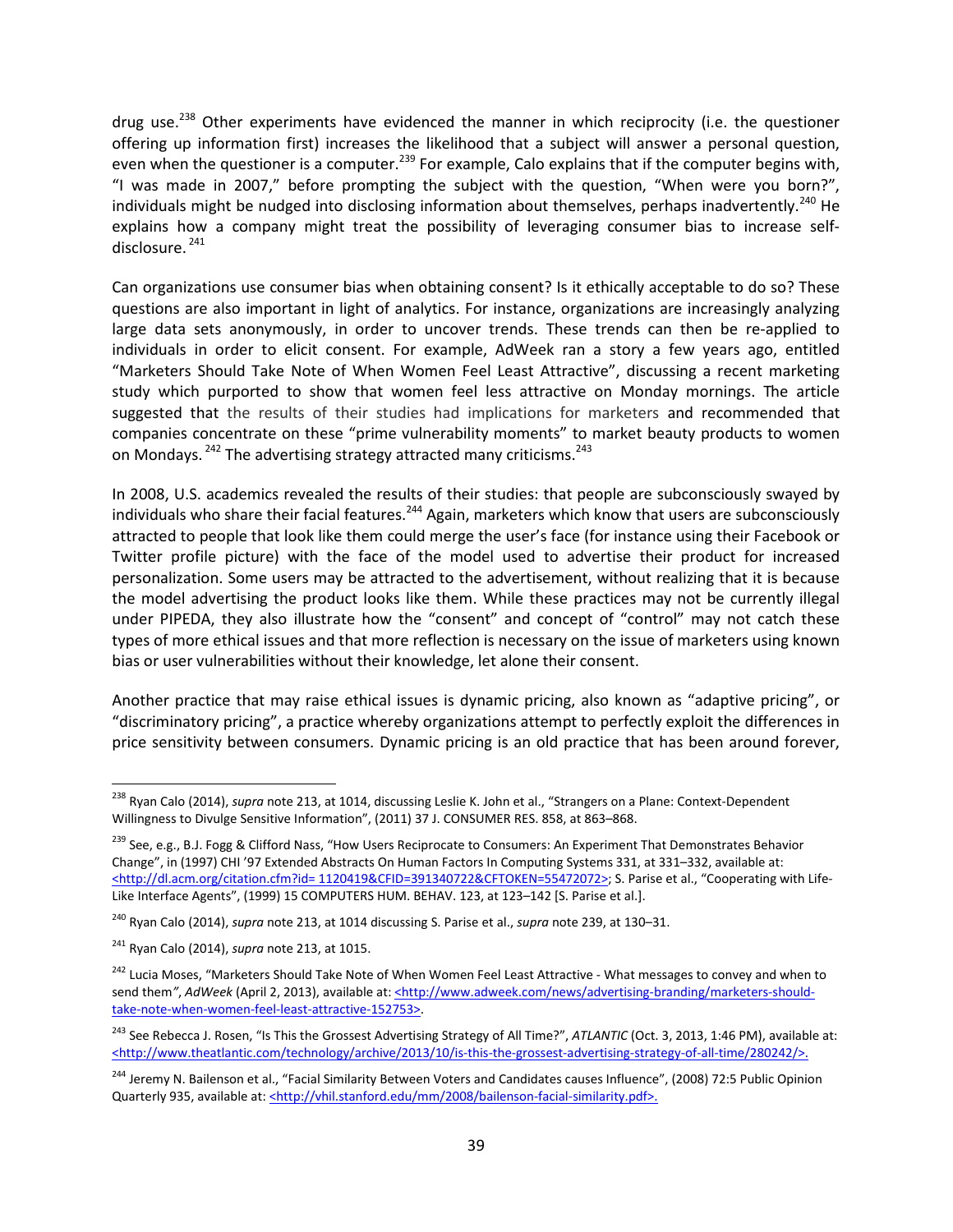although it is recently making a comeback.<sup>[245](#page-41-1)</sup> With user profiling, consumers can be sorted as individuals or groups by retailers and this makes it possible for retailers to create a pricing scheme tailored to individual users, based on their purchase, online usage or product usage. Many have raised their concerns with online businesses charging certain products differently, depending on the profile of the online user. Adaptive pricing could arguably raise data protection issues, in the sense that personal information (i.e. profile information of a user) is used to take a decision that may have an impact for the individual (i.e. the price offered for a product).<sup>[246](#page-41-2)</sup> Price discrimination could also be considered as raising ethical issues, especially if consumers are left in the dark.

Certain information, which may fall outside the scope of PIPEDA (i.e. the data may not qualify as personal information because it is not associated with any identifiable individual) could nonetheless, in some cases, be used against the individual. For instance, a website that offers certain insurance products could conclude, rightfully or not, that a particular online visitor is afflicted with AIDS, based on the profile information collected by cookies and the websites previously visited, and therefore block that visitor's access to certain sections of its content. Certain type of profile information, which may fall outside the scope of PIPEDA (i.e. "identifiable individual" information) may therefore still be used against the individual behind the profile, for instance to deny certain products or services.<sup>[247](#page-41-3)</sup> In Europe, Article 29 Working Party, has recently suggested amending the current definition of "personal information" to also include "(…) and any information allowing a natural person to be singled out and treated differently<sup>"[248](#page-41-4)</sup> to address this type of concern. New ethical issues that may be beyond those pertaining to the application of PIPEDA and the issue of meaningful consent are nevertheless quite important, and also merit consideration.

### <span id="page-41-0"></span>**2.3.3 Considering a Risk-based Approach**

Section [1](#page-5-0) illustrates how ineffective privacy disclosures really are, and the problem with a consent-based or a choice-based approach, in view of the number of data exchanges and collections taking place in modern society, the excessive time required to read privacy policies, overly complex technologies, the increasing number of players involved, the ubiquity of data collection practices, and the dynamic nature of business models and, concurrently, of privacy policies.

While the right to privacy is a very important one, the very broad notion of privacy as "control over personal information" (the "control" definition of privacy), which is the basis of data protection laws around the world, including PIPEDA, results in protecting not only the privacy of individuals, but also prohibiting the circulation of any kind of personal information relating to individuals. Some authors have argued that the expansive definition of "personal information" dilutes its effect and undermines its main objective.<sup>[249](#page-41-5)</sup> These authors argue that instead of having data protection laws declare that all personal

<span id="page-41-1"></span><sup>245</sup> Jack Nicas, "Now Prices Can Change From Minute to Minute*"*, *Walt Street Journal* (December 14, 2015), available at: <http://www.wsj.com/articles/now-prices-can-change-from-minute-to-minute-1450057990>.

<span id="page-41-2"></span><sup>246</sup> Frederik J. Zuiderveen Borgesius, "Online Price Discrimination and Data Protection Law*"* (Conference paper for the Amsterdam Privacy Conference 23-26 October 2015), Amsterdam Law School Research Paper No. 2015-32.

<span id="page-41-3"></span><sup>&</sup>lt;sup>247</sup> See Eloïse Gratton (2013), *supra* note 9, at section 2.1.2.1.2 entitled "Potentially Under-Inclusive Definition".

<span id="page-41-4"></span><sup>248</sup> Article 29 Working Party, "Opinion 08/2012 providing further input on the data protection reform discussions"*,* 01574/12/EN WP199, at 5.

<span id="page-41-5"></span><sup>&</sup>lt;sup>249</sup> See Eloïse Gratton (2013), supra note 9, at sections 2.1.1 "Privacy as an Absolute Right" and 2.1.2.1.1 "Potentially Overinclusive Definition"; See also McKay Cunningham, "Free Expression, Privacy and Diminishing Sovereignty in the Information Age: The Internationalization of Censorship" (2015) Arkansas Law Review [forthcoming], at 30-31 and 35.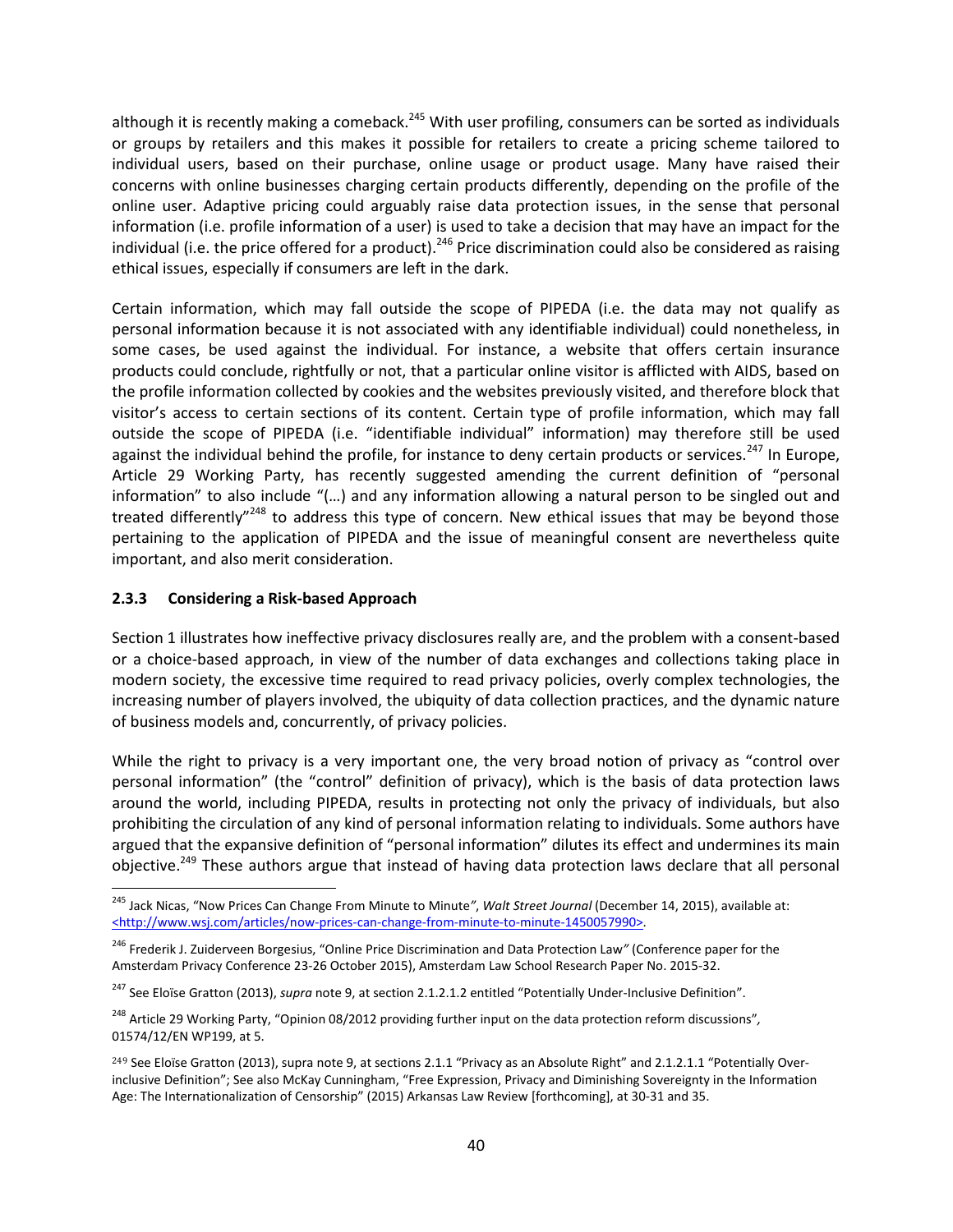information shall be protected, these laws should instead target specific harms that attend specific privacy violations.<sup>[250](#page-42-0)</sup> The current legal framework therefore translates into a burdensome one, under which consents for random data handling activities are being obtained from individuals, while reducing the relevancy of the consents which would in fact be necessary (because of "notification fatigue").

Article 29 Working Party, *Opinion 15/2011 on the definition of consent* has raised that consent is not always the primary or the most desirable means of legitimizing the processing of personal data and that the use of consent "in the right context" is crucial:

"There is a need to emphasize that consent is not always the primary or the most desirable means of legitimizing the processing of personal data. Consent is sometimes a weak basis for justifying the processing of personal data and it loses its value when it is stretched or curtailed to make it fit to situations that it was never intended to be used in. The use of consent "in the right context" is crucial. If it is used in circumstances where it is not appropriate, because the elements that constitute valid consent are unlikely to be present, this would lead to great vulnerability and, in practice, this would *weaken* the position of data subjects in practice."[251](#page-42-1)

The Article 29 Working Party has also been recently exploring the role of a risk-based approach in data protection legal frameworks.<sup>[252](#page-42-2)</sup> Instead of rejecting the notice and choice model, the adoption of an interpretation that limits the notices and choices to more specific information and/or situations meant to be protected by data protections laws such as PIPEDA could be explored. This approach would also be in line with the initial intent of lawmakers at the time of the adoption of data protection laws (incorporating the FIPPs).<sup>[253](#page-42-3)</sup> The idea is to address the challenges brought on by the application of PIPEDA in the context of new technologies and the Information Age with a new interpretation, one that is in line with PIPEDA's ultimate goal.

Data protection laws, such as PIPEDA, regulate the actions of collecting, using and disclosing personal information. Koops suggests that instead of regulating the means (the action itself), we should be regulating functions and effects and that regulation should therefore be focused on the effects of actions.<sup>[254](#page-42-4)</sup> He articulates the view that "of particular importance is exactly what effects must be regulated."[255](#page-42-5) Some argue that data protection laws such as PIPEDA were meant to protect individuals against the *risk of harm* to individuals that data management threatens to cause.<sup>[256](#page-42-6)</sup>

Under the proposed framework, before determining if a certain activity should be governed by PIPEDA (and consent being required), one would need to take into account the *risk of harm* to individuals, so

<span id="page-42-0"></span><sup>250</sup> *Ibid*. See also Éloïse Gratton, Albany Law Journal of Science and Technology (2013), supra note 182, at 105.

<span id="page-42-1"></span><sup>&</sup>lt;sup>251</sup> Article 29 Data Protection Working Party, "Opinion 15/2011 on the definition of consent", 01197/11/EN WP187, at 10.

<span id="page-42-2"></span><sup>252</sup> Article 29 Working Party, *Statement on the role of a risk-based approach in data protection legal frameworks*, Adopted on 30 May 2014.

<span id="page-42-3"></span><sup>&</sup>lt;sup>253</sup> For example, Lindop had raised the fact that the interpretation of the FIPPs was crucial and would largely determine the effect of the objective as implemented. Chairman Sir Norman Lindop, *supra* note 114, at 45-46, para. 5.34.

<span id="page-42-4"></span><sup>254</sup> Bert-Jaap Koops, *supra* note 107, at 6.

<span id="page-42-5"></span><sup>255</sup> *Ibid*.

<span id="page-42-6"></span><sup>256</sup> Eloïse Gratton (2013), *supra* note 9.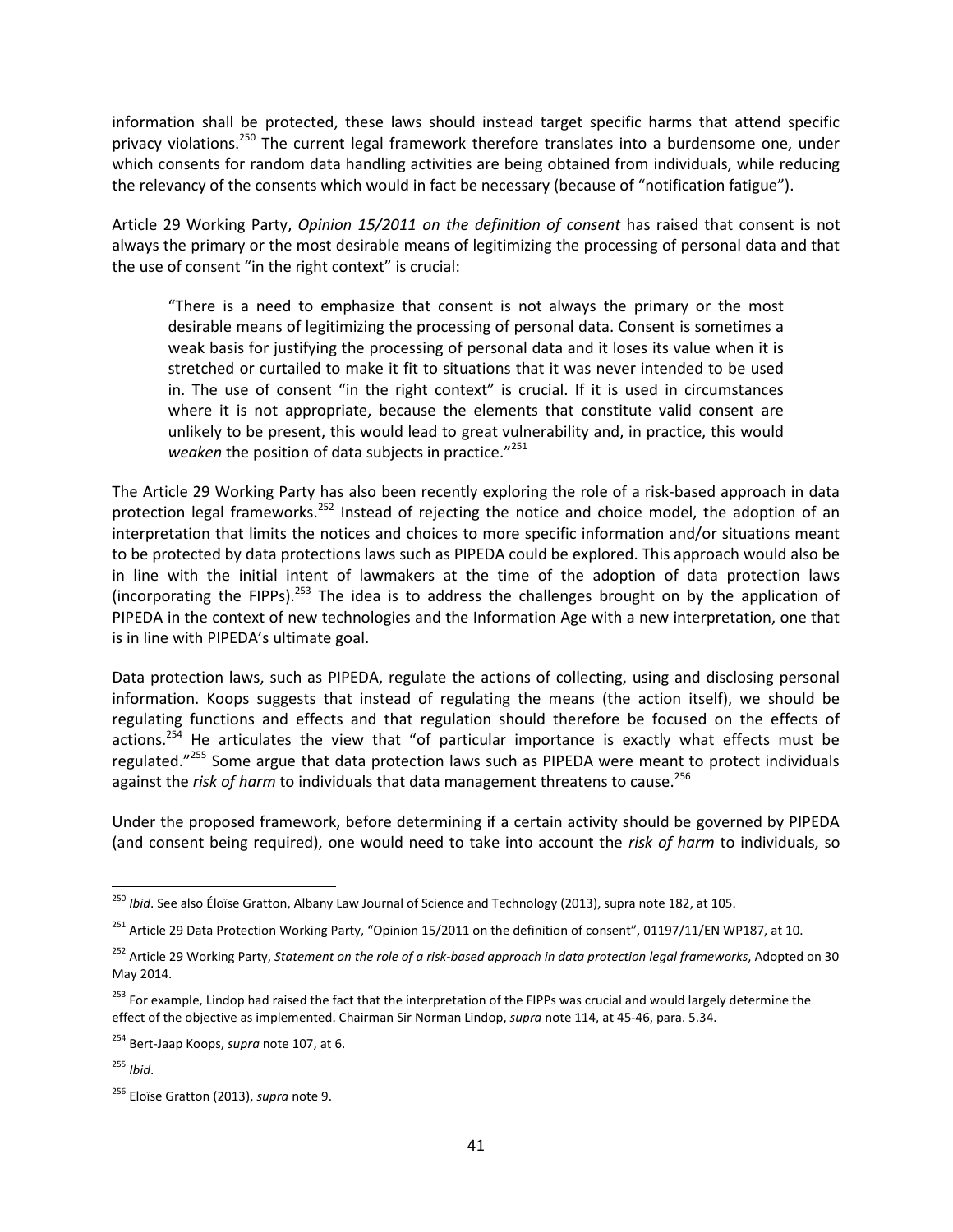that principles such as notice, disclosure and consent may become more efficient.<sup>[257](#page-43-0)</sup> Data protection laws such as PIPEDA generally provide that individuals be told who is collecting their data and the purpose of such collection, so as to enable them to decide whether to release control of all or part of such data. Given that individuals may be overloaded with information in quantities that they cannot realistically be expected to process or comprehend, obtaining proper consent from individuals may be impossible in many cases. An interpretation which focuses on the *risk of harm*, would have the result of reducing the burden of the notification obligation (and concurrently, the consent obligation). While transparency of data processing would remain a fundamental principle, notification and consent would be required only in cases of the presence of some *risk of harm*.

For example, instead of detailing all of the information that has been collected, as well as the uses which will be made of the data, in a lengthy privacy policy,<sup>[258](#page-43-1)</sup> a very short notice relating exclusively to the collection, use or disclosure of data that may present a *risk of harm* to the individual would (arguably) be just as effective. Privacy policies could become one-paragraph, user-friendly statements outlining, for example, the possible sale of profile information to third parties for marketing purposes (instead of detailing what is blatantly obvious, what the individual already knows or which constitutes no risk of harm for him or her).

This proposed risk-based approach may allow organizations to streamline their communications with individuals, reducing the burden and confusion on individual consumers. Also, it may assist in providing for a framework allowing for organizations handling personal information to focus on disclosing the collection, the use and the disclosure of personal information in line with the original purpose of PIPEDA. This may translate into shorter and more efficient privacy policies.

PIPEDA provides for a subjectivity test when it comes to organizations disclosing their data management practices to individuals: organizations shall make "a reasonable effort" to ensure that the individual is advised of the purposes for which the information will be used.<sup>[259](#page-43-2)</sup> Under the proposed risk-based approach, if a given use or disclosure of personal information creates a high *risk of harm*, organizations may wish to ensure that they dedicate more efforts and resources, in hopes of ensuring that individuals are properly and clearly advised of the purposes for which the information collected will be used or disclosed. This may be done, for example, by having individuals click to confirm that they have read the organization's privacy policy, or by drawing their attention to the data handling practices which are potentially more harmful to them. On the other hand, if this *risk of harm* is nonexistent or minimal, organizations may logically dedicate fewer resources to complying with these notice requirements (and may simply post a short and simple privacy policy on their website).

<span id="page-43-0"></span><sup>257</sup> See Eloïse Gratton (2013), *supra* note 9, for details on how this approach may work; See also Éloïse Gratton, Albany Law Journal of Science and Technology (2013), *supra* note 182**.**

<span id="page-43-1"></span><sup>&</sup>lt;sup>258</sup> For example, many transactional websites state in their privacy policy that "upon you purchasing a product through our website, we may collect your name, email and physical addresses as well as your financial information in order to process your transaction, send you a confirmation and deliver the products that you have purchased on our website". Under the proposed risk-based approach, since these activities pertaining to the processing of online transactions are expected by the consumer and not in any way potentially harmful, they would not need to be mentioned in the policy.

<span id="page-43-2"></span><sup>259</sup> *Personal Information Protection and Electronic Documents Act*, *supra* note 14, at Schedule 1 (s. 5), principle 4.3.2. See also new s. 6(1) of this Act.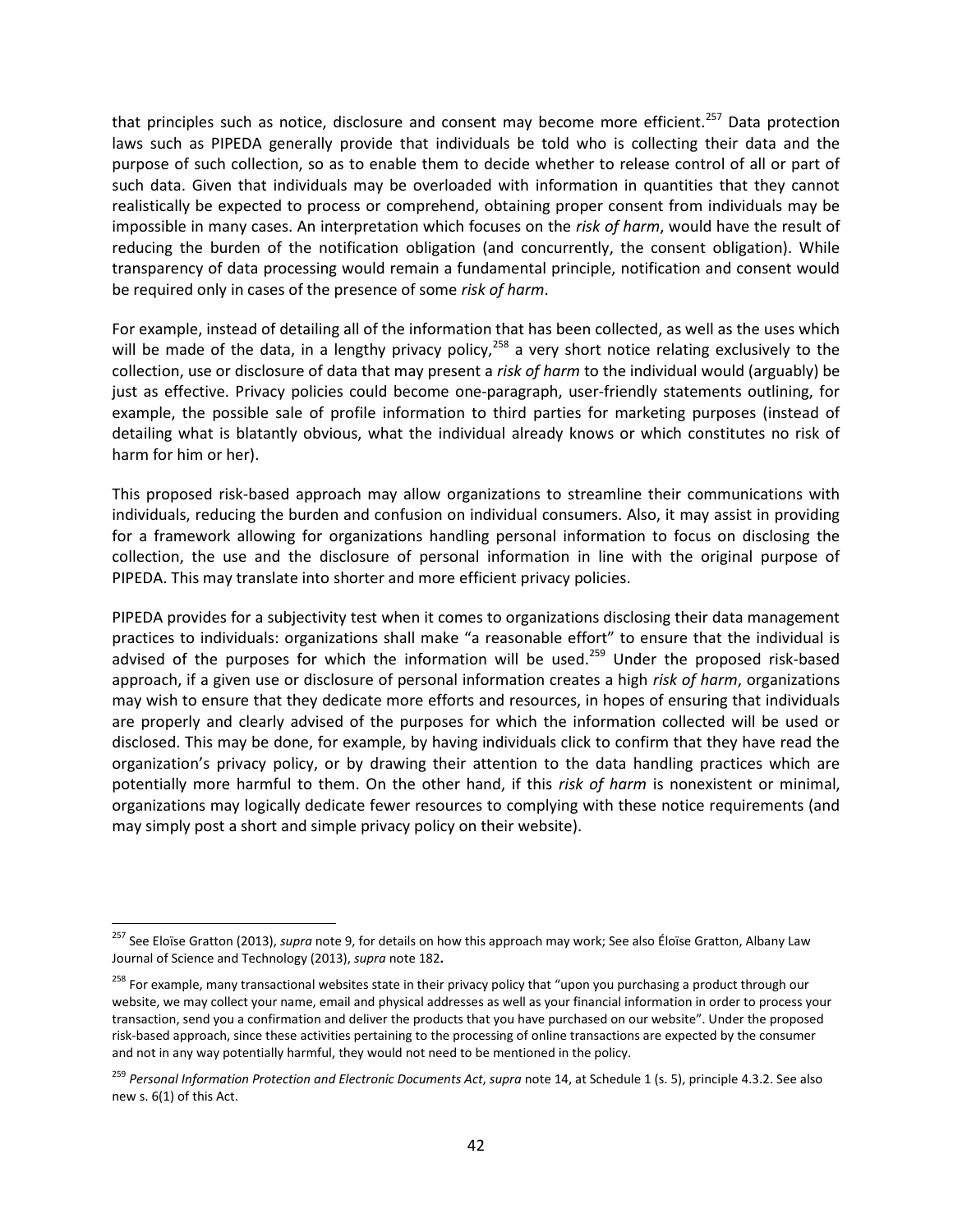The FTC's staff has recently proposed that organizations provide choices to consumers about their data practices in a simpler, more streamlined way than has been used in the past.<sup>[260](#page-44-0)</sup> Under this approach, consumer choice would not be necessary for a limited set of "commonly accepted" data practices, thus allowing clearer, more meaningful choice with respect to practices of greater concern. This component of the proposed framework reflects the concept that it is reasonable for organizations to limit their disclosure obligations to their data handling practices that may create a *risk of harm* to individuals. Those "commonly accepted" data practices (which create no risk harm for the individuals) would include product and service-fulfillment, internal operations, such as improving services offered, fraud prevention, legal compliance, and first-party marketing.<sup>[261](#page-44-1)</sup> This approach would address the concern raised by certain authors about how frequent exposure to seemingly irrelevant privacy notices results in notice fatigue, i.e., notices are dismissed without even registering their content.<sup>[262](#page-44-2)</sup>

Certain authors have been proposing to focus on accountability and ethical uses of personal information, instead of on consent.<sup>[263](#page-44-3)</sup> Others have been proposing a risk-based approach under which data practices that are consistent with users' expectations may not require any immediate notice.<sup>[264](#page-44-4)</sup> According to the proposed risk-based approach, a best practice would be to prioritize what and when notices are shown, based on privacy risks associated with the respective data practice.<sup>[265](#page-44-5)</sup> Just-in-time notices, and obtaining express consent, are particularly relevant for data practices considered sensitive or unexpected. For instance, it has been suggested that in the case of mobile apps, access to sensitive information such as the user's location, contacts, photos, calendars, or the ability to record audio and video should be accompanied by just-in-time notices.<sup>[266](#page-44-6)</sup> Another example is cars with automatic headlamps that continually sense ambient light conditions; providing notice about this type of data collection might not be necessary.<sup>[267](#page-44-7)</sup> The FTC also notes with respect to the IoT that not every data collection requires choice, but that users should have control over unexpected data practices, such as data sharing with third parties.<sup>[268](#page-44-8)</sup>

Under the proposed risk-based approach, privacy policies would focus on data practices which are potentially harmful for individuals (which may include the unexpected ones) to ensure the effectiveness

<span id="page-44-0"></span><sup>260</sup> Federal Trade Commission, March 2012, *supra* note 38, at vi.

<span id="page-44-1"></span><sup>261</sup> *Ibid*, at 36 and following.

<span id="page-44-2"></span><sup>262</sup> *Ibid,* section 1.1.2 which elaborates on this issue.

<span id="page-44-3"></span><sup>263</sup> Fred H. Cate, Peter Cullen, & Victor Mayer-Schönberger, *Data Protection Principles for the 21st Century: Revising the 1980 OECD Guidelines* (March 2014), available at: <thtp://www.repository.law.indiana.edu/facbooks/23/>.

<span id="page-44-4"></span><sup>264</sup> Microsoft, *Privacy Guidelines for Developing Software Products and Services*, Technical Report version 3.1, 2008, discussed in Florian Schaub et al., *supra* note 18, at 5.

<span id="page-44-5"></span><sup>265</sup> A. Felt, S. Egelman, M. Finifter, D. Akhawe, & D. Wagner, *How to ask for permission* (Proc. HOTSEC '12 2012).

<span id="page-44-6"></span><sup>266</sup> See Florian Schaub et al., *supra* note 18, at 6-7.

<span id="page-44-7"></span><sup>267</sup> Federal Trade Commission, *Mobile privacy disclosures: Building trust through transparency* (FTC staff report, Feb. 2013); See also Florian Schaub et al., *supra* note 18, at 6-7.

<span id="page-44-8"></span><sup>&</sup>lt;sup>268</sup> FTC chairwoman Ramirez explains this rationale as follows: "Consumers know, for instance, that a smart thermostat is gathering information about their heating habits, and that a fitness band is collecting data about their physical activity. But would they expect this information to be shared with data brokers or marketing firms? Probably not." In these cases, users need clear privacy notices." See E. Ramirez, *Privacy and the IoT: Navigating policy issues* (CES Opening Remarks, 2015, FTC public statement).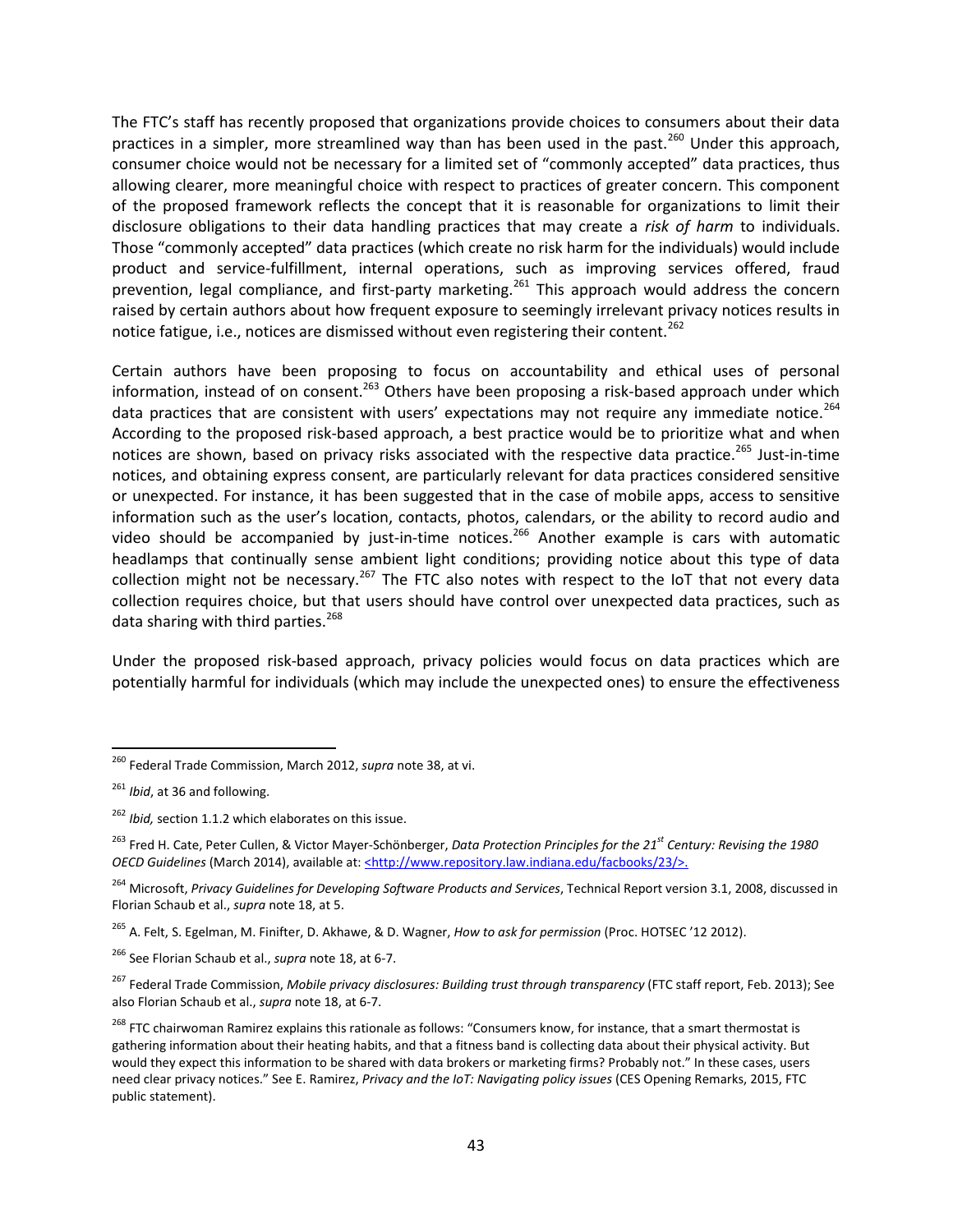of notices provided to users.<sup>[269](#page-45-0)</sup> Although this new approach would imply rethinking, to some extent, the current PIPEDA consent model, it should nonetheless be further explored in the near future.

<span id="page-45-0"></span><sup>269</sup> See Florian Schaub et al., *supra* note 18, at 4.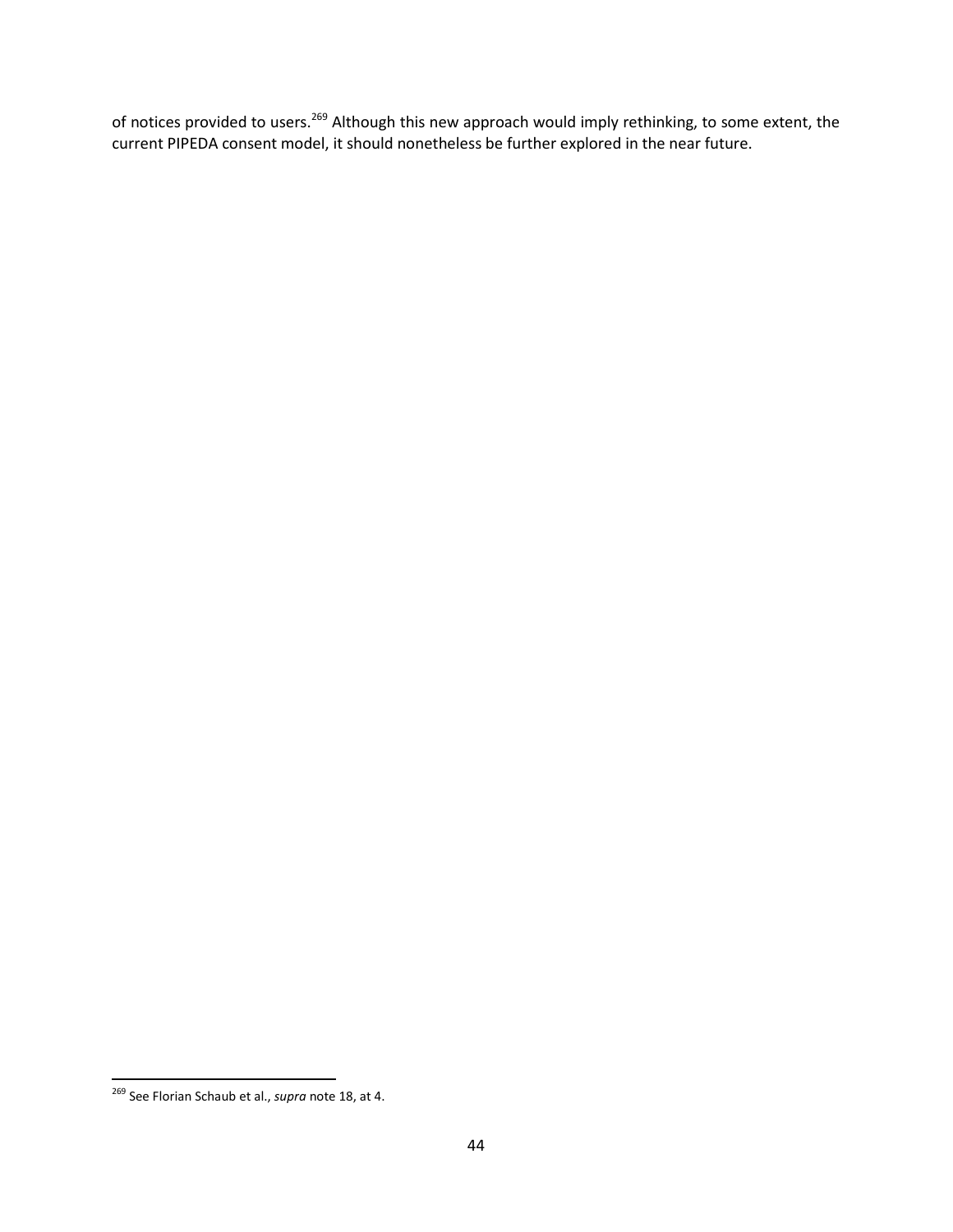#### <span id="page-46-0"></span>**CONCLUSION**

At the time that the FIPPs were initially drafted in the early 1970s, their main purpose was to address specific concerns pertaining to computerized databases. The best way to deal with these data protection issues was deemed to be having individuals keep control of their personal information. Forty years later, that selfsame concept is still one of the most predominant theories of privacy and the basis for data protection laws around the world. PIPEDA was built on the FIPPs and generally provides that individuals be told who is collecting their personal information and the purpose of such collection, in order to enable them to decide whether to release control of all or part of such information.

Section [1](#page-5-0) of this paper explains how the "notice and choice" approach is no longer realistic. Individuals are overloaded with information in quantities that they cannot realistically be expected to process or comprehend. Most privacy notices are ineffective at informing consumers and this stems from hurdles that can be attributed not only to general shortcomings of the notice and choice concept, but also to the challenges in designing effective privacy notices and using complex language. With new business models based on sponsored services or greater customization, organizations may have an incentive to collect as much personal information as possible and to be able to use that information as they wish. Personal information is often viewed as a commodity and certain studies even show that individuals do not want and do not expect to be paying for web services.

Although individuals are aware that there are some risks involved with data collection when they are active on the web or using new technologies, these risks are only potential to them, not very visible, and not quite quantifiable. Consent is challenged, in light of the increase in the volume of players providing new products and services, as well as the dynamic aspect of privacy policies and business models. Moreover, providing notice and choice in the context of new technologies can be challenging due to the ubiquity of devices, persistence of collection, and practical obstacles for providing information, if devices lack displays or explicit user interfaces. Data collection by devices in the IoT context or through wearables may often be invisible to users; so if they are not aware of the data collection, they are unlikely to be in a position to understand it or weigh in on the manner in which it is done. Recent technologies and new types of business models are becoming more complex, creating additional challenges, given that individuals typically get privacy defaults wrong and generally struggle to keep up with the astounding surge in digital economy and culture. More and more data exchanges now take place without the knowledge of users, which makes it difficult for organizations to achieve meaningful consent.

Section [2](#page-17-0) of this paper explains that while there are various challenges with the "notice and choice" model, we should not be abandoning the "control" concept of privacy and, concurrently, the "notice and choice" model, at least for now. For many, this approach is still relevant. Moreover, global consistency in the data protection arena is increasingly important, and we should keep in mind that the threat of loss of trade as a result of Directive 95/46/EC and its adequate protection requirements was a strong motivating factor for the Canadian Government's decision to enact PIPEDA in the first place.

Section [2.1](#page-18-0) discusses how, before amending PIPEDA on consent, one should be careful to make sure that the amendment will not be detrimental or problematic as soon as new technologies emerge. As a matter of fact, PIPEDA is meant to reach the proper balance between protecting the privacy of individuals and the need of organizations to collect, use or disclose personal information for the purposes that a reasonable person would consider appropriate in the circumstances. The wording pertaining to obtaining consent under PIPEDA is quite flexible and technology-neutral, and it is therefore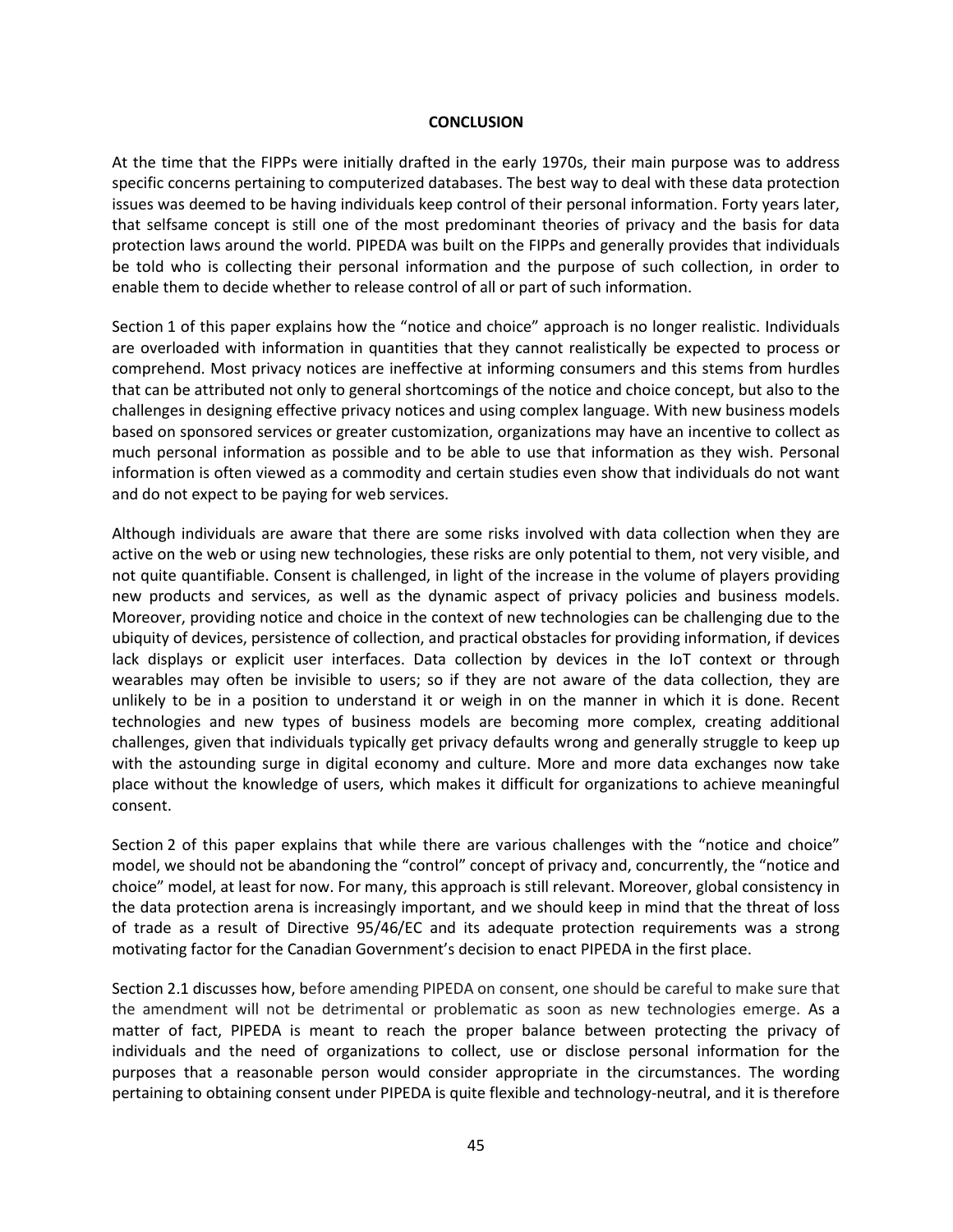flexible enough to accommodate new types of technologies and business models. Another argument against amending PIPEDA on the issue of consent pertains to the fact that social norms in connection with any new technology or business practice may not yet to be established.

Section [2.2](#page-26-0) addresses the downside of the flexibility surrounding the notion of consent, in that it creates uncertainty. For one thing, when new practices and business models make their way, the industry has to wait for the OPC to provide guidance on what is considered legal and legitimate from a "consent" point of view, or worse still, obtain guidance through findings, after a complaint has been filed with, and decided by, the OPC. Since there is a lot of uncertainty under PIPEDA concerning what type of consent would be considered as adequate upon new technologies being developed and commercialized, policy guidance on enhancing transparency and obtaining valid consent will be increasingly necessary to address some of this uncertainty and allow organizations to innovate without taking major legal risks, if they know upfront what constitute meaningful consent for new types of technologies or business practices. Since users' reasonable expectations must also be considered when determining the form of consent to use, frequent surveys on consumer attitudes towards specific technology, business models and privacy may reveal a lot of valuable information, including whether individuals understand certain technologies and whether they consider them as useful or instead, harmful.

It is always less disturbing to provide a solution which will be incorporated within the current legal framework, such as a proposed interpretation, than to propose a new amendment to the law. Section [2.3](#page-34-0) discusses how the notion of "consent" under PIPEDA is already quite flexible and is technology-neutral, allowing for this notion to be interpreted with the proper balance between the protection of privacy and the need for organizations to collect, use or disclose personal information for the purposes that the reasonable person would consider appropriate in the circumstances. It also addresses the fact that this interpretation should consider any impact on innovation, as well as certain new ethical issues that may, to a certain extent, go beyond the current application of PIPEDA.

For instance, under an interpretation which would consider the impact on innovation, analyzing personal information on an acceptable, aggregate basis (i.e. anonymous information) may not require prior consent, therefore favouring business analytics. At the same time, consent could be required at the point where the information is then used to take a decision pertaining to an individual, especially if the information may be used for discriminatory purposes, eligibility decisions and may thus infringe on the right to equal treatment. Organizations can now analyze consumer behaviour datasets to identify consumer vulnerabilities, identify cognitive biases by attempting to pinpoint profitable anomalies and then use this to manipulate users. For instance, they may use the information by enticing them to provide consent, to reveal more personal information, to market to them when they are most vulnerable, to manipulate them on an unconscious basis, to exploit the differences in price sensitivity between consumers, all of which practices, according to some, raise ethical issues, which should be considered, especially if users are left in the dark.

Given that individuals may be overloaded with information in quantities that they cannot realistically be expected to process or comprehend, obtaining meaningful consent from individuals may be impossible in many cases. Section [2.3](#page-34-0) proposed exploring the possibility of adopting an interpretation which focuses on the *risk of harm*, which would have the result of reducing the burden of the notification obligation (and concurrently, the consent obligation). For example, instead of detailing all of the information that has been collected, as well as the uses which will be made of the data, in a lengthy privacy policy, a very short notice relating exclusively to the collection, use or disclosure of data that may present a *risk of harm* to the individual would be just as effective. This may translate into shorter